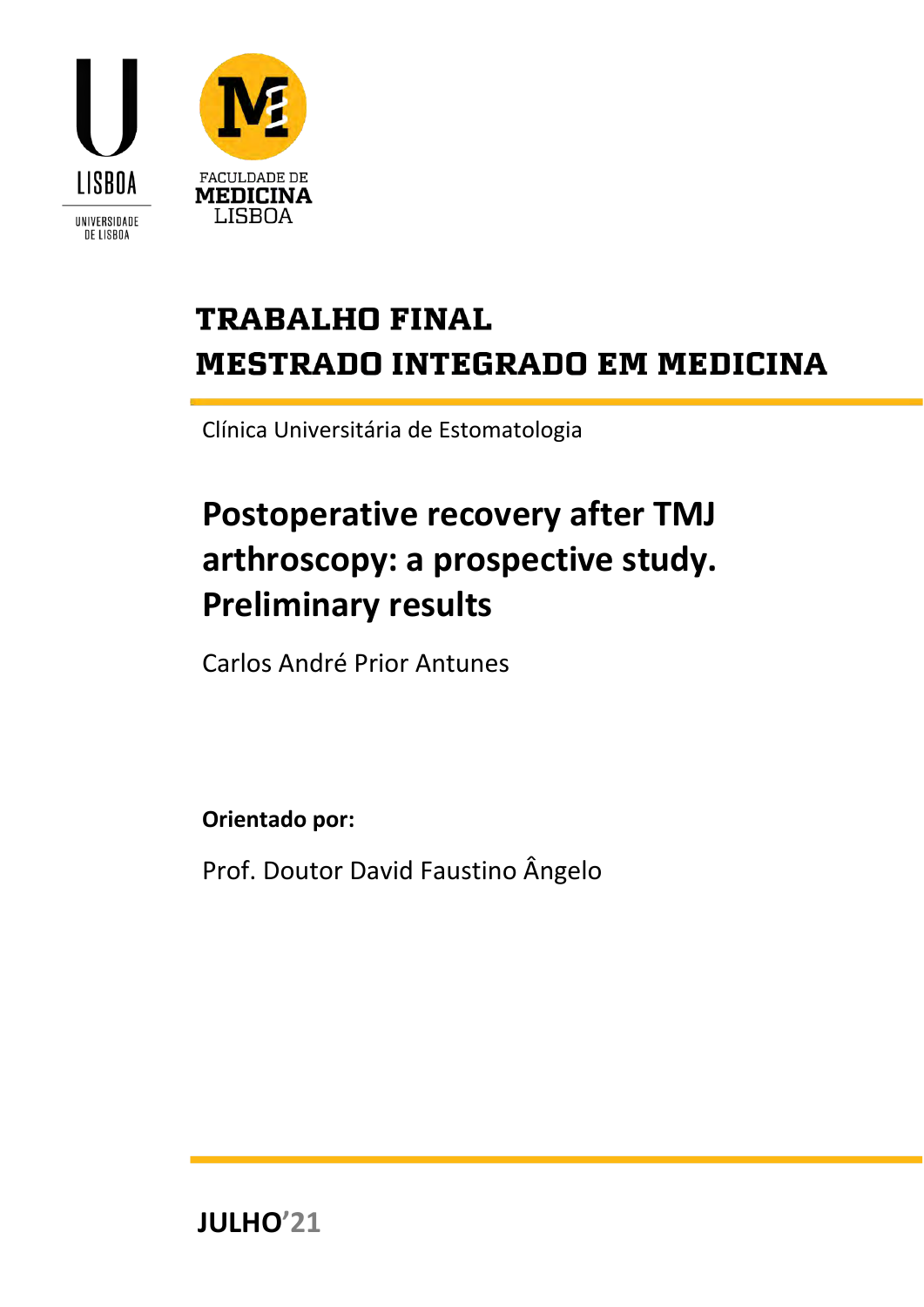#### <span id="page-1-0"></span>**RESUMO**

**Contexto:** A artroscopia da articulação temporomandibular (ATM) tem ganho popularidade no tratamento das Disfunções Temporomandibulares pelos seus resultados satisfatórios a longo termo, segurança, menores incisões cirúrgicas e recuperação mais rápida. Contudo, a recuperação pós-operatória está pouco estudada e as orientações pós-operatórias têm falta de evidência científica.

**Metodologia:** Estudo prospetivo que inclui doentes submetidos a artroscopia da ATM, de 1 de novembro de 2020 a 30 de abril de 2021, e avalia *outcomes* relacionados com dor e desconforto durante a recuperação no primeiro mês pós-operatório.

**Resultados:** Nove doentes foram incluídos no estudo, todas mulheres (100%), com idade média de 31.67 ± 12.51 anos (16-54 anos). Foram encontrados efeitos significativos ao longo do tempo para dor da ATM em repouso (*p*<0.001), a falar (*p*=0.002) e a mastigar (*p*<0.001), para fadiga da ATM durante a mastigação (*p*=0.001), desconforto da ATM durante a abertura da boca (*p*=0.006) e sono (*p*<0.001), e desconforto para a mastigação de todos os alimentos estudados (*p*<0.001). No D30, a satisfação dos doentes para o alívio dos sintomas foi 7.78, para a função mastigatória foi 8.88 e para as expectativas pré-operatórias foi 8.11.

**Conclusões:** A dor da ATM tornou-se praticamente nula a D9 para repouso e discurso, e a D24 para mastigação. A fadiga e o desconforto durante as atividades essenciais tornaram-se ligeira/moderada a D9. Os autores acreditam que os doentes a recuperar de artroscopia à ATM sentir-se-iam confortáveis para introduzir dieta mole a D6, escalar gradualmente a rigidez de 3 em 3 dias e introduzir maiores calibres a D15. Doentes deverão ser capazes de recomeçar a atividade profissional a D15 e atividades físicas de moderada intensidade a D21. A D30, relataram elevados níveis de satisfação com esta intervenção minimamente invasiva, que não só apresenta um menor impacto no pósoperatório imediato, como ainda revelou excelentes resultados no final do *follow-up*.

**Palavras-chave:** Cirurgia da ATM, artroscopia da ATM, recuperação pós-operatória, satisfação pós-operatória.

O Trabalho Final é da exclusiva responsabilidade do seu autor, não cabendo qualquer responsabilidade à FMUL pelos conteúdos nele apresentados.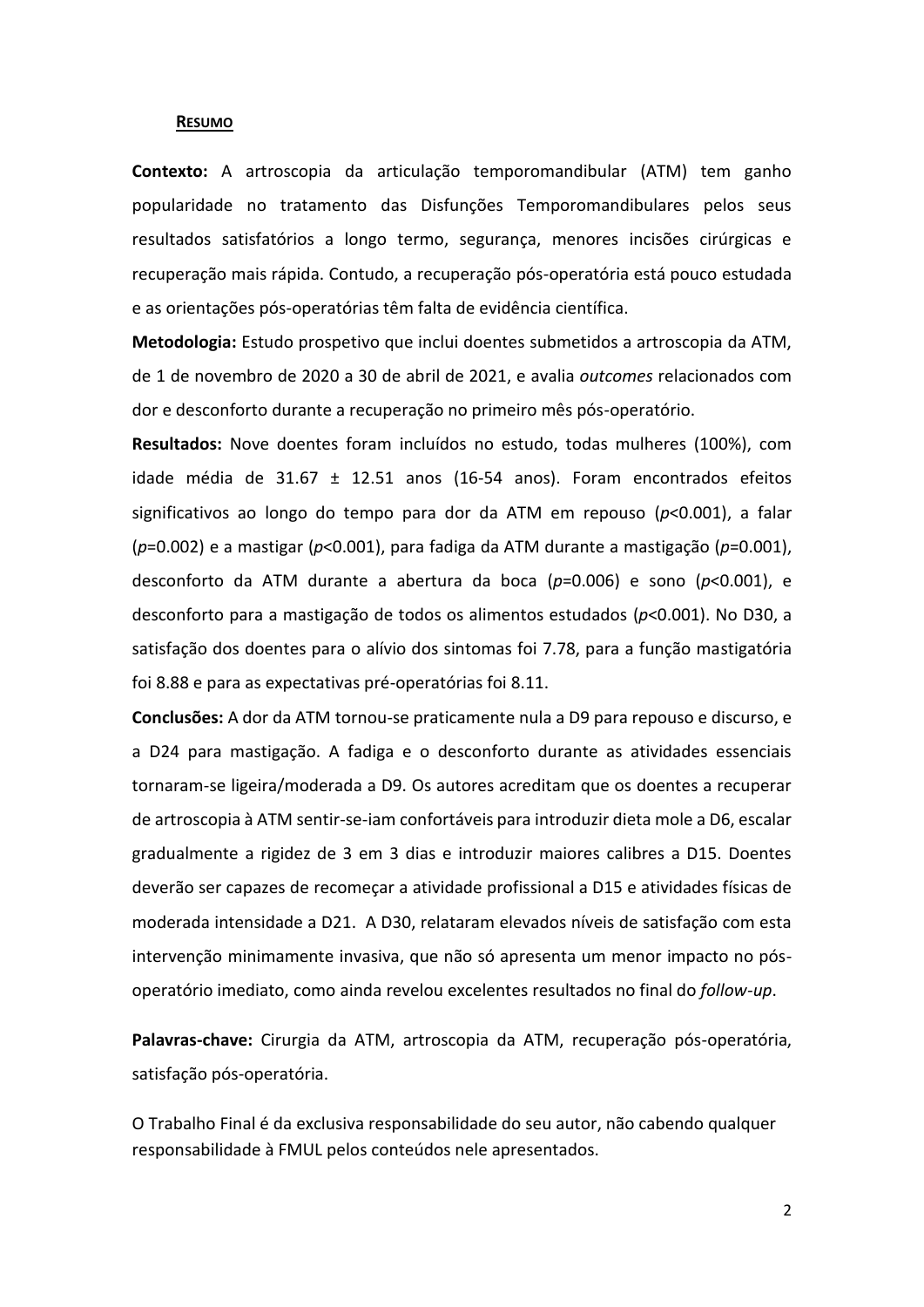#### <span id="page-2-0"></span>**ABSTRACT**

**Background:** Temporomandibular joint (TMJ) arthroscopy has become popular for the treatment of Temporomandibular Disorders, due to its satisfactory long-term results, safety, smaller incisions, and faster healing. However, the postoperative recovery of these patients is poorly studied and clear postoperative orientations lack of scientific evidence.

**Methods:** Prospective study including patients submitted to TMJ arthroscopy, from November  $1^{st}$  of 2020 to April 30<sup>th</sup> of 2021, evaluating multiple outcomes related to pain and discomfort during the first-month postoperative recovery.

**Results:** Nine patients were enrolled in this study, being all women (100%) with a mean age of  $31.67 \pm 12.51$  years old (range 16-54 years old). Significant effects across time were found for TMJ pain at rest (*p* < 0.001), during speech (*p* = 0.002) and mastication (*p* < 0.001), for TMJ fatigue during mastication (*p* = 0.001), for TMJ discomfort during mouth opening ( $p = 0.006$ ) and sleep ( $p < 0.001$ ) and for discomfort for the mastication of all foods studied (*p* < 0.001). At D30, the patients' satisfaction was, on average, 7.78 towards symptoms' relief, 8.88 towards masticatory function, and 8.11 towards preoperative expectations (on a scale from 0 to 10).

**Conclusions:** TMJ pain became practically null at D9 for rest and speech, and at D24 for mastication. Fatigue and discomfort during essential activities became mild/moderate at D9. The authors believe patients recovering from TMJ arthroscopy would feel comfortable to introduce soft diet around D6, gradually scale foods' hardness every 3 days and introduce foods with a higher caliber on D15. Patients should be able to restart professional activity on D15 and moderate-intensity exercises after D21. At D30, the participants reported high levels of satisfaction with this intervention, reflecting how this minimally invasive technique can achieve great results while having a lower impact on the patients' recovery.

**Key words:** TMJ surgery, TMJ arthroscopy, postoperative recovery, postoperative satisfaction.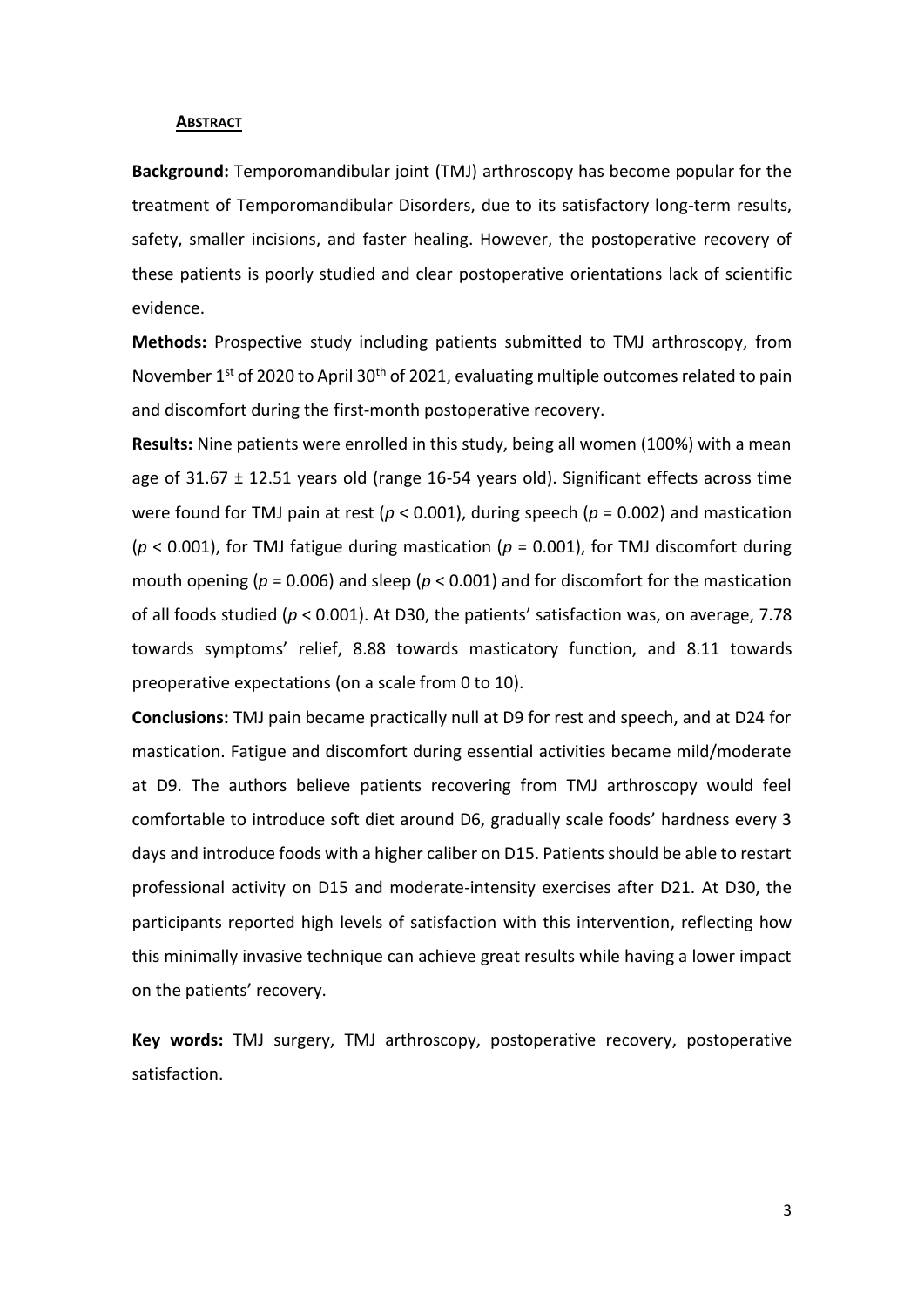# <span id="page-3-0"></span>**INDEX**

| Conclusions<br>36                                                            |
|------------------------------------------------------------------------------|
|                                                                              |
|                                                                              |
| APPENDIX 2 - OUTPATIENT INDICATIONS AFTER ORAL AND MAXILLOFACIAL SURGERY  43 |
|                                                                              |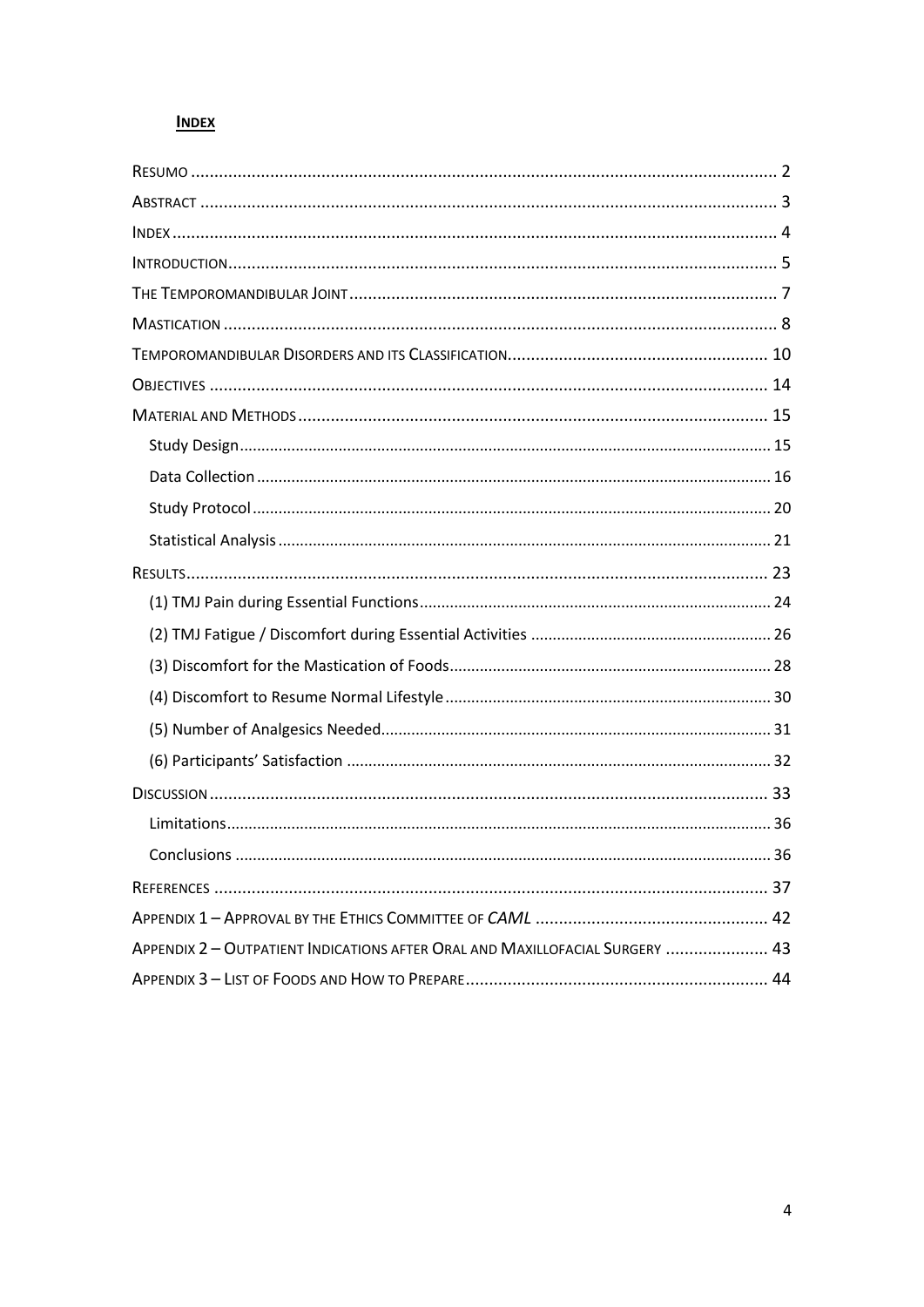#### <span id="page-4-0"></span>**INTRODUCTION**

Temporomandibular Disorders (TMD) represent a group of pathologies that affect the temporomandibular joint (TMJ), the masticatory muscles and/or its surrounding structures (Liu & Steinkeler, 2013) (De Rossi, Greenberg, Liu, & Steinkeler, 2014). TMD are associated with multifactorial etiology (Locker & Slade, 1988) (Suvinen, Reade, Kemppainen, Könönen, & Dworkin, 2005) (Liu & Steinkeler, 2013) (De Rossi, Greenberg, Liu, & Steinkeler, 2014) (Ângelo D. F., 2018). These disorders have a prevalence that can range from 5% to 34% (Nourallah & Johansson, 1995) (Schiffman, et al., 2014) (De Rossi, Greenberg, Liu, & Steinkeler, 2014) (Ângelo D. F., 2018), with a peak of incidence between 20 and 40 years of age (Liu & Steinkeler, 2013). TMD correspond to the main cause of orofacial pain by non-dentary etiology (Ângelo, et al., 2016).

Depending on the TMD and on its severity, different therapeutic approaches are available, ranging from medical treatment, through TMJ arthrocentesis, arthroscopy, open surgery, and total alloplastic joint replacement (Dimitroulis, 2013) (Liu & Steinkeler, 2013) (Chowdhury, Saxena, Rajkumar, & Shadamarshan, 2019).

TMJ arthroscopy is a minimally invasive procedure that allows direct visualization of the joint and surgical procedures (McCain, 1988) (Liu & Steinkeler, 2013) (Kinard, Bouloux, Prahalad, Vogler, & Abramowicz, 2016). This technique can be divided into different therapeutic levels, which can vary from intra-articular lavage (level 1 intervention) to operative procedures of the joint structures (levels 2 and 3 interventions) (Ângelo, Araújo, & Sanz, 2021) (Murakami, 2021). TMJ arthroscopy has become more popular in the last years, because of its smaller incisions, safety, long term results, and faster recovery (McCain, Hossameldin, Srouji, & Maher, 2015).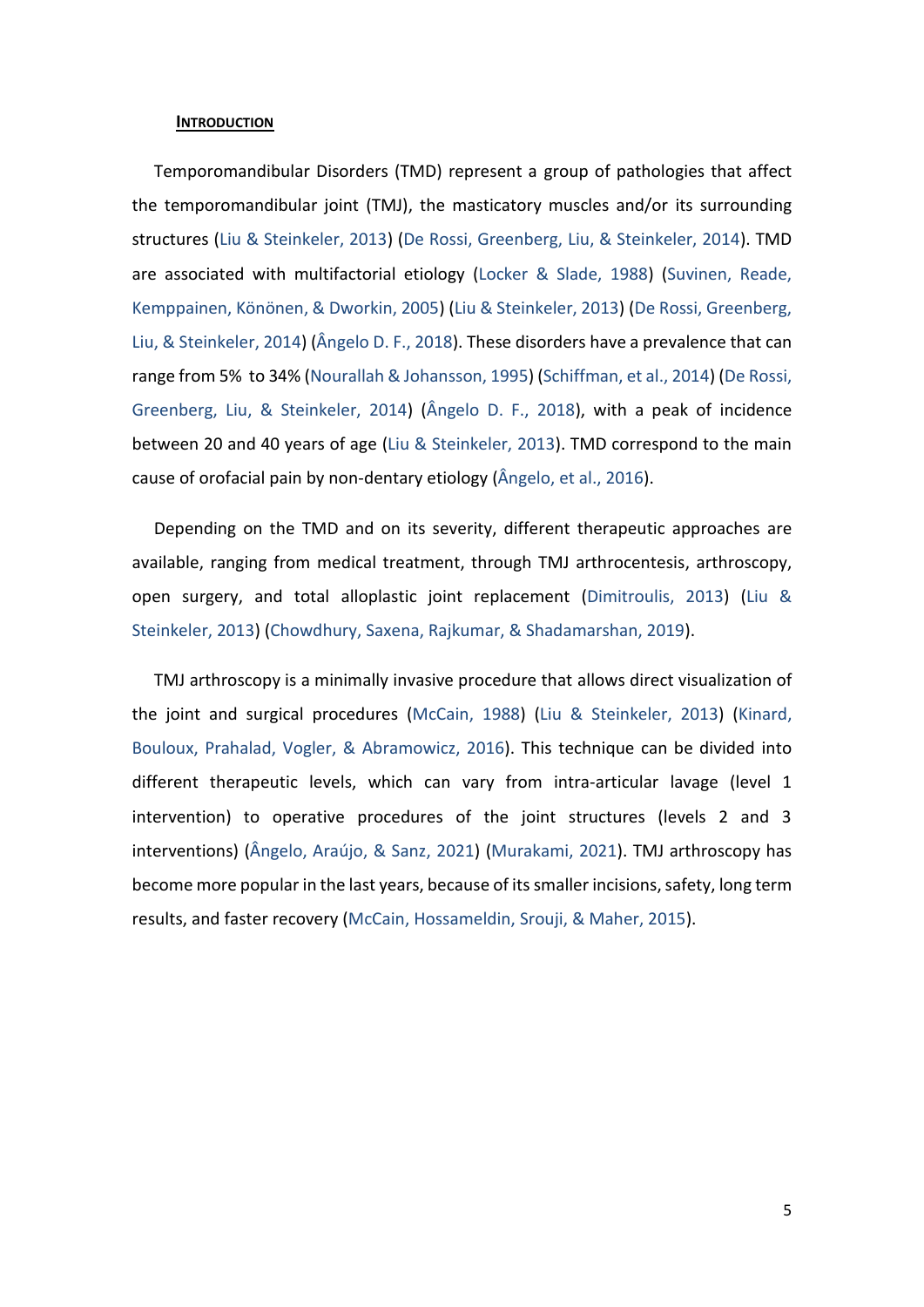Most studies related to TMJ arthroscopy are mainly focused on two outcomes: pain and mouth opening (Liu & Steinkeler, 2013) (González-García, 2015) (Laskin, 2018) (Al-Moraissi, Wolford, Ellis III, & Neff, 2020). Few studies evaluate TMD's symptoms other than pain (Locker & Slade, 1988) (Nourallah & Johansson, 1995) and its impact on the patient's quality of life (Rantala, et al., 2003) (Yule, et al., 2015) (Su, Liu, Yang, Shen, & Wang, 2016) (Trize, Calabria, Franzolin, Cunha, & Marta, 2018). From our knowledge, there is a lack of evidence regarding the postoperative patients' evolution, creating difficulties for clear postoperative orientations.

Before TMJ arthroscopy, the most common asked questions by the patients are: (1) how long it will take to restart normal diet; (2) how long it will take to eat without pain or discomfort; (3) how long it will take to restart "normal" lifestyle activities (professional and physical exercise). For surgeons, it is not easy to answer these questions because the recovery process varies between patients and there is a lack of scientific evidence regarding these topics.

In this ambit, the authors aimed to evaluate the recovery evolution of masticatory function and symptoms other than pain, throughout the first postoperative month after TMJ arthroscopy. The authors also considered that it would be important to evaluate the patients' satisfaction at the end of the follow-up period, because for many, what may appear to be a small improvement on a scale from 0 to 10, for them, could correspond to a great improvement on their quality of life.

The authors designed a prospective study following a rigorous protocol enrolling patients submitted to TMJ arthroscopy from November 1<sup>st</sup> of 2020 to April 30<sup>th</sup> of 2021.

Considering the academic purpose of this thesis, it is pertinent to start with a brief review on the temporomandibular joint, the masticatory function, temporomandibular disorders, and their classifications.

6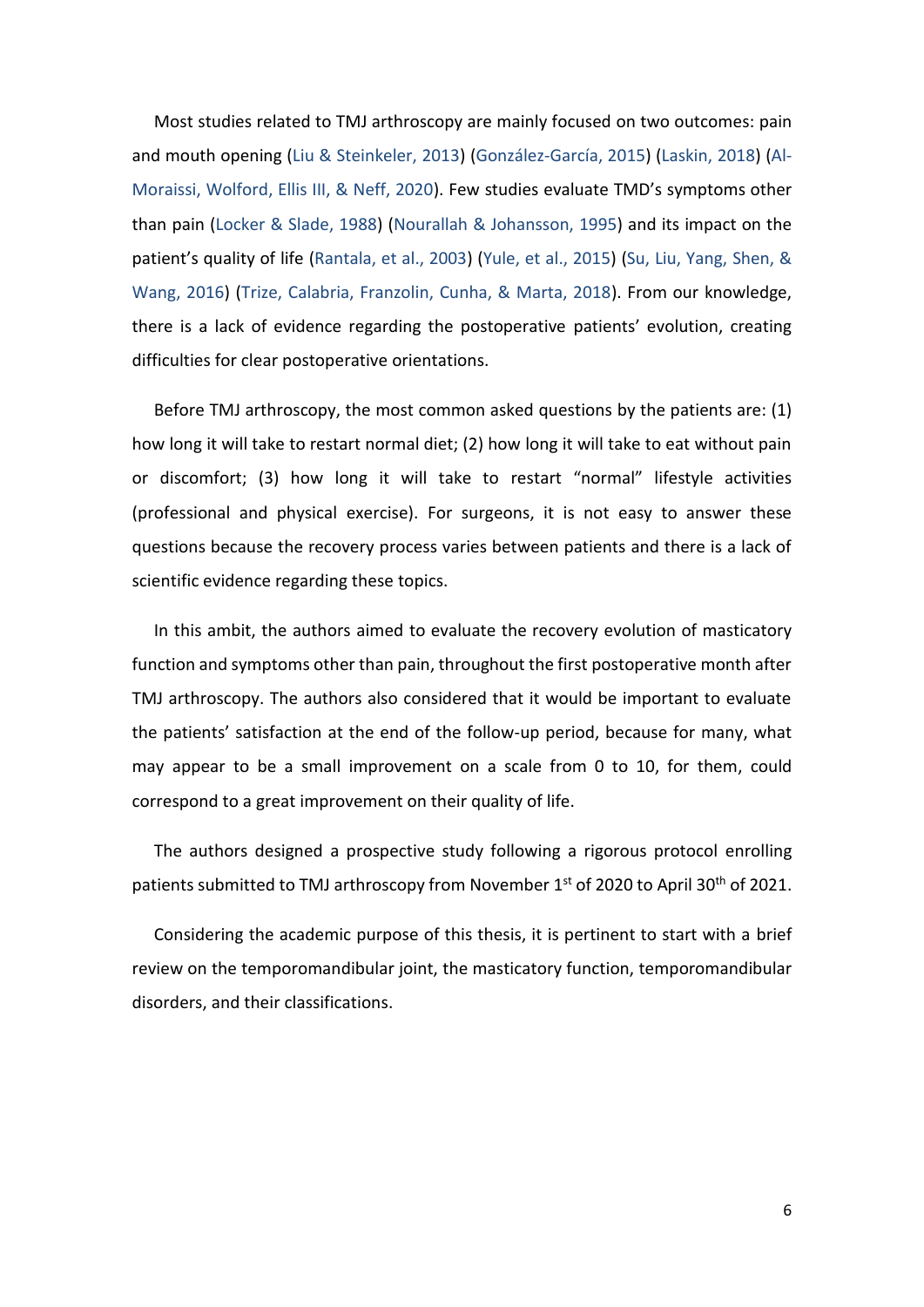#### <span id="page-6-0"></span>The Temporomandibular Joint

TMJ are among the most complex joints in the human body. It is a synovial joint between the glenoid fossa of the temporal bone and the mandibular condyle, whose articular surfaces are lined by fibrocartilage. These surfaces articulate through a biconcave interarticular meniscus – the articular disc. The TMJ is surrounded by a fibrous capsule, stabilized by three major ligaments (temporomandibular, sphenomandibular, and stylomandibular), and mainly mobilized by four muscles (masseter, temporalis, lateral pterygoid, and medial pterygoid). These structures act together with the teeth allowing a masticatory movement with the necessary force to break down food into smaller particles, which is also complemented by the ability to laterally move the mandible, creating a shear force that enhances its effectiveness and facilitates digestion (Standring, 2016).

The TMJ's mobility is dependent on the inseparable movement of both joints bilaterally, which work together to execute 1500 to 2000 movements daily and allow functions that are essential for survival and propagation, such as mastication, speech, deglutition, yawning, respiration (airway patency) and mating success (dentofacial esthetics and facial expressions) (Zhao & Monahan, 2007) (Bae & Park, 2013) (Ângelo D. F., 2018) (Roberts & Goodacre, 2020).

In the rest position, TMJ's condylar head is tilted in physiological anteversion, articulating with the mandible. Although the TMJ allows mandible movements in three dimensions, through both rotation and translation (Zhao & Monahan, 2007), it is structurally more adapted to accommodate elevation, depression, protrusion, and retraction movements, while lateralization of the whole jaw is less relevant (Standring, 2016) (Drake, Vogl, & Mitchell, 2009). The maximum range of mouth opening should vary between 40-60 mm, and critical functional mouth opening varies between 35-40 mm (Bae & Park, 2013). Maximal lateral and protrusive excursions should be superior to 5 mm (Zhao & Monahan, 2007).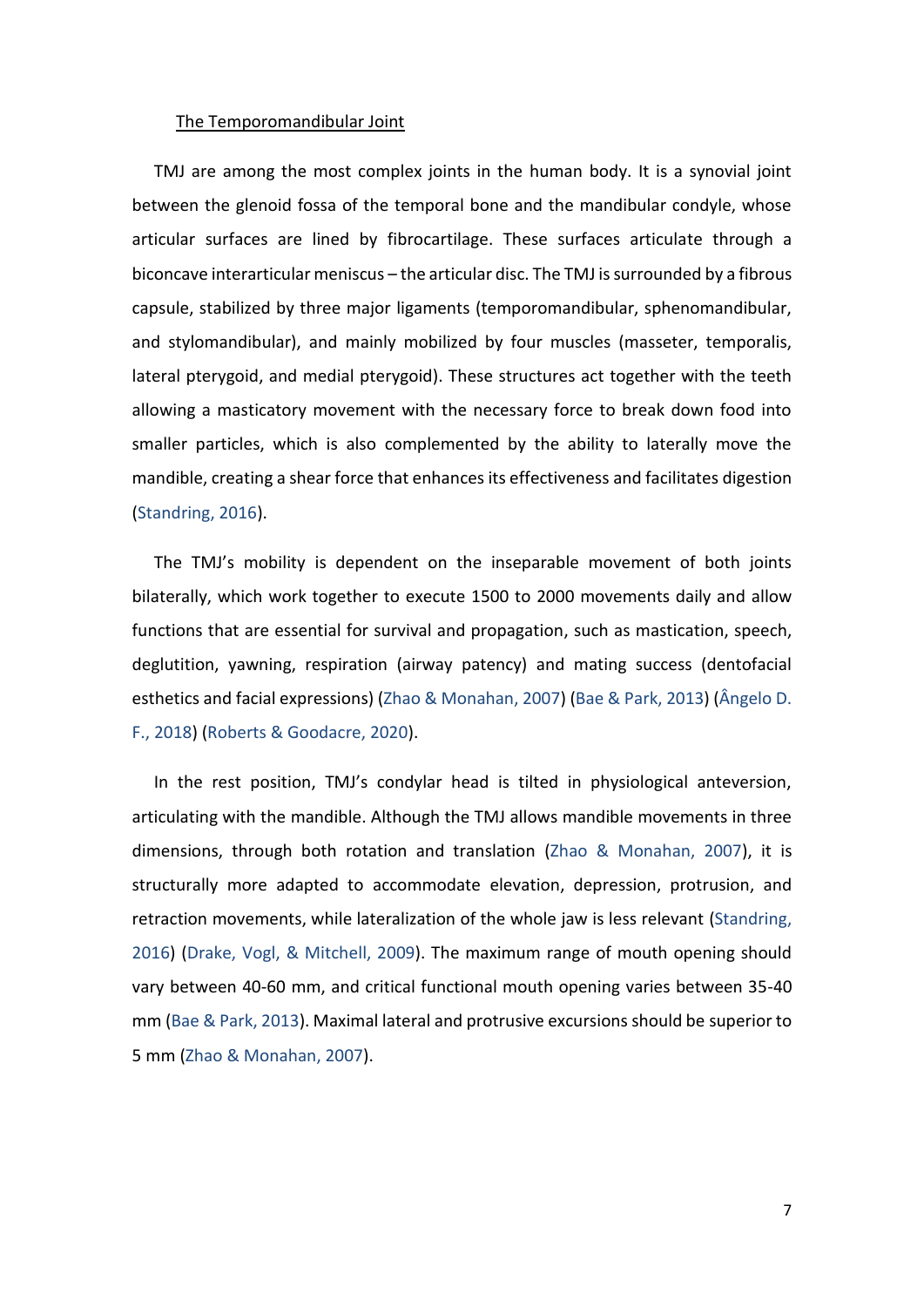#### <span id="page-7-0"></span>**MASTICATION**

Mastication is a complex, dynamic and rhythmic process that depends on the coordinating movements of the mandible, tongue, lips, and cheeks to place the bolus between the teeth, for them to shear and crush (Tonni, et al., 2020). Humans select a particular bolus size for chewing, by selecting small pieces of food, which will be specific for each person and dependent on the foods' characteristics (Bhatka, Throckmorton, Wintergerst, Hutchins, & Buschang, 2004). The primary purpose of the stomatognathic system is the mechanical reduction of foods, into smaller elements, to ease and improve the efficiency of digestion (Zhao & Monahan, 2007).

According to Gray's Anatomy textbook (Standring, 2016), the mandible movement during a single mastication movement can be divided into the eccentric opening (continuing opening force after initial hinging and translation movements, aims to prepare the mandible for the following movements), the eccentric closing (bilateral contraction of the masticatory muscles, aims to generate strength for cutting and/or compression) and the power strokes (lateral slide movements of the mandible, aims to foods' breakdown).

The mandible movements in the mastication process can be described in three periods, based on their form, velocity, and acceleration. It starts with the preparatory period, having very short cycles, composed of two phases – opening (with a smaller amplitude than the succeeding series of cycles) and fast closing (with small lateral movements associated), where the incisors cut the ingested foods into portions. Then, there is the reduction period, where the cycles are composed of three phases – opening (in the first cycle it has the highest amplitude decreasing in the following cycles), fast closing (short) and slow closing (with wide lateral movements), and the premolars crush and breakdown the bolus into small portions. Finally, the preswallowing period, which is the longest sequence, is composed of five phases – opening 1 (from closure to postural position), opening 2 (pause in postural position), opening 3 (from postural position to maximum opening amplitude), fast closing and slow closing, where the molars grind the bolus into even smaller portions (Schwartz, Enomoto, Valiquette, & Lund, 1989) (van der Bilt, 2011) (Nascimento, 2017).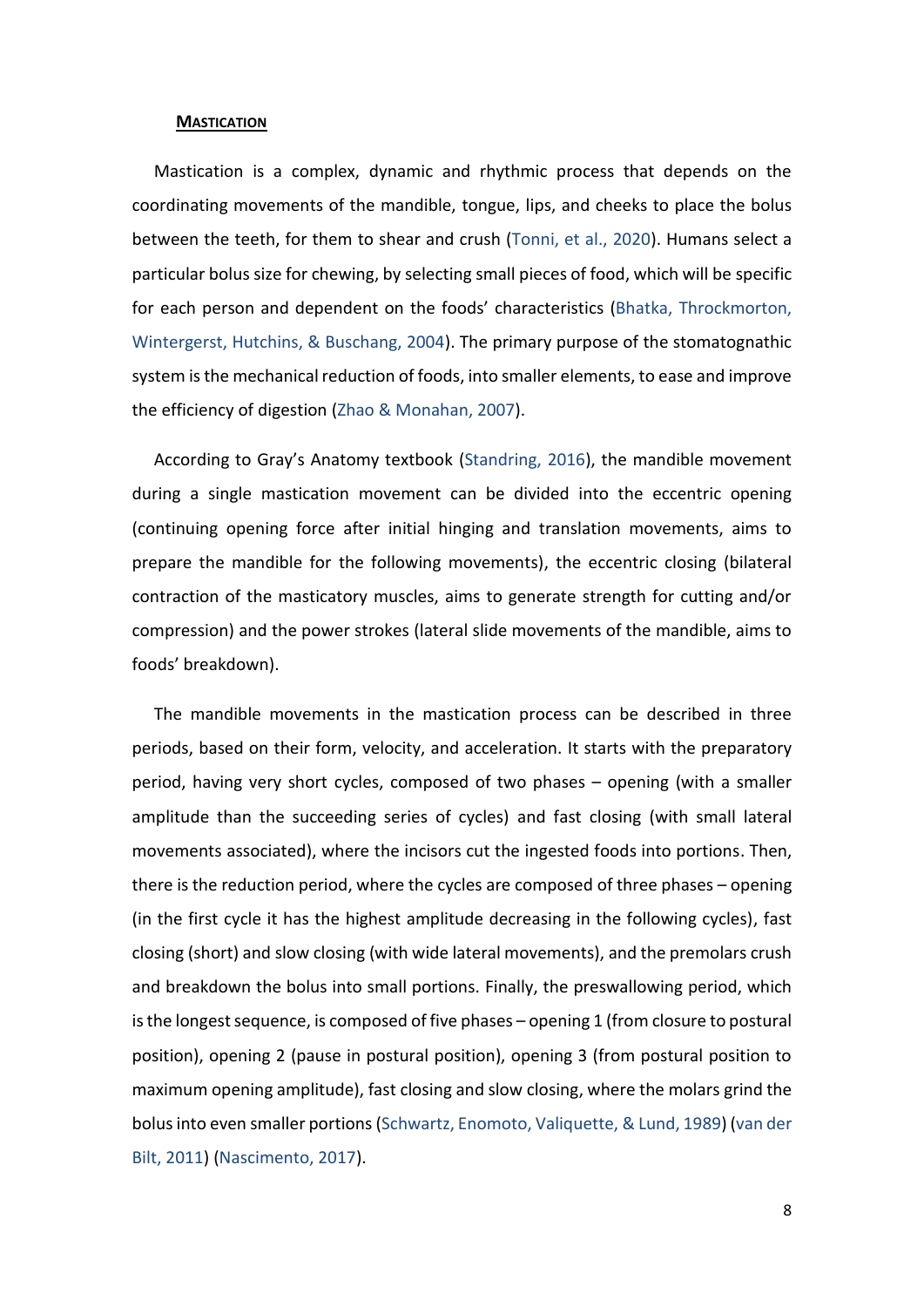Many factors can influence the mastication process. Some physical characteristics of the foods, such as increased size, hardness, toughness, and elasticity, can increase the resistance to food breakdown and, consequently, provoke adaptations of the mastication, increasing the number of chewing stokes, the total mastication time, the duration of each cycle of mastication, the muscle activity and the mouth opening amplitude (Peyron, Lassauzay, & Woda, 2002) (Bhatka, Throckmorton, Wintergerst, Hutchins, & Buschang, 2004) (Woda, Foster, Mishellany, & Peyron, 2006) (van der Bilt, 2011) (Tonni, et al., 2020). The mastication process can also be influenced by an individual's characteristics, namely age, gender, dental state, facial skeletal deformities, and malfunctions of the stomatognathic system (TMJ, mandible, and masticatory muscles) or neural system. Although there are some differences regarding mouth opening amplitude and masticatory frequency between genders, this does not reflect in the total number of cycles constituting a masticatory sequence. Although aging provokes slight changes in some mastication parameters, this does not reflect on mastication impairment. Facial skeletal and dental deformities may compromise the correct occlusion, and malfunctions of the masticatory system or neural system may affect the masticatory performance (Peyron, Blanc, Lund, & Woda, 2004) (Woda, Foster, Mishellany, & Peyron, 2006) (Zhao & Monahan, 2007) (van der Bilt, 2011) (Trawitzki, Silva, Regalo, & Mello-Filho, 2011) (Peyron, Woda, Bourdiol, & Hennequin, 2017) (Tewksbury, Callaghan, Fulks, & Gerstner, 2018).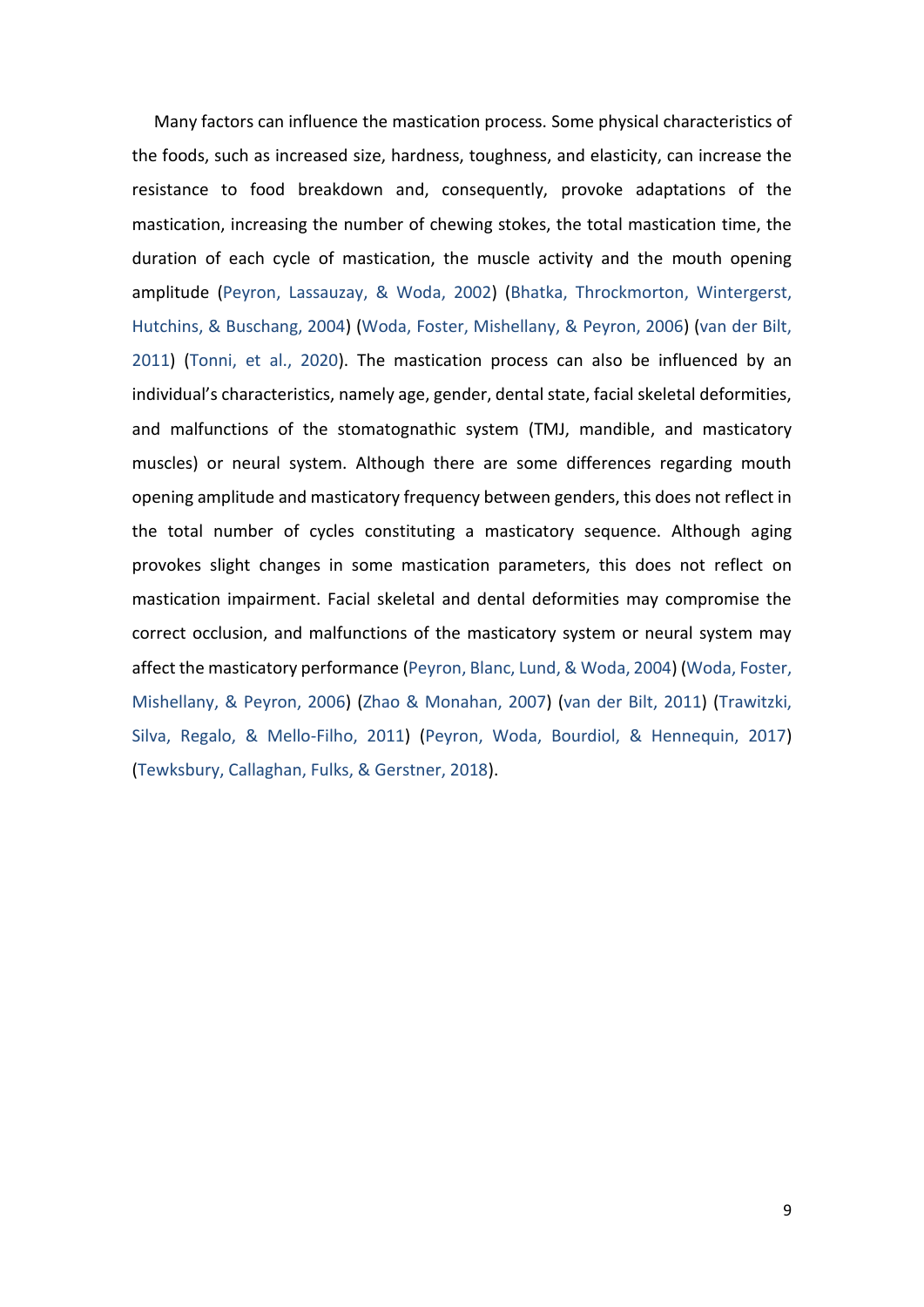## <span id="page-9-0"></span>**TEMPOROMANDIBULAR DISORDERS AND ITS CLASSIFICATION**

Temporomandibular disorders are a group of clinical problems affecting the TMJ, myofascial muscles, and other related structures surrounding the joint. There is no unified standard for the classification of TMD because of the multiplicity of classifications present in the literature, which may hamper the ability to compare different studies (Zhang, et al., 2016).

Some of the classifications for TMD are presented below, such as the Wilkes Staging Classification for Internal Derangement of the TMJ (Wilkes, 1989), the Bronstein and Merrill Clinical Staging Classification for TMJ Internal Derangement (Bronstein & Merrill, 1992), the Research Diagnostic Criteria for Temporomandibular Disorders (Dworkin & LeResche, 1992), and the Dimitroulis Classification (Dimitroulis, 2013).

In 1989, Wilkes proposed a classification (**Table 1**), still widely used nowadays, for staging the internal derangements of the TMJ, based on clinical, radiologic, and anatomical (surgical) findings, into five stages of evolution (Wilkes, 1989) (De Rossi, Greenberg, Liu, & Steinkeler, 2014) (González-García, 2015) (Ângelo D. F., 2018).

|    | Stage                                                                                                         | winds stuging clussification for internal betangement of the fivis<br>Clinical presentation                                                       | Radiologic presentation                                                                                                                                     | Surgical presentation                                                                                                                                          |  |  |  |
|----|---------------------------------------------------------------------------------------------------------------|---------------------------------------------------------------------------------------------------------------------------------------------------|-------------------------------------------------------------------------------------------------------------------------------------------------------------|----------------------------------------------------------------------------------------------------------------------------------------------------------------|--|--|--|
|    | Early                                                                                                         | ■ No pain<br>• Possible clicking (painless)<br>■ No limitation of motion                                                                          | • Slight anterior disc<br>displacement<br>Normal disc and bone<br>contours                                                                                  | • Slight anterior disc<br>displacement<br>Normal disc and bone<br>morphology                                                                                   |  |  |  |
| Ш  | Early /<br>Intermediate                                                                                       | ■ Few episodes of pain and<br>tenderness (related to<br>temporal headaches)<br>• Opening clicks<br>(occasionally painful)<br>Intermittent locking | • Slight anterior disc<br>displacement<br><b>Beginning of disc deformity</b><br>(slight thickening of<br>posterior disc contours)<br>" Normal bone contours | Anterior disc displacement<br>■ Early disc deformity (slight<br>to mild thickening of the<br>posterior disc edge)<br>• Normal bone morphology                  |  |  |  |
| Ш  | Intermediate                                                                                                  | " Multiple episodes of pain<br>and tenderness (related to<br>temporal headaches)<br>Intermittent closed locking<br>Restriction of motion          | Anterior disc displacement<br><b>Significant disc deformity</b><br>or disc prolapse<br>Normal bone contours                                                 | Anterior disc displacement<br>■ Marked disc deformity<br>" Normal bone morphology                                                                              |  |  |  |
| IV | Intermediate<br>/ Late                                                                                        | • Chronic pain (increased<br>headaches)<br>" Variable restriction of<br>motion                                                                    | Anterior disc displacement<br>Increased disc deformity<br>· Mild to moderate<br>osteosclerotic changes                                                      | • Marked disc deformity<br>(with adhesions but no<br>perforations)<br>• Osteoarthritis and<br>osteophytes                                                      |  |  |  |
| V  | Late                                                                                                          | • Chronic or episodic pain<br>Crepitus<br>■ Chronic restriction of<br>motion<br>■ Constant function<br>difficulties                               | Anterior disc displacement<br>Gross disc deformity<br>(perforations)<br>Gross bone changes<br>(degenerative arthritic<br>changes)                           | Gross degenerative<br>changes of disc and bone<br>morphology (perforation,<br>osteoarthritis, adhesions,<br>flattening, osteophytes,<br>and subcortical cysts) |  |  |  |
|    | Adapted from (Wilkes, 1989) (De Rossi, Greenberg, Liu, & Steinkeler, 2014) (González-García, 2015) (Ângelo D. |                                                                                                                                                   |                                                                                                                                                             |                                                                                                                                                                |  |  |  |
|    | F., 2018                                                                                                      |                                                                                                                                                   |                                                                                                                                                             |                                                                                                                                                                |  |  |  |

**Table 1 | Wilkes Staging Classification for Internal Derangement of the TMJ**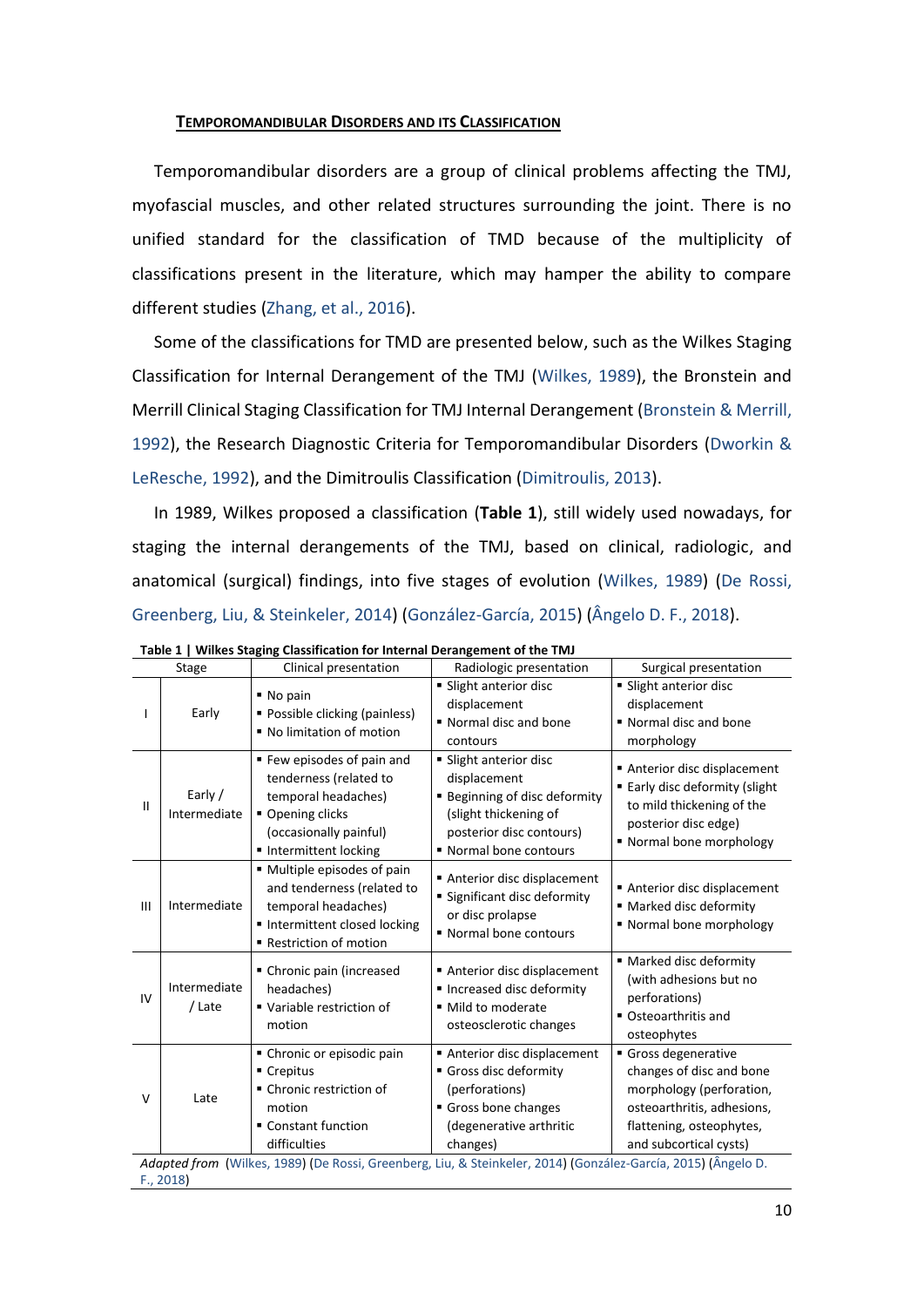In 1992, Bronstein and Merrill proposed a modification to the Wilkes classification (**Table 2**), adding arthroscopic findings to the clinical, radiologic, and surgical findings (Bronstein & Merrill, 1992) (González-García, 2015).

|              | imuligs added to whikes classification)                          |              |                                                                                                                                                            |  |  |  |  |
|--------------|------------------------------------------------------------------|--------------|------------------------------------------------------------------------------------------------------------------------------------------------------------|--|--|--|--|
|              | Stage                                                            | Roofing      | Arthroscopic findings                                                                                                                                      |  |  |  |  |
|              | Early                                                            | $80 - 100 %$ | <b>Elongation of bilaminar zone</b><br>■ Normal synovia and disk<br>■ No cartilage involvement                                                             |  |  |  |  |
| $\mathbf{I}$ | Early /<br>Intermediate                                          | $50 - 100 %$ | ■ Elongation of bilaminar zone<br>Synovitis with adherences in the initial phase<br>Anterolateral prolapse of the capsule                                  |  |  |  |  |
| III          | Intermediate                                                     | $25 - 50%$   | ■ Elongation of bilaminar zone<br>Important synovitis with a decrease of lateral recess and adherences<br>• Chondromalacia I-II                            |  |  |  |  |
| IV           | Intermediate<br>/ Late                                           | $0 - 25 %$   | ■ Hyalinization of the posterior ligament<br>Synovitis with adherences<br>■ Chondromalacia III-IV                                                          |  |  |  |  |
| V            | Late                                                             | 0%           | • Retrodiscal hyalinization and disk perforation<br>Advanced synovitis with gross adhesions<br>■ Fibrillation of articular surfaces<br>■ Chondromalacia IV |  |  |  |  |
|              | Adapted from (Bronstein & Merrill, 1992) (González-García, 2015) |              |                                                                                                                                                            |  |  |  |  |

**Table 2 | Bronstein and Merrill Clinical Staging Classification for TMJ Internal Derangement (Arthroscopic findings added to Wilkes classification)**

In 1992, Dworkin and LeResche proposed a more detailed diagnostic classification, known as the Research Diagnostic Criteria for Temporomandibular Disorders (RDC/TMD), based on a biopsychosocial model of pain, being divided into Axis I, for physical assessment (**Table 3**), and Axis II, for the assessment of psychosocial status. It has been widely employed as a diagnostic tool for TMD research (Dworkin & LeResche, 1992) (Schiffman, et al., 2014) (De Rossi, Greenberg, Liu, & Steinkeler, 2014) (Ângelo D. F., 2018).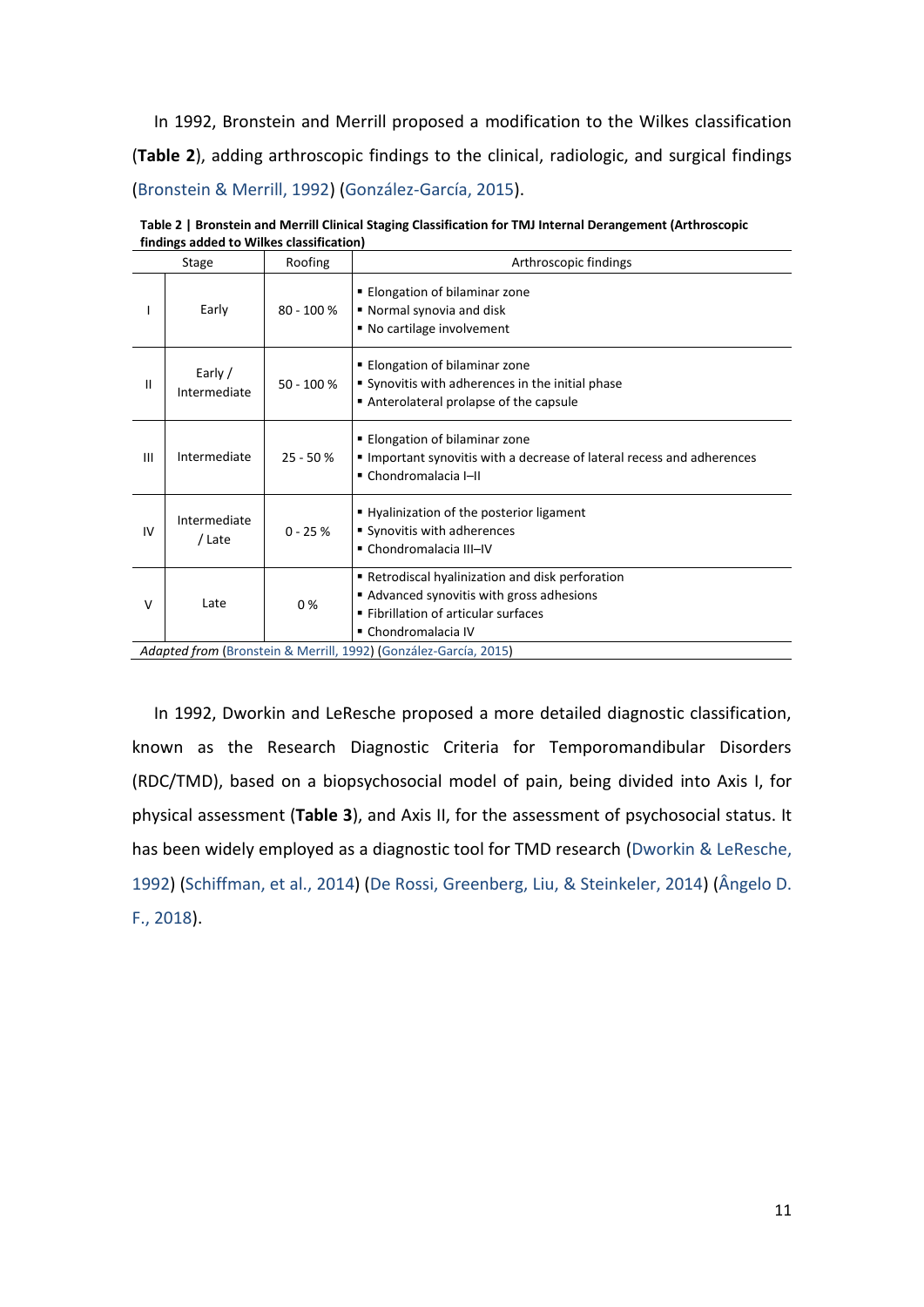#### **Table 3 | Axis I of RDC/TMD**

|              | Group                                                       | Diagnosis                                                                  | Criteria                                                                                                                                                                                                                                                                                                                                                                                                                                                                                                                  |  |  |  |  |
|--------------|-------------------------------------------------------------|----------------------------------------------------------------------------|---------------------------------------------------------------------------------------------------------------------------------------------------------------------------------------------------------------------------------------------------------------------------------------------------------------------------------------------------------------------------------------------------------------------------------------------------------------------------------------------------------------------------|--|--|--|--|
| ı            | la                                                          | Myofascial Pain                                                            | 1. Ongoing pain on face, mandible, temple, preauricular, and ear.<br>2. Pain during palpation of, at least, 3 of 20 sites (posterior temporalis, middle<br>temporalis, anterior temporalis, superior masseter, middle masseter,<br>inferior masseter, retromandibular region, and submandibular region),<br>considering that opposite sides count as a different site.<br>3. Pain-free mouth opening of, at least 40 mm OR Passive (forced) stretch<br>inferior to 5 mm, IF pain-free mouth opening is inferior to 40 mm. |  |  |  |  |
|              | Ib                                                          | Myofascial Pain<br>with limited<br>opening                                 | 1. Ongoing pain on face, mandible, temple, preauricular and ear.<br>2. Pain during palpation of, at least, 3 of 20 sites (posterior temporalis, middle<br>temporalis, anterior temporalis, superior masseter, middle masseter,<br>inferior masseter, retromandibular region, and submandibular region),<br>considering that opposite sides count as a different site.<br>3. Pain-free mouth opening inferior to 40 mm AND Passive (forced) stretch of,<br>at least 5 mm.                                                  |  |  |  |  |
|              | lla                                                         | Disc Displacement<br>with reduction                                        | 1. Joint clicks during excursion (to either side) or protrusion.<br><b>OR</b><br>1. Joint clicks on both opening and closing.<br>2. Difference between the measurement of opening click and closing click is, at<br>least, 5 mm.<br>3. Joint clicks extinguish during protrusive opening.                                                                                                                                                                                                                                 |  |  |  |  |
| $\mathbf{I}$ | IIb                                                         | Disc Displacement<br>without reduction<br>with limited mouth<br>opening    | 1. No clicks during excursion (to either side) or protrusion. However, may click<br>during opening or closing.<br>2. History of significant mouth opening limitation.<br>3. Maximum unassisted opening of, at most, 35 mm AND Passive (forced)<br>stretch of, at most, 4 mm.<br>4. Maximum excursion to opposite side inferior to 7 mm OR Lateral deviation<br>to the respective side.                                                                                                                                    |  |  |  |  |
|              | IIс                                                         | Disc Displacement<br>without reduction<br>without limited<br>mouth opening | 1. No clicks during excursion (to either side) or protrusion AND Joint clicks<br>during opening or closing.<br>2. History of significant mouth opening limitation.<br>3. Maximum unassisted opening superior to 35 mm AND Passive (forced)<br>stretch superior to 4 mm.<br>4. Maximum excursion to the opposite side of, at least, 7 mm.                                                                                                                                                                                  |  |  |  |  |
|              | IIIa                                                        | Arthralgia                                                                 | 1. Ongoing pain OR Pain during opening OR Pain during excursion.<br>2. Pain during palpation of the joint.<br>3. No coarse crepitus during any movement.                                                                                                                                                                                                                                                                                                                                                                  |  |  |  |  |
| Ш            | IIIb                                                        | Osteoarthritis                                                             | 1. Ongoing pain OR Pain during opening OR Pain during excursion.<br>2. Pain during palpation of the joint.<br>3. Coarse crepitus during any movement.                                                                                                                                                                                                                                                                                                                                                                     |  |  |  |  |
|              | <b>IIIc</b>                                                 | Osteoarthrosis                                                             | 1. No ongoing pain NOR Pain during opening NOR Pain during excursion<br>2. No pain during palpation of the joint.<br>3. Coarse crepitus during any movement.                                                                                                                                                                                                                                                                                                                                                              |  |  |  |  |
|              | Adapted from (Schiffman, et al., 2014) (Ângelo D. F., 2018) |                                                                            |                                                                                                                                                                                                                                                                                                                                                                                                                                                                                                                           |  |  |  |  |

Although RDC/TMD has a major role in the investigation area, it complex, timeconsuming, and, therefore, not practical to apply during everyday clinical practice. Additionally, it was mainly designed for non-surgical patients.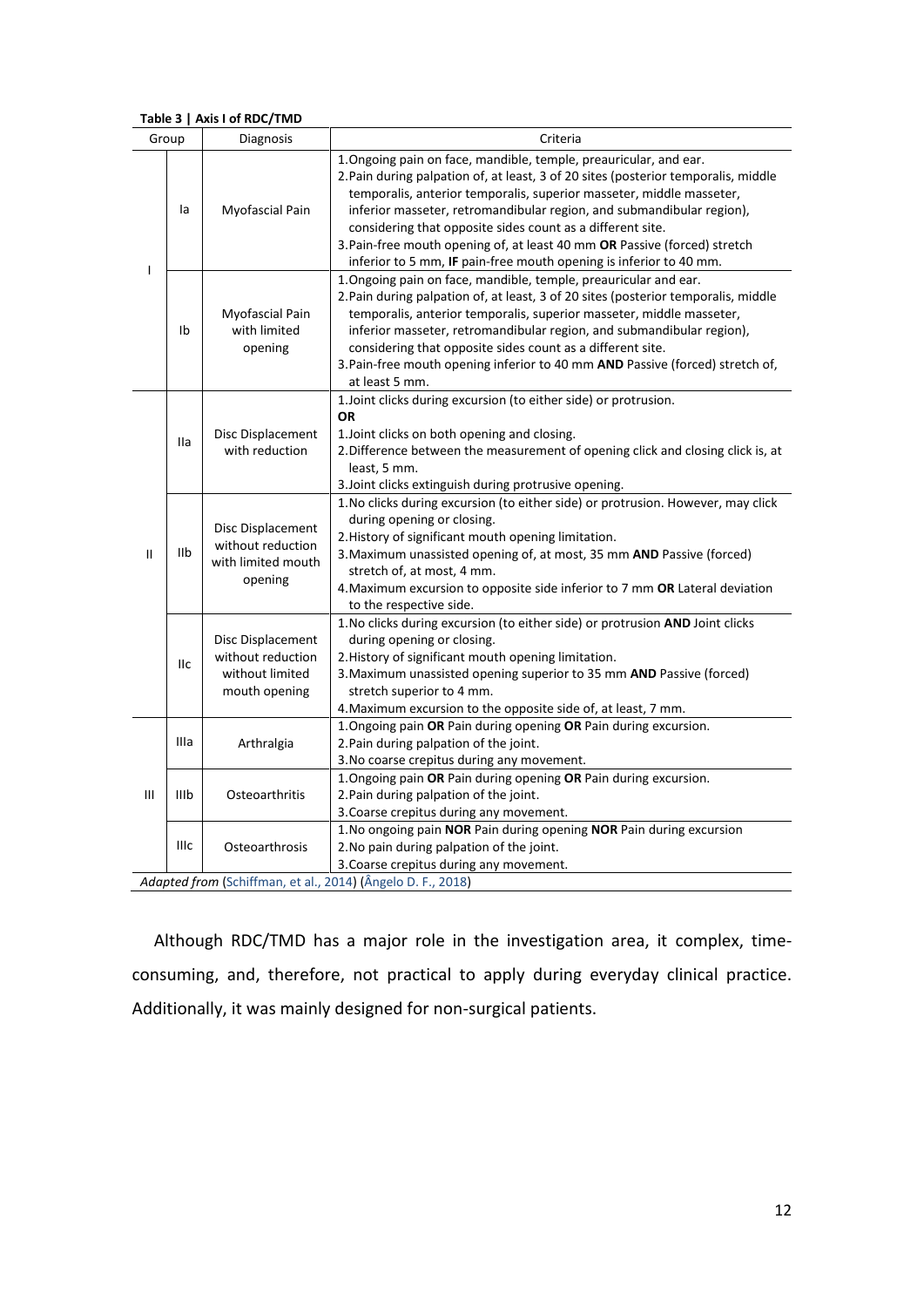In this ambit, in 2013, Dimitroulis proposed a new classification that builds on the strengths of the previous, creating a simple, clear, focused, and updated classification aimed to specify the role of TMJ surgery in all TMD and more practical for the everyday practice of surgeons (**Table 5**). The Dimitroulis Classification is used to define the most beneficial therapeutic approach, staging TMD into 5 categories, based on clinical and radiologic findings, and its etiopathogenesis (Dimitroulis, 2013) (Ângelo D. F., 2018).

| Category    |                                                       | <b>Clinical findings</b>                                                                                                             | Radiologic findings                                                                                                                                                              | Etiopathogenesis                                                                                                                                   | Therapeutic approach                                                                                                                                                   |  |  |  |
|-------------|-------------------------------------------------------|--------------------------------------------------------------------------------------------------------------------------------------|----------------------------------------------------------------------------------------------------------------------------------------------------------------------------------|----------------------------------------------------------------------------------------------------------------------------------------------------|------------------------------------------------------------------------------------------------------------------------------------------------------------------------|--|--|--|
| 1           | Normal<br><b>IN1</b>                                  | TMJ acute pain<br>No joint clicking<br>No history of locking<br>or dislocation<br>No restriction of<br>motion<br>■ Normal chewing    | No morphological<br>abnormalities                                                                                                                                                | Upint contusion<br>/trauma<br>Myofascial pain<br>Otalgia<br>■ Neuropathic pain<br>Psychogenic pain                                                 | Conservative<br>treatment<br>No indication for<br>surgical intervention                                                                                                |  |  |  |
| $\mathbf 2$ | [MJ changes<br>Minor                                  | TMJ intermittent<br>pain<br>Joint clicking<br>Occasional locking                                                                     | Normal disc and bone<br>contours<br>MRI: mild disc<br>displacement (with<br>reduction / effusion)                                                                                | <b>Early TMJ internal</b><br>derangement<br>Joint inflammation<br>/adhesions                                                                       | Conservative<br>treatment is preferred<br>■ TMJ arthrocentesis<br>TMJ arthroscopy (level<br>1)                                                                         |  |  |  |
| 3           | TMJ changes<br>Moderate                               | Painful chronic<br>closed lock<br>Recurrent joint<br>swelling<br>Painful recurrent<br>dislocation<br>Moderate pain<br>during chewing | Normal bone contours<br>MRI: non-reducing disc<br>displacement, mild disc<br>deformity, and prominent<br>eminence                                                                | • Moderate TMJ<br>internal derangement<br>Recurrent TMJ<br>dislocation<br>■ TMJ synovial<br>chondromatosis<br>Dislocated condylar<br>fracture      | " TMJ arthroscopy (level<br>$2-3)$<br>" TMJ arthroplasty (disc<br>plication /repositioning<br>±eminectomy)<br>· Modified condylotomy<br>• ORIF of fractured<br>condyle |  |  |  |
| 4           | TMJ changes<br>Severe                                 | TMJ constant pain<br>Painful crepitus<br>Mildly limited<br>mouth opening<br>Severe pain during<br>chewing and<br>yawning             | MRI: severely<br>degenerated disc<br>(displaced and deformed)<br>CT scans: mild to<br>moderate condylar<br>degeneration (flattening,<br>osteophytes, small<br>subchondral cysts) | Advanced TMJ<br>internal derangement   TMJ discectomy ±<br>Rare TMJ disorders<br>(metabolic,<br>inflammatory, or<br>development<br>diseases)       | condyloplasty / shave<br>• Debridement of<br>glenoid fossa<br>Reduction of eminence                                                                                    |  |  |  |
| 5           | Catastrophic<br><b>TMJ</b> changes                    | · Intolerable pain<br>Constant crepitus<br>Locking<br>Malocclusion<br>Incapacitating pain<br>during chewing                          | MRI: severely<br>degenerated discs<br>(irregular and deformed)<br>CT scans: severe condylar<br>degeneration (irregular<br>articular surface, large<br>subchondral cysts)         | TMJ osteoarthritis<br>TMJ condylysis<br>TMJ ankylosis<br>- TMJ tumor<br>· latrogenesis (TMJ<br>degenerative changes<br>from multiple<br>surgeries) | • TMJ resection<br>(condylectomy or<br>discectomy)<br>TMJ total joint<br>replacement                                                                                   |  |  |  |
|             | Adapted from (Dimitroulis, 2013) (Ângelo D. F., 2018) |                                                                                                                                      |                                                                                                                                                                                  |                                                                                                                                                    |                                                                                                                                                                        |  |  |  |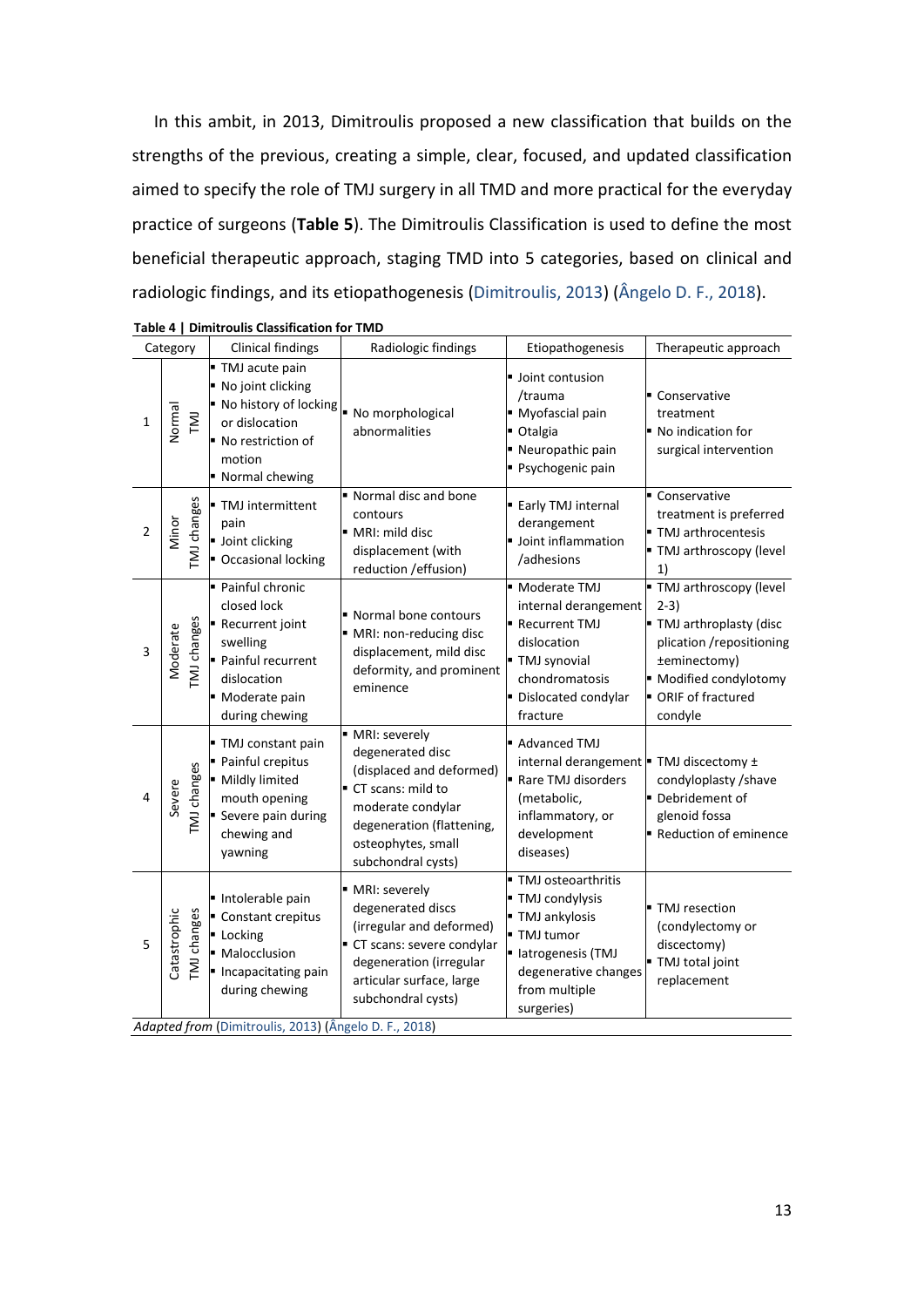## <span id="page-13-0"></span>**OBJECTIVES**

In this prospective study, the authors aimed to study the first-month postoperative recovery of patients submitted to TMJ arthroscopy.

The primary outcome was to evaluate the evolution of (1) TMJ Pain during Essential Functions (at rest, during deep breaths, speech, mastication, and deglutition) during this period.

The secondary outcomes were the evolution of: (2) TMJ Fatigue/Discomfort during Essential Activities (mastication, mouth opening, and sleep); (3) Discomfort for the Mastication of Foods (towards different foods with different grades of hardness and calibers); (4) Discomfort to Resume Normal Lifestyle (professional activity and moderate to high intensity physical activities); and (5) Number of Analgesics Needed. To evaluate how much this improvement would represent to the patients, on the last day of evaluation, the authors evaluated (6) Participants' Satisfaction towards symptoms relief, masticatory function, and surgical expectations.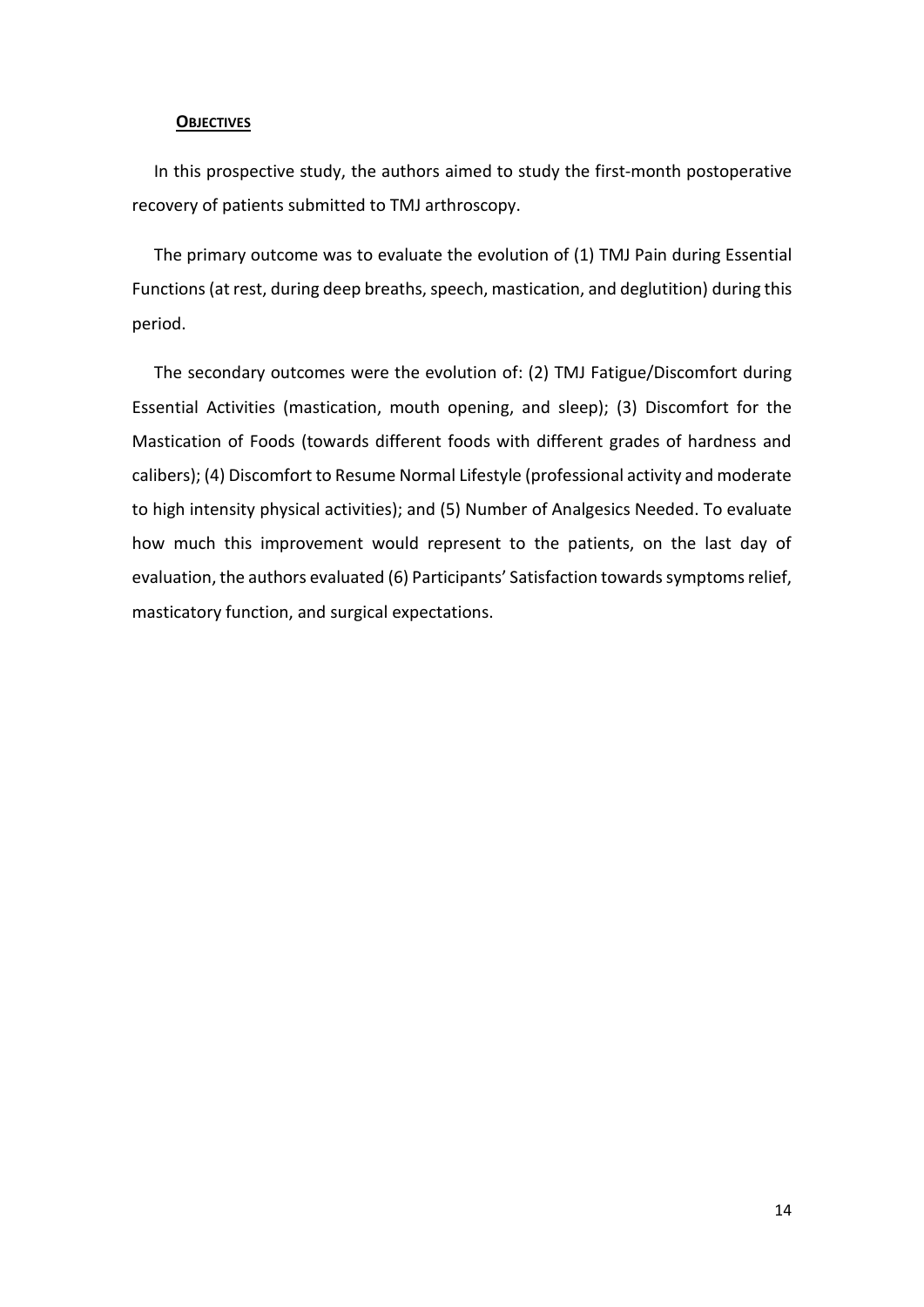### <span id="page-14-0"></span>**MATERIAL AND METHODS**

## <span id="page-14-1"></span>**STUDY DESIGN**

This prospective study was conducted at *Instituto Português da Face*, in Lisbon, Portugal, from November  $1^{st}$  of 2020 to April 30<sup>th</sup> of 2021. The study protocol was approved by the ethics committee of *Instituto Português da Face* and by the ethics committee of *Centro Académico de Medicina de Lisboa* (**Appendix 1**).

All the enrolled participants were aware of its implications and gave their informed, clarified and free term of consent in writing and accordance with current legislation.

Study inclusion criteria were participants with, at least, 16 years of age, having an articular TMD with criteria for TMJ arthroscopy surgery (categories 2-4 of Dimitroulis Classification), and being submitted to level 2 TMJ arthroscopy.

As exclusion criteria were considered: previous TMJ intervention, pregnant women, children under 16 years old, patients with psychiatric diseases or impaired cognitive capacity (where comprehension might be compromised).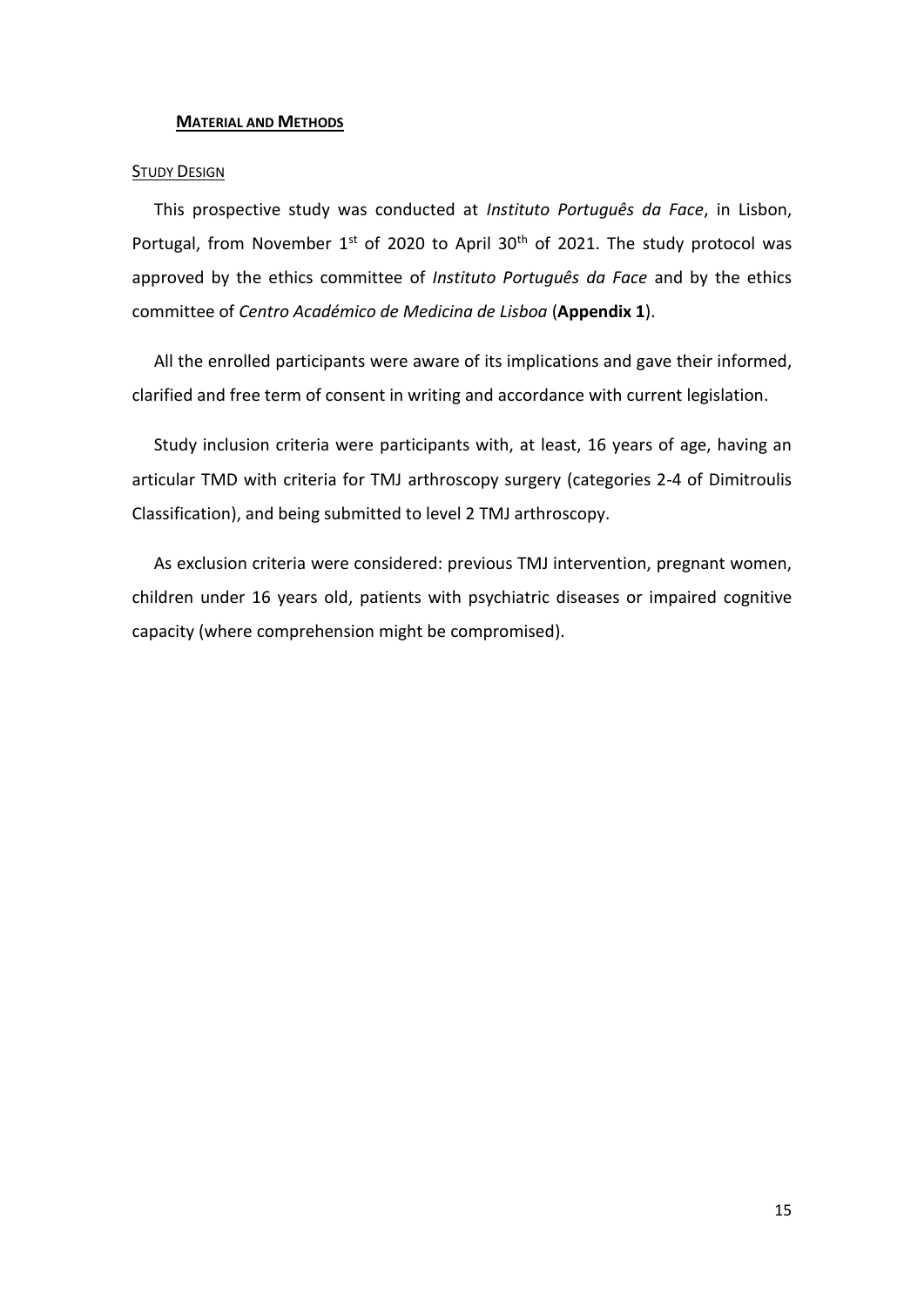## <span id="page-15-0"></span>DATA COLLECTION

A database was created to register the multiple variants and observations that could influence those variants during the follow-up (such as the emergence of infection by SARS-CoV-2 during the follow-up).

Participants were contacted and interviewed through phone calls, due to the pandemic panorama regarding the SARS-CoV-2 outbreak.

In the first interview (2 to 5-days before surgical intervention), participants were asked their age and profession, and asked to characterize the following symptoms' impact on their quality of life (on a scale from 0 to 10), considering the previous month:

- 1. TMJ pain at rest.
- 2. TMJ pain during deep breaths.
- 3. TMJ pain during speech.
- 4. TMJ pain during mastication.
- 5. TMJ pain during deglutition.
- 6. Fatigue during mastication.
- 7. Discomfort during mouth opening.
- 8. Discomfort during sleep.
- 9. Discomfort for the mastication of a boiled potato (very low grade of hardness).
- 10. Discomfort for the mastication of a loaf bread slice (low grade of hardness).
- 11. Discomfort for the mastication of a brioche bread (high caliber).
- 12. Discomfort for the mastication of a "Maria" cookie (moderate grade of hardness).
- 13. Discomfort for the mastication of an uncooked and unpeeled almond (high grade of hardness).
	- 0 refers to no pain/fatigue/discomfort.
	- 1-3 refers to mild pain/fatigue/discomfort.
	- 4-6 refers to moderate pain/fatigue/discomfort.
	- 7-9 refers to severe pain/fatigue/discomfort.
	- 10 refers to incapacitating pain/fatigue/discomfort.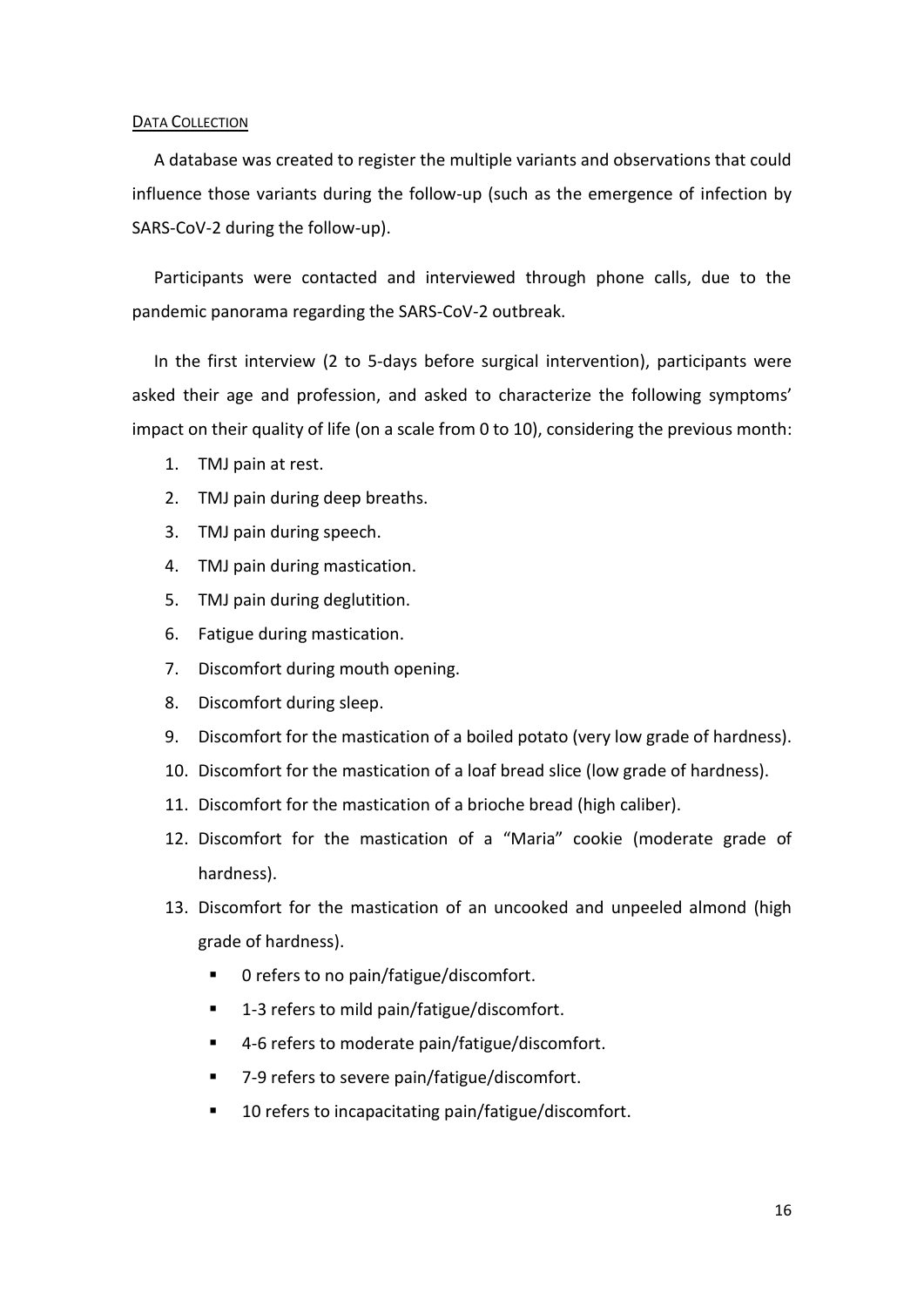Afterward, there were made 8 more interviews with 3-day intervals (at postoperative D3, D6, D9, D12, D15, D18, D21, and D24), where participants were asked, in each interview, to characterize the following outcomes, considering the previous three days:

- Symptoms' impact on their quality of life (on a scale from 0 to 10):

- 1. TMJ pain at rest.
- 2. TMJ pain during deep breaths.
- 3. TMJ pain during speech.
- 4. TMJ pain during mastication.
- 5. TMJ pain during deglutition.
- 6. Fatigue during mastication.
- 7. Discomfort during mouth opening.
- 8. Discomfort during sleep.
- 9. Discomfort for the mastication of a boiled potato (very low grade of hardness).
- 10. Discomfort for the mastication of a loaf bread slice (low grade of hardness).
- 11. Discomfort for the mastication of a brioche bread (high caliber).
- 12. Discomfort for the mastication of a "Maria" cookie (moderate grade of hardness).
- 13. Discomfort for the mastication of an uncooked and unpeeled almond (high grade of hardness).
- 14. Discomfort to restart professional activity.
- 15. Discomfort to restart moderate to high intensity physical activities.
	- 0 refers to no pain/fatigue/discomfort.
	- 1-3 refers to mild pain/fatigue/discomfort.
	- 4-6 refers to moderate pain/fatigue/discomfort.
	- 7-9 refers to severe pain/fatigue/discomfort.
	- 10 refers to incapacitating pain/fatigue/discomfort.
- Number of analgesic pills taken, on average (considering the previous 3 days), by day.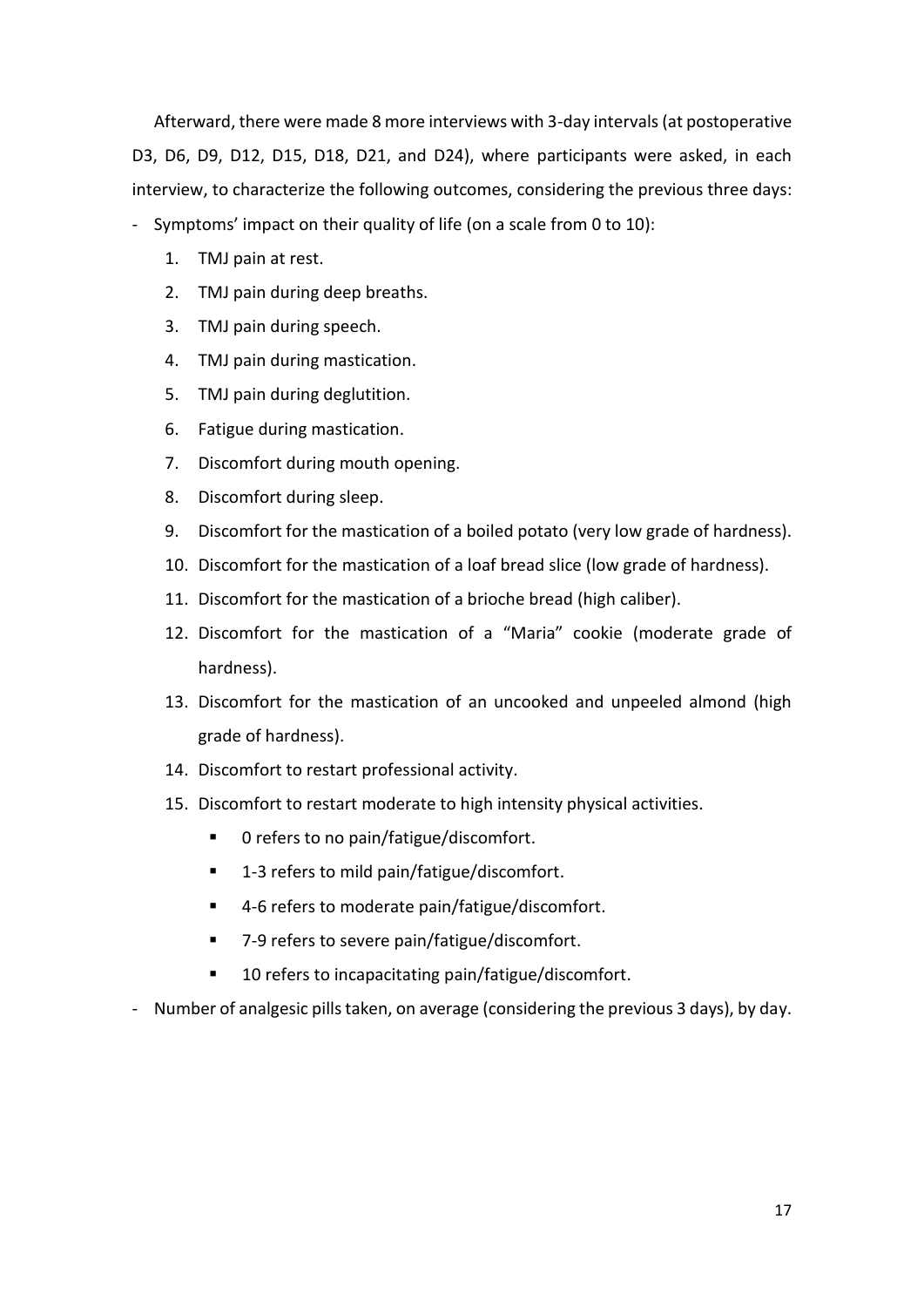In the last interview (at postoperative D30), participants were asked to characterize the following outcomes, considering the previous six days:

- Symptoms' impact on their quality of life (on a scale from 0 to 10):
	- 1. TMJ pain at rest.
	- 2. TMJ pain during deep breaths.
	- 3. TMJ pain during speech.
	- 4. TMJ pain during mastication.
	- 5. TMJ pain during deglutition.
	- 6. Fatigue during mastication.
	- 7. Discomfort during mouth opening.
	- 8. Discomfort during sleep.
	- 9. Discomfort for the mastication of a boiled potato (very low grade of hardness).
	- 10. Discomfort for the mastication of a loaf bread slice (low grade of hardness).
	- 11. Discomfort for the mastication of a brioche bread (high caliber).
	- 12. Discomfort for the mastication of a "Maria" cookie (moderate grade of hardness).
	- 13. Discomfort for the mastication of an uncooked and unpeeled almond (high grade of hardness).
	- 14. Discomfort to restart professional activity.
	- 15. Discomfort to restart moderate to high intensity physical activities.
		- 0 refers to no pain/fatigue/discomfort.
		- 1-3 refers to mild pain/fatigue/discomfort.
		- 4-6 refers to moderate pain/fatigue/discomfort.
		- 7-9 refers to severe pain/fatigue/discomfort.
		- 10 refers to incapacitating pain/fatigue/discomfort.
- Number of analgesic pills taken, on average, by day.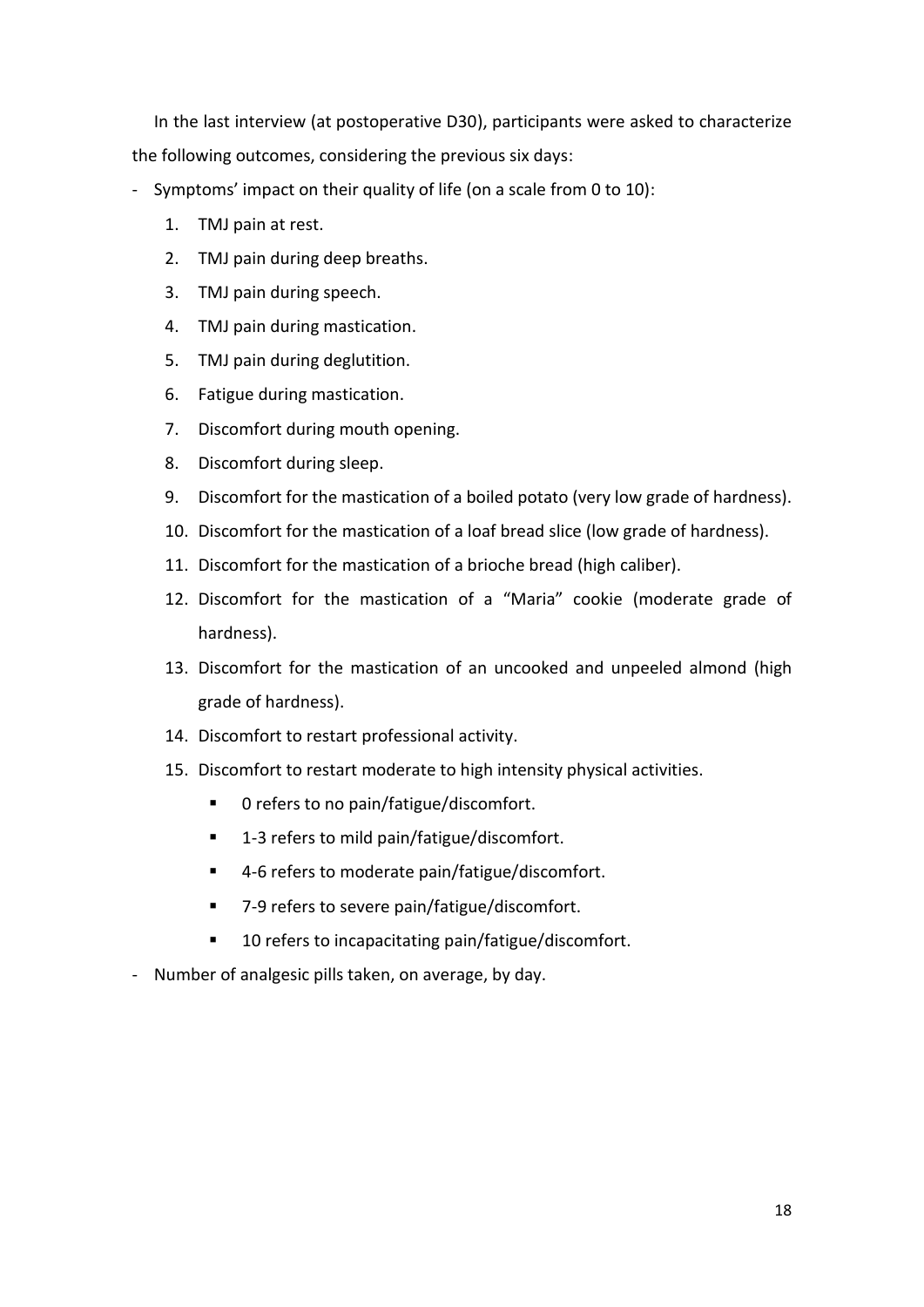Finally, they were also asked to characterize their satisfaction (on a scale from 0 to 10), towards symptoms relief, masticatory function, and preoperative expectations:

- 0 refers to no satisfaction at all.
- 1-3 refers to low satisfaction.
- 4-6 refers to moderate satisfaction.
- 7-9 refers to high satisfaction.
- 10 refers to total satisfaction.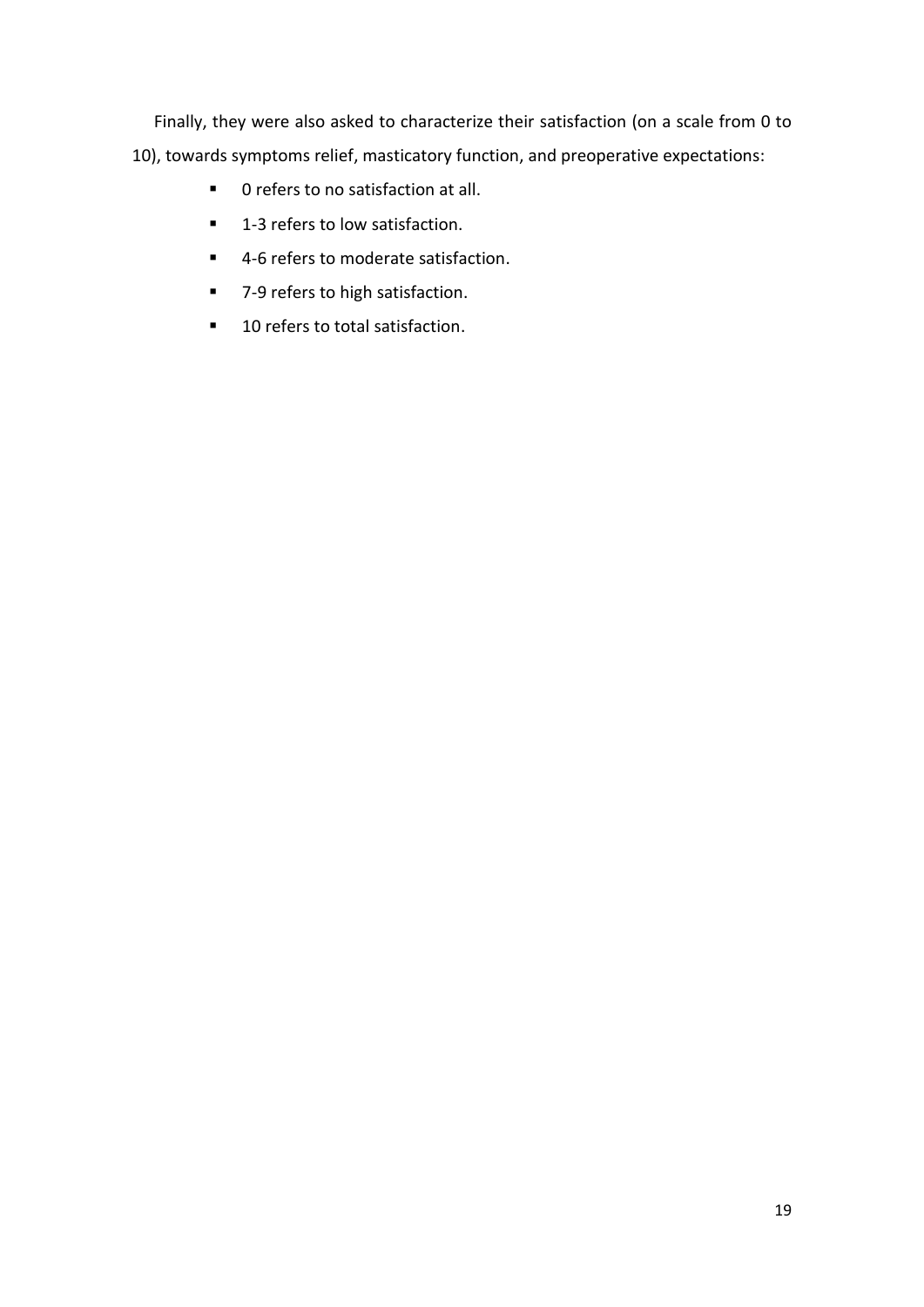#### <span id="page-19-0"></span>STUDY PROTOCOL

Before surgery, participants were handed two protocols by the attending surgeon (David Faustino Ângelo, MD, Ph.D.): one provided instructions regarding the medication (for the first 5 postoperative days) and other general recommendations (**Appendix 2**), and the other provided instructions regarding how the studied foods should be prepared, for the standardization of these variables as much as possible (**Appendix 3**).

The first interview was chosen as the moment for the medical student (André Prior) to introduce himself before the surgery, reinforcing the study instructions to guarantee they were correctly understood and fulfilled, to explain each variable being asked to qualify and quantify by the participant, and to clarify all questions that might remain. For example, it was explained that "discomfort" implied not only "joint pain" but also other symptoms that would cause any kind of discomfort, such as joint clicking, joint instability, local tenderness, and jaw locking; specifically in terms of discomfort for mastication of certain aliments, because it is not advised to force TMJ into masticating hard aliments in an early stage of the recovery (Wilk, Stenback, & McCain, 1993). Study participants should refer 10/10 pain or discomfort when they expected that chewing certain foods would cause damage (even without attempting it). Although it was mentioned in the protocol provided, relative to food preparation, participants were reminded that they should not divide the food into smaller portions to facilitate its introduction through the mouth, neither let the food humidify inside the oral cavity to facilitate its mastication.

In the following interviews, it was confirmed that the participants were following the instructions given and that they were attending all follow-up appointments, physical therapy sessions, and speech therapy sessions, which were essential for the best recovery possible.

20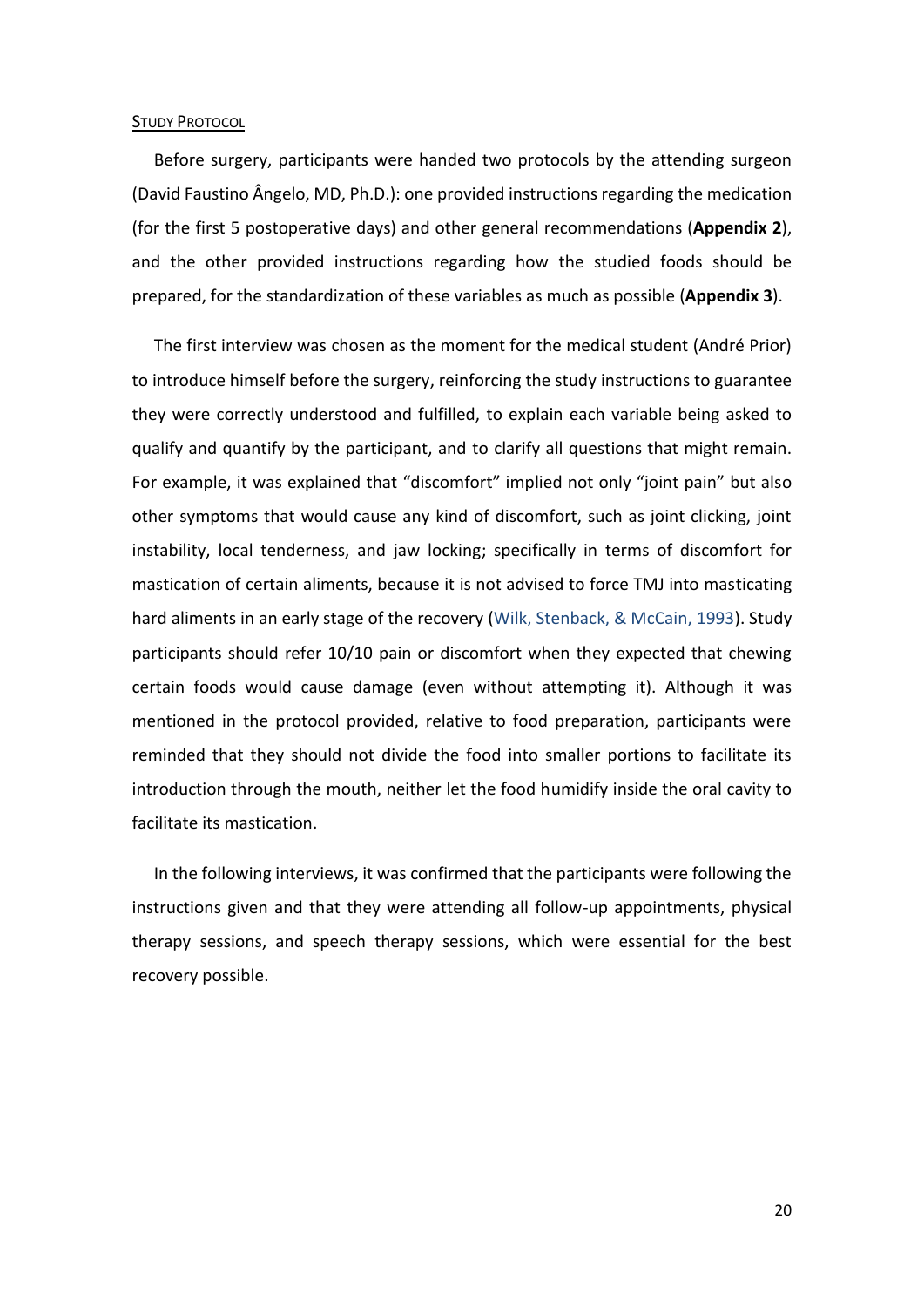#### <span id="page-20-0"></span>STATISTICAL ANALYSIS

The variables were expressed as the mean (± standard deviation (SD)). The normality analysis was performed with Shapiro-Wilk test in each time (Preoperative-D30) and in each analysis. For longitudinal analysis, a one-way ANOVA with repeated measures was performed, when the assumptions were fulfilled. Estimates of effect size were calculated using partial eta squared (η2p). Observed power was calculated with 1-β's score. When it was not possible to apply a parametric test, the Friedman test was performed. Kendall's W was used as the coefficient of concordance of Friedman test. P < 0.05 was considered statistically significant. These data analyses were performed using SPSS (v26) and Graphpad Prism (v9).

Assuming "impact" as the grade of pain/discomfort/fatigue attributed by each participant, calculated, for each variable, the Global Impact (**GI**) of the symptom in the study sample, expressed as "**GI** points, in a total of 90 points":

= #1 + #2 + (… ) + #8 + #9

Using this variable, three measures were calculated: Relative Global Impact (RGI), Global Impact Absolute Reduction (GIAR), and Global Impact Relative Reduction (GIRR).

The Relative Global Impact (RGI), based on the "Relative Risk" measure (White, 2020), represents the ratio between the symptom's impact at the postoperative D30 evaluation and its impact at the preoperative evaluation, expressed as a percentage:

$$
RGI = \left(\frac{\frac{postoperative D30 GI}{90}}{\frac{preoperative GI}{90}}\right) * 100
$$

The Global Impact Absolute Reduction (GIAR), based on the "Absolute Risk Reduction" measure (White, 2020), represents the decrease of the symptom's impact from the preoperative evaluation to the postoperative D30 evaluation, expressed as a percentage:

$$
GIAR = \left| \frac{preoperative \; GI}{90} - \frac{postoperative \; D30 \; GI}{90} \right| * 100
$$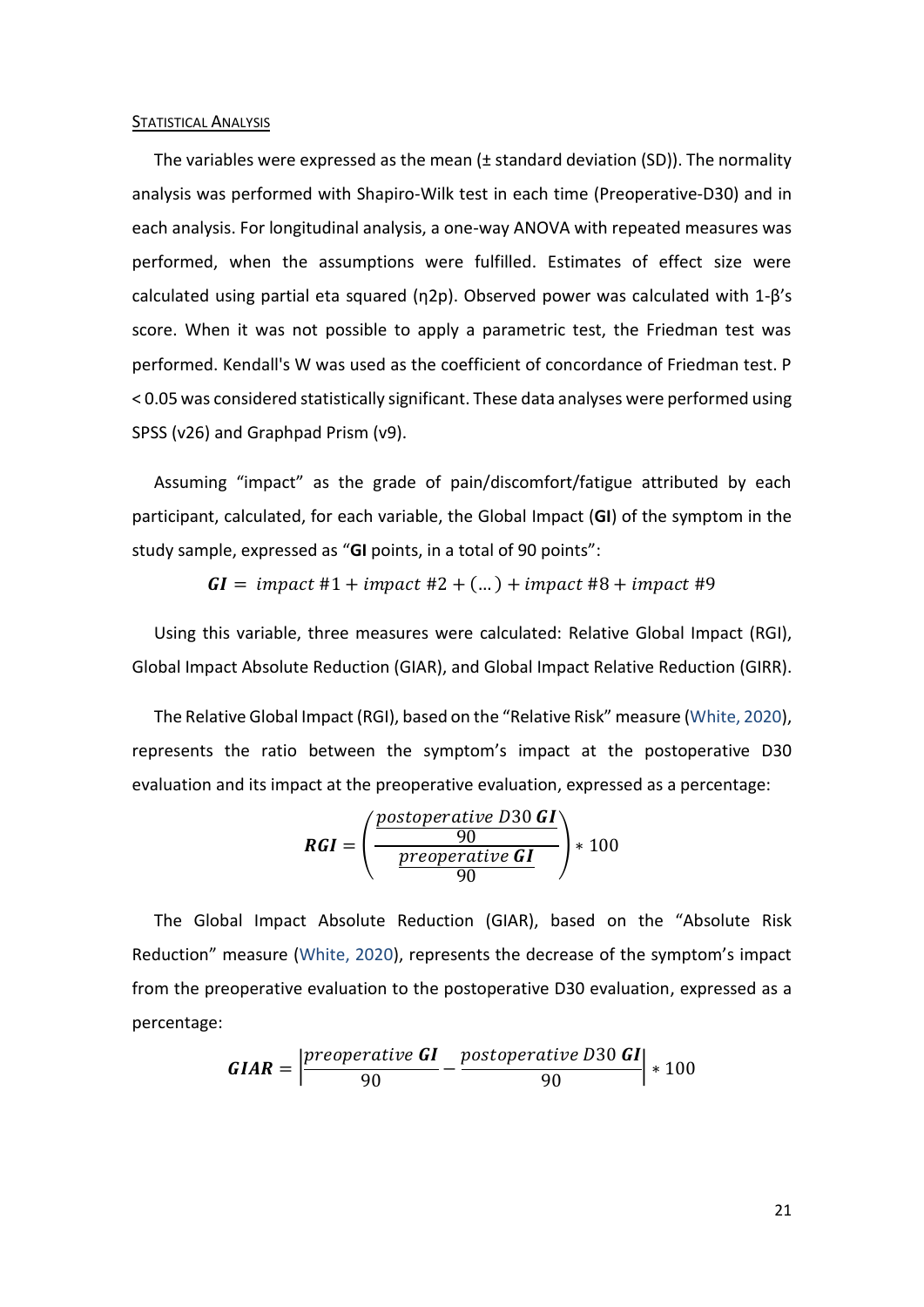The Global Impact Relative Reduction (GIAR), based on the "Relative Risk Reduction" measure (White, 2020), represents the ratio between the decrease of the symptom's impact from the preoperative evaluation to the postoperative D30 evaluation, and its impact at the preoperative evaluation, expressed as a percentage:

$$
GIRR = \left(\frac{\frac{|preoperative \; GI - postoperative \; D30 \; GI|}{90}}{\frac{preoperative \; GI}{90}}\right) * 100
$$

The GI variable and these 3 measures (RGI, GIAR and GIRR) were only applied to the outcomes that were evaluated at preoperative and postoperative D30.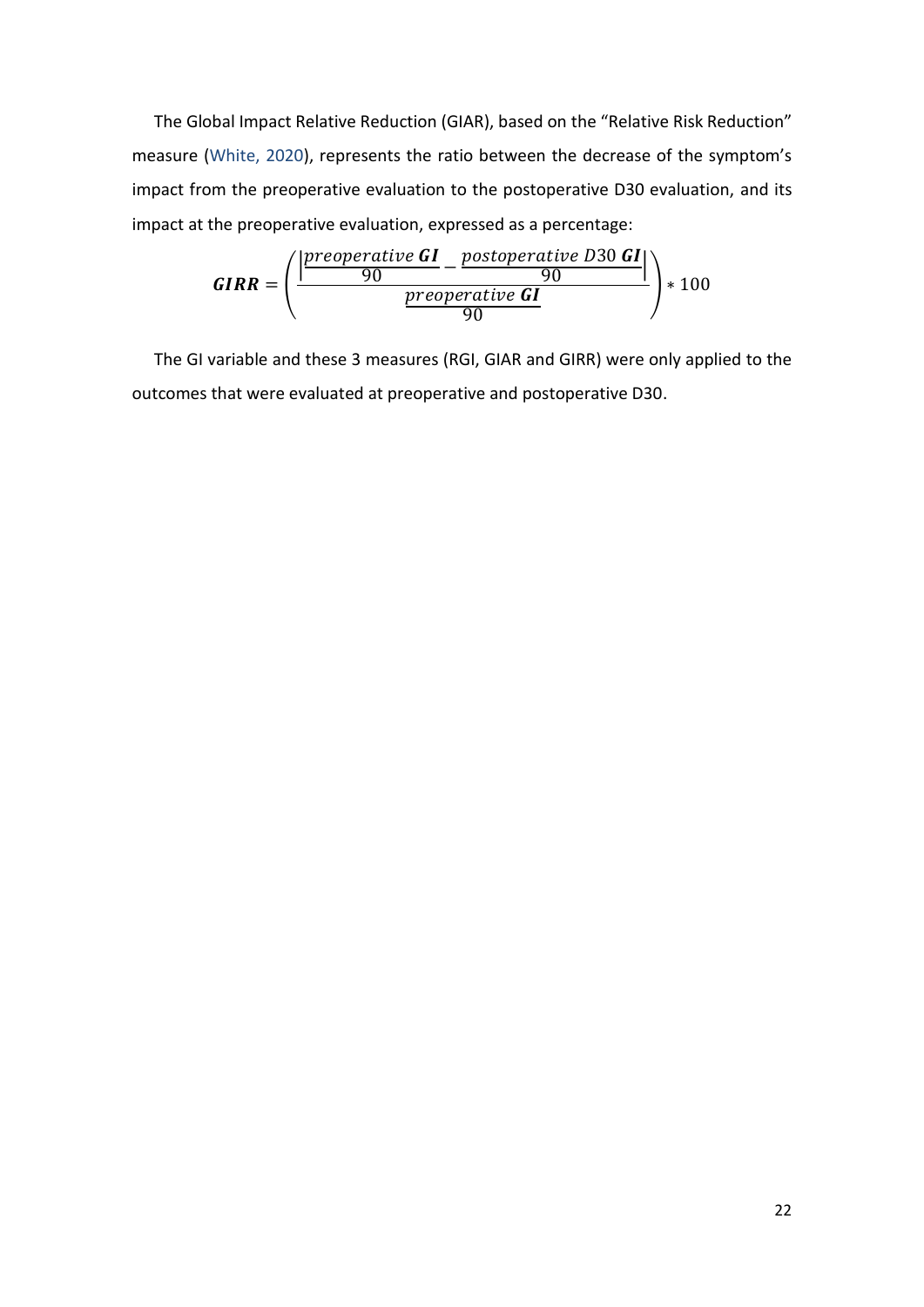#### <span id="page-22-0"></span>**RESULTS**

| Participant<br>$^{(ii)}$ | Age | Profession           | General intervention         | Specific intervention |
|--------------------------|-----|----------------------|------------------------------|-----------------------|
| 1                        | 39  | Administrative       | <b>Bilateral Arthroscopy</b> | Level 2               |
| 2                        | 54  | Security             | <b>Bilateral Arthroscopy</b> | Level 2               |
| 3                        | 16  | Student              | Unilateral Arthroscopy       | Level 2               |
| 4                        | 23  | Student              | <b>Bilateral Arthroscopy</b> | Level 2               |
| 5                        | 31  | Music Teacher        | <b>Bilateral Arthroscopy</b> | Level 2               |
| 6                        | 36  | <b>Business</b>      | <b>Bilateral Arthroscopy</b> | Level 2               |
| 7                        | 43  | <b>Beauty Artist</b> | Unilateral Arthroscopy       | Level 2               |
| 8                        | 25  | Administrative       | <b>Bilateral Arthroscopy</b> | Level 2               |
| 9                        | 18  | Student              | <b>Bilateral Arthroscopy</b> | Level 2               |

**Table 5 | Participants' characteristics**

Mean (± SD) 31.67 (± 12.51)

SD = Standard-deviation

A total of 9 participants were enrolled in this study, being all 9 women (100%), and their mean age was  $31.67 \pm 12.51$  years old (range 16-54 years old). Participants' characteristics are summarized on **Table 5**. All 9 procedures were classified as level 2 TMJ arthroscopies: 7 of the participants underwent bilateral arthroscopy, while 2 of them underwent unilateral arthroscopy. All 9 participants were followed up for 32-35 days.

The various outcomes were clustered into 6 groups for analysis: (1) TMJ Pain during Essential Functions (rest, deep breaths, speech, mastication, and deglutition); (2) TMJ Fatigue/Discomfort during Essential Activities (mastication, mouth opening and sleep); (3) Discomfort for the Mastication of Foods (boiled potato, loaf bread slice, brioche bread, "Maria" cookie", and uncooked and unpeeled almond); (4) Discomfort to Resume to Normal Lifestyle (professional activity and moderate to high intensity physical activities); (5) Number of Analgesics Needed; and (6) Participant's Satisfaction (towards symptoms relief, masticatory function, and preoperative expectations).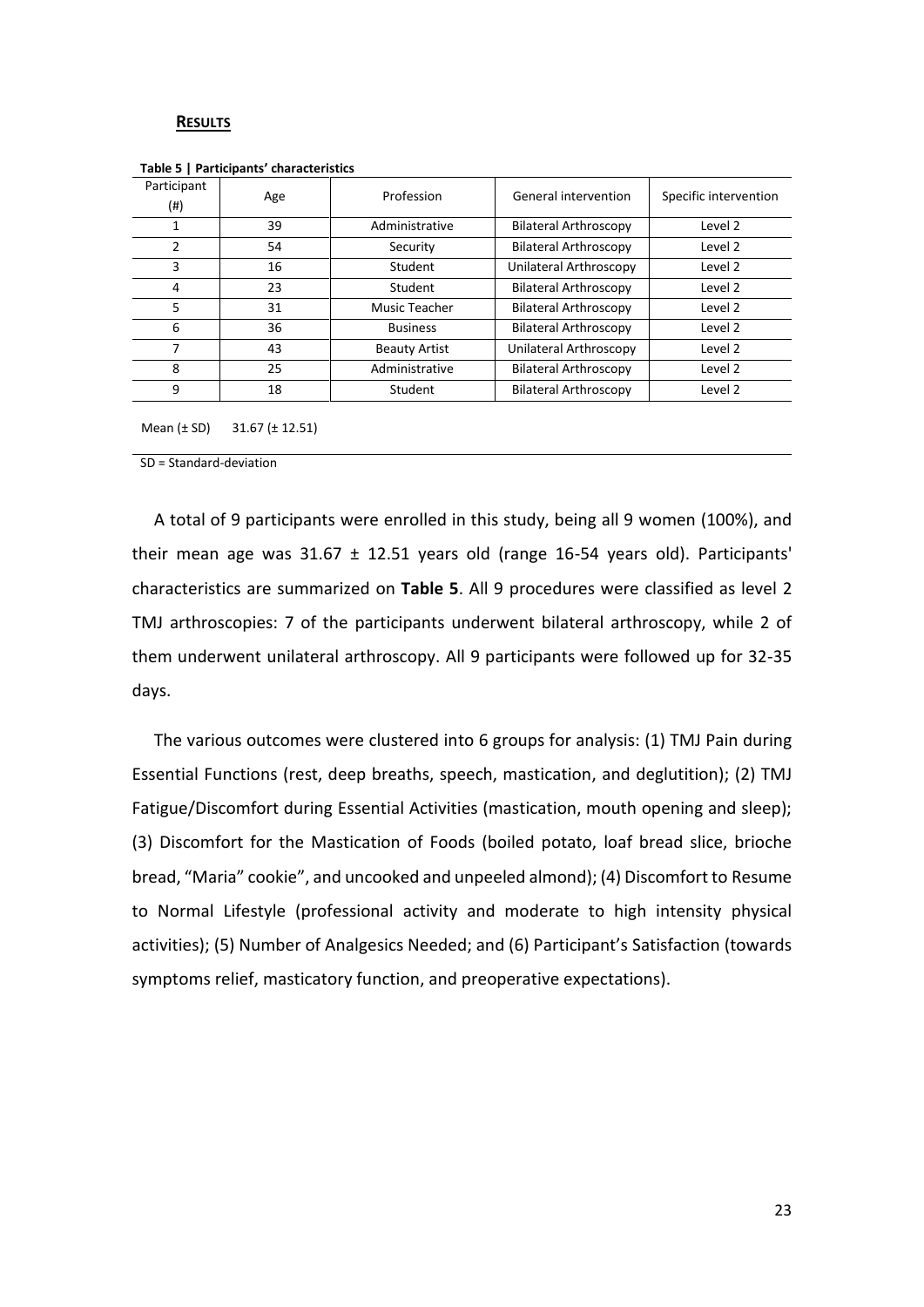<span id="page-23-0"></span>(1) TMJ PAIN DURING ESSENTIAL FUNCTIONS

|                 | TMJ pain at rest | TMJ pain during<br>deep breaths | TMJ pain during | TMJ pain during<br>mastication | TMJ pain during |
|-----------------|------------------|---------------------------------|-----------------|--------------------------------|-----------------|
|                 | (Mean $\pm$ SD)  |                                 | speech          |                                | deglutition     |
|                 |                  | (Mean ± SD)                     | (Mean ± SD)     | (Mean ± SD)                    | (Mean $\pm$ SD) |
| Preoperative    | $4.00 \pm 3.20$  | $0.00 \pm 0.00$                 | $3.22 \pm 3.11$ | $5.22 \pm 2.99$                | $0.00 \pm 0.00$ |
| D <sub>3</sub>  | $2.10 \pm 2.20$  | $0.00 \pm 0.00$                 | $2.33 \pm 2.29$ | $4.11 \pm 2.57$                | $0.00 \pm 0.00$ |
| D6              | $2.30 \pm 2.50$  | $0.00 \pm 0.00$                 | $2.22 \pm 2.64$ | $3.78 \pm 2.77$                | $0.00 \pm 0.00$ |
| D9              | $0.78 \pm 1.20$  | $0.00 \pm 0.00$                 | $0.50 \pm 0.76$ | $2.00 \pm 1.94$                | $0.00 \pm 0.00$ |
| D <sub>12</sub> | $0.13 \pm 0.35$  | $0.00 \pm 0.00$                 | $0.13 \pm 0.35$ | $1.33 \pm 1.32$                | $0.00 \pm 0.00$ |
| D <sub>15</sub> | $0.00 \pm 0.00$  | $0.00 \pm 0.00$                 | $0.00 \pm 0.00$ | $1.00 \pm 1.41$                | $0.00 \pm 0.00$ |
| D <sub>18</sub> | $0.13 \pm 0.35$  | $0.00 \pm 0.00$                 | $0.00 \pm 0.00$ | $1.00 \pm 1.32$                | $0.00 \pm 0.00$ |
| D <sub>21</sub> | $0.25 \pm 0.46$  | $0.00 \pm 0.00$                 | $0.13 \pm 0.35$ | $1.22 \pm 1.99$                | $0.00 \pm 0.00$ |
| D <sub>24</sub> | $0.63 \pm 1.40$  | $0.00 \pm 0.00$                 | $1.56 \pm 2.46$ | $0.63 \pm 1.19$                | $0.00 \pm 0.00$ |
| D30             | $0.67 \pm 1.10$  | $0.00 \pm 0.00$                 | $0.56 \pm 0.88$ | $0.38 \pm 0.74$                | $0.00 \pm 0.00$ |
| $X^2(9)$        | 29.85            |                                 | 25.85           | 39.82                          |                 |
| р               | < 0.001          |                                 | 0.002           | < 0.001                        |                 |
| Kendall's W     | 0.414            |                                 | 0.479           | 0.553                          |                 |

**Table 6 | Descriptive Statistics – TMJ Pain during Essential Functions**

D = Postoperative days; SD = standard-deviation; Friedman ( $X^2(9)$ ) test of between subjects effects; scale 0-10.

The Friedman's non-parametric test  $(X<sup>2</sup>(9))$  was performed, taking as within-subject effects between preoperative and postoperative (D3 to D30) for TMJ Pain during Essential Functions (**Table 6**). Significant effects across time were found for TMJ pain at rest, during speech and during mastication  $- x^2(9) = 29.85$ , 25.85 and 39.82,  $p < 0.001$ ,  $= 0.002$  and  $< 0.001$ , Kendall's W = 0.414, 0.479 and 0.553, respectively. Because all values were null regarding TMJ pain during deep breaths and deglutition, this analysis did not apply to these outcomes. **Figure 1** represents TMJ Pain mean (± SD) impact during Essential Functions from preoperative to postoperative D30.



**Figure 1 | Statistical results of TMJ Pain during Essential Functions.**

PreOp = preoperative, D = postoperative days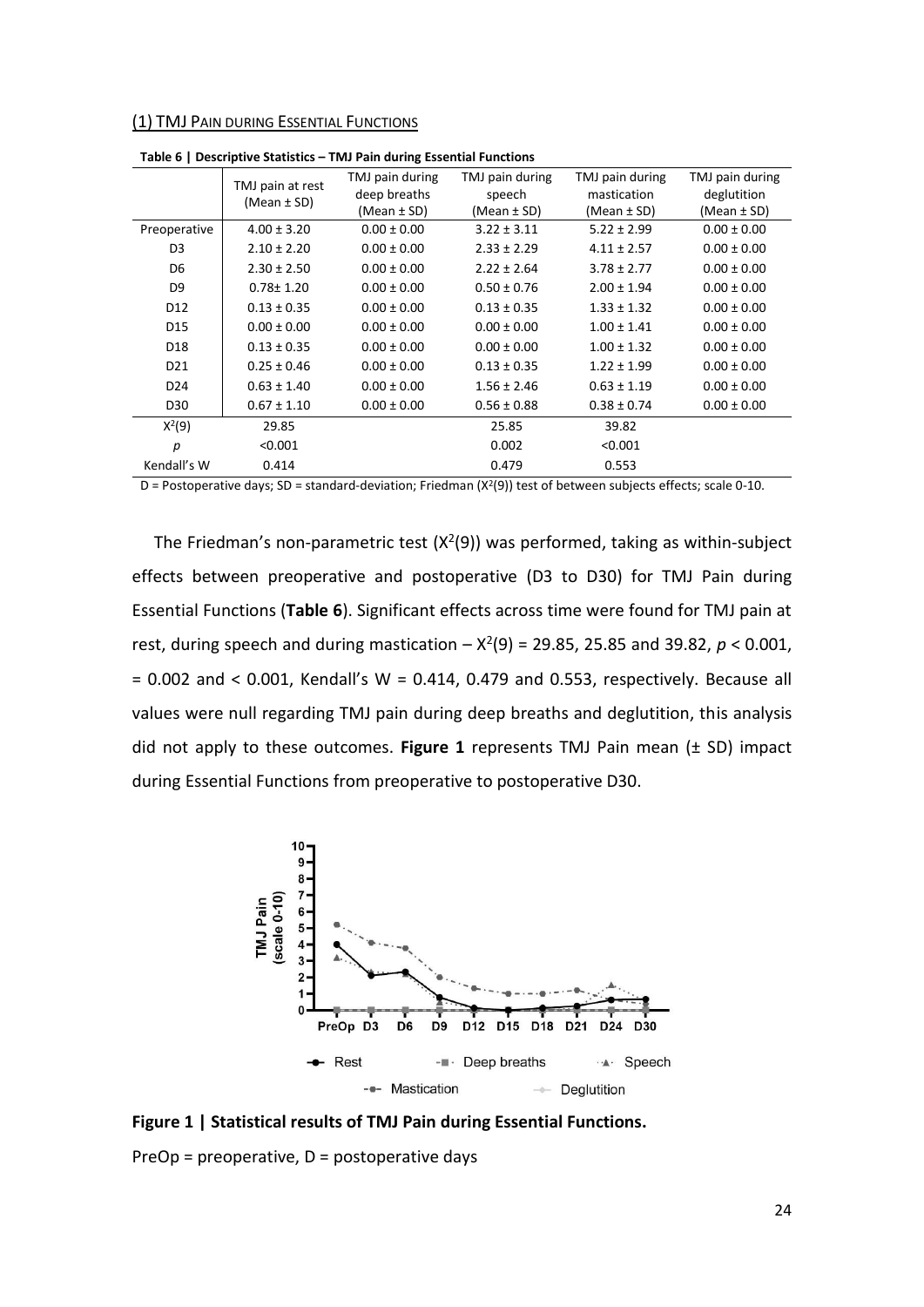|                 | TMJ pain at rest<br>(GI(%)) | TMJ pain during<br>deep breaths<br>(GI (%)) | TMJ pain during<br>speech<br>(GI (%)) | TMJ pain during<br>mastication<br>(GI(%)) | TMJ pain during<br>deglutition<br>(GI (%)) |
|-----------------|-----------------------------|---------------------------------------------|---------------------------------------|-------------------------------------------|--------------------------------------------|
| Preoperative GI | 36 (40.00%)                 | $0(0.00\%)$                                 | 29 (32.22%)                           | 47 (52.22%)                               | $0(0.00\%)$                                |
| <b>D30 GI</b>   | 6(6.67%)                    | $0(0.00\%)$                                 | 5(5.56%)                              | 13 (14.44%)                               | $0(0.00\%)$                                |
| RGI             | 16.67%                      |                                             | 17.24%                                | 27.66%                                    | ٠                                          |
| <b>GIAR</b>     | 33.33%                      |                                             | 26.67%                                | 37.78%                                    | ۰                                          |
| <b>GIRR</b>     | 83.33%                      |                                             | 82.76%                                | 72.34%                                    | ۰                                          |

**Table 7 | Global Impact – TMJ Pain during Essential Functions**

GI = Global impact; GIR = Global Impact Reduction; RGI = Relative Global Impact.

In this study sample and regarding TMJ pain at rest, during speech and deglutition, the authors observed a Relative Global Impact (RGI), of each symptom on postoperative D30 compared to its preoperative evaluation, of 16.67%, 17.24% and 27.66%, respectively, and a Global Impact Absolute Reduction (GIAR), from the preoperative evaluation to the postoperative D30, of 33.33%, 26.67% and 37.78%, respectively, which corresponded to a Global Impact Relative Reduction (GIRR) of 83.33%, 82.76% and 72.34%, respectively (**Table 7**). **Figure 2** represents TMJ Pain Global Impact during Essential Functions at preoperative and postoperative D30 evaluations and its GIAR.

Because the Global Impact (GI) at preoperative and postoperative D30 evaluations were null for TMJ pain during deep breaths and during deglutition, the calculation of the aforementioned measures for these symptoms was irrelevant.



**Figure 2 | TMJ Pain Global Impact during Essential Functions.**

PreOp = preoperative day, D30 = postoperative day 30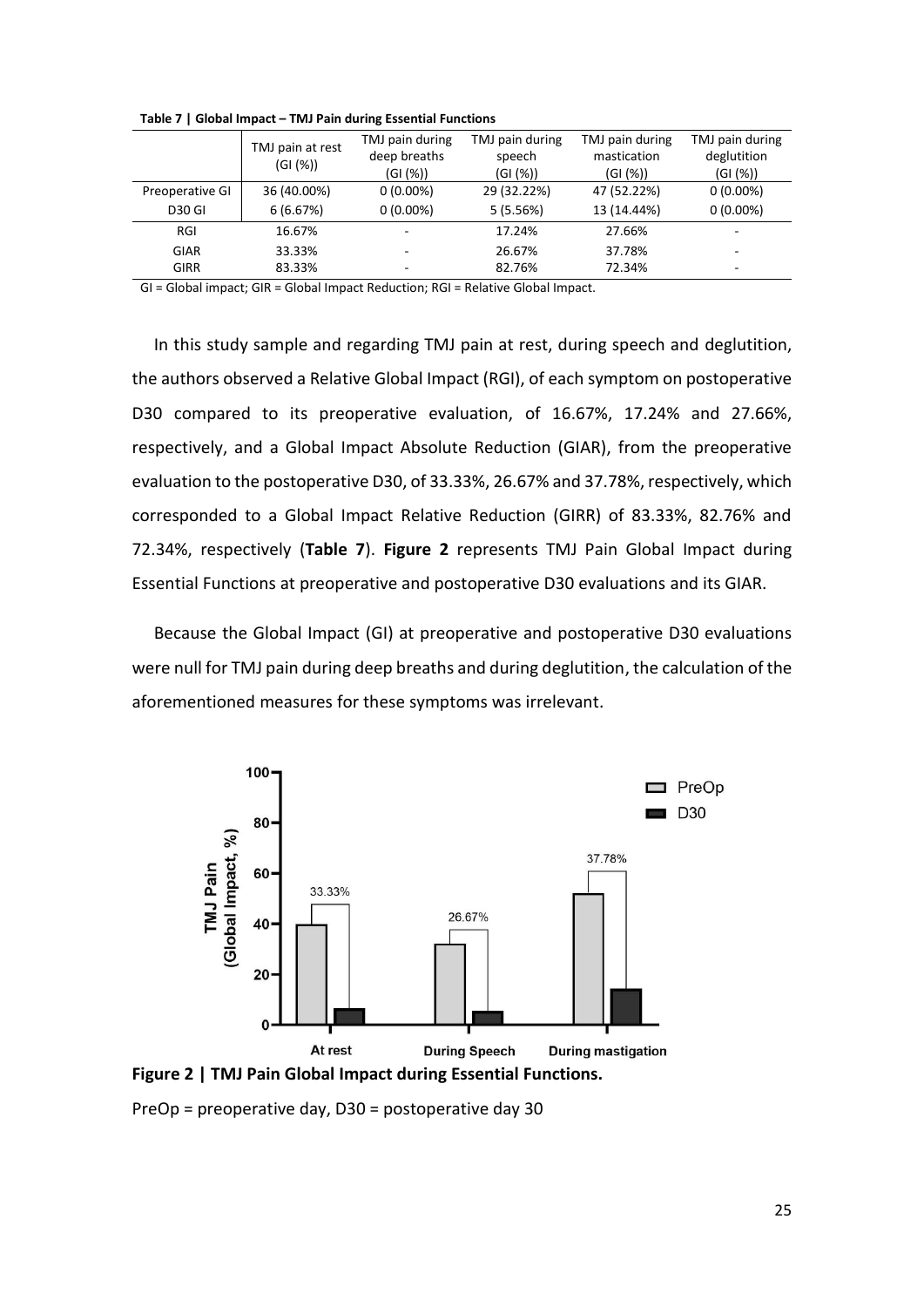| Table 8   Descriptive Statistics - TMJ Fatigue / Discomfort during Essential Activities |                                               |                                                   |                                            |  |  |  |
|-----------------------------------------------------------------------------------------|-----------------------------------------------|---------------------------------------------------|--------------------------------------------|--|--|--|
|                                                                                         | Fatigue during mastication<br>(Mean $\pm$ SD) | Discomfort during mouth<br>opening<br>(Mean ± SD) | Discomfort during sleep<br>(Mean $\pm$ SD) |  |  |  |
| Preoperative                                                                            | $5.78 \pm 3.11$                               | $5.89 \pm 3.06$                                   | $5.89 \pm 3.89$                            |  |  |  |
| D <sub>3</sub>                                                                          | $5.33 \pm 3.32$                               | $5.11 \pm 2.85$                                   | $5.33 \pm 3.77$                            |  |  |  |
| D <sub>6</sub>                                                                          | $4.00 \pm 3.00$                               | $3.89 \pm 2.93$                                   | $4.44 \pm 3.94$                            |  |  |  |
| D <sub>9</sub>                                                                          | $3.33 \pm 2.55$                               | $3.67 \pm 2.92$                                   | $3.56 \pm 3.61$                            |  |  |  |
| D12                                                                                     | $3.67 \pm 2.06$                               | $3.67 \pm 2.74$                                   | $2.78 \pm 3.23$                            |  |  |  |
| D15                                                                                     | $3.22 \pm 2.64$                               | $3.22 \pm 2.82$                                   | $2.44 \pm 3.13$                            |  |  |  |
| D <sub>18</sub>                                                                         | $2.67 \pm 2.45$                               | $3.11 \pm 2.98$                                   | $2.56 \pm 3.00$                            |  |  |  |
| D <sub>21</sub>                                                                         | $2.78 \pm 2.68$                               | $3.22 \pm 2.91$                                   | $2.33 \pm 3.12$                            |  |  |  |
| D <sub>24</sub>                                                                         | $3.78 \pm 2.59$                               | $3.78 \pm 3.19$                                   | $2.78 \pm 3.67$                            |  |  |  |
| D30                                                                                     | $2.33 \pm 1.73$                               | $3.56 \pm 2.96$                                   | $2.67 \pm 3.67$                            |  |  |  |
| F(9,72)                                                                                 | 3.54                                          | 2.86                                              |                                            |  |  |  |
| $X^2(9)$                                                                                |                                               |                                                   | 33.73                                      |  |  |  |
| р                                                                                       | 0.001                                         | 0.006                                             | p<0.001                                    |  |  |  |
| Kendall's W                                                                             |                                               |                                                   | 0.416                                      |  |  |  |
| $\eta^2$ <sub>p</sub>                                                                   | 0.31                                          | 0.26                                              |                                            |  |  |  |
| $1-\beta$                                                                               | 0.98                                          | 0.94                                              |                                            |  |  |  |

<span id="page-25-0"></span>(2) TMJ FATIGUE / DISCOMFORT DURING ESSENTIAL ACTIVITIES

D = Postoperative days; SD = standard-deviation; one-way ANOVA with repeated measures (F(9, 72)) and Friedman (X<sup>2</sup>(9)): tests between subjects effects η<sup>2</sup><sub>p</sub> = effect size; (1 - β) = observed power; scale 0-10.

A one-way ANOVA with repeated measures was performed, taking as within-subject effects between preoperative and postoperative (D3 to D30) for TMJ Fatigue/Discomfort during Essential Activities (**Table 8**). Significant effects across time were found for TMJ fatigue during mastication and discomfort during mouth opening–  $F(9, 72) = 3.54$  and 2.86,  $p = 0.001$  and 0.006,  $n^2p = 0.31$  and 0.26,  $(1-\beta) = 0.98$  and 0.94, respectively. The Friedman's non-parametric test  $(X<sup>2</sup>(9))$  was performed, taking as within-subject effects between preoperative and postoperative (D3 to D30). Significant effects across time were found for TMJ discomfort during sleep $-X^2(9) = 33.73$ , p < 0.001, Kendall's W = 0.416. **Figure 3** represents TMJ Fatigue/Discomfort mean (± SD) impact during Essential Activities from preoperative to postoperative D30.



**Figure 3 | Statistical results of the TMJ Fatigue / Discomfort during Essential Activities.** PreOp = preoperative day, D = postoperative days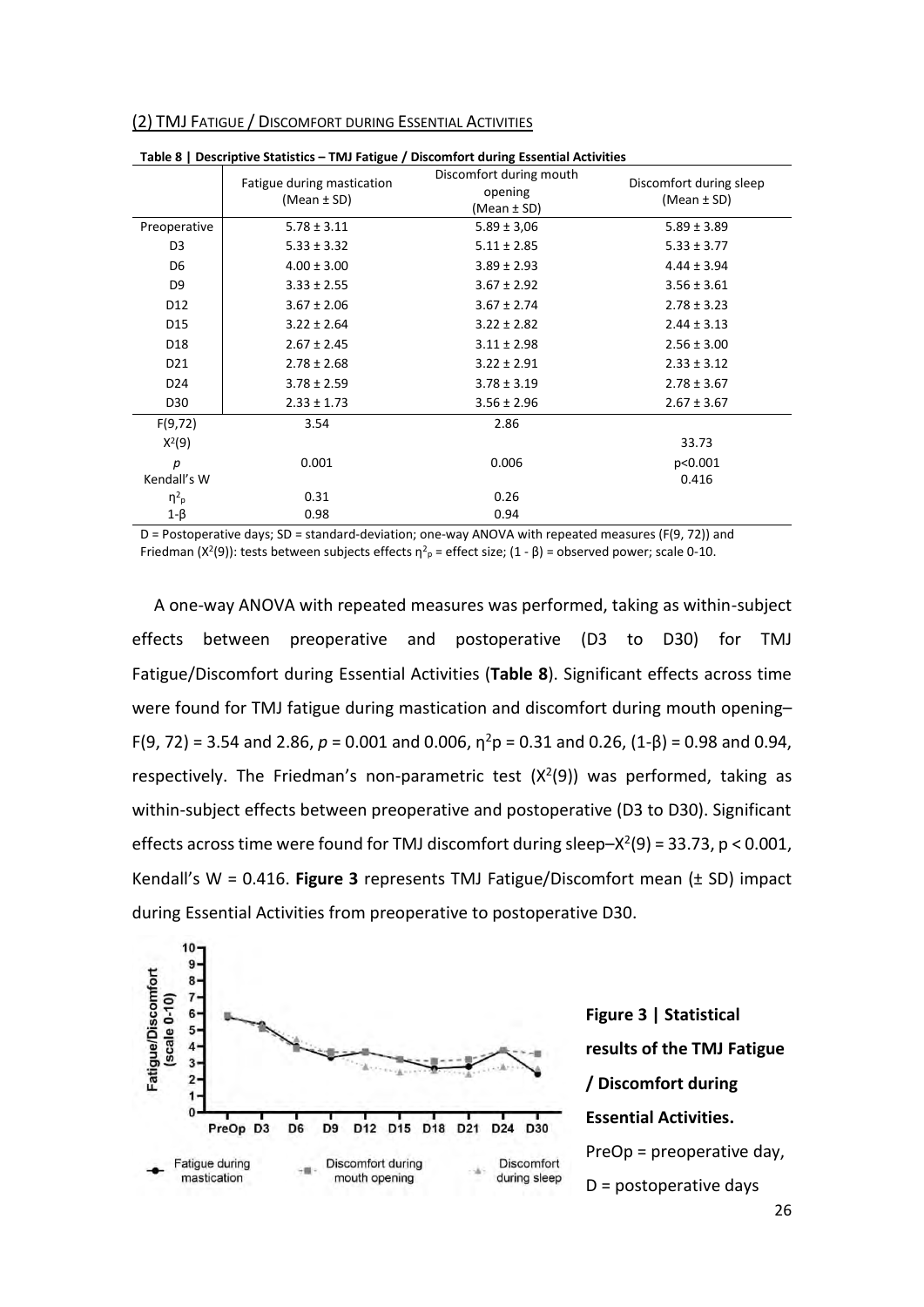|                 | Fatigue during mastication<br>(GI(%)) | Discomfort during mouth<br>opening<br>(GI (%)) | Discomfort during sleep<br>(G1(%)) |
|-----------------|---------------------------------------|------------------------------------------------|------------------------------------|
| Preoperative GI | 52 (57,78%)                           | 53 (58.89%)                                    | 53 (58.89%)                        |
| <b>D30 GI</b>   | 21 (23.33%)                           | 32 (35.56%)                                    | 24 (26.67%)                        |
| RGI             | 40.38%                                | 60.38%                                         | 45.28%                             |
| <b>GIAR</b>     | 34.44%                                | 23.33%                                         | 32.22%                             |
| <b>GIRR</b>     | 59.62%                                | 39.62%                                         | 54.72%                             |

**Table 9 | Global Impact – TMJ Fatigue/Discomfort during Essential Activities**

GI = Global impact; GIR = Global Impact Reduction; RGI = Relative Global Impact.

In this study sample and regarding fatigue during mastication, discomfort during mouth opening, and discomfort during sleep, the authors observed a RGI (of each symptom on postoperative D30 compared to its preoperative evaluation) of 40.38%, 60.38% and 45.28%, respectively, and a GIAR (from the preoperative evaluation to the postoperative D30) of 34.44%, 23.33% and 32.22%, respectively, which corresponded to a GIRR of 59.62%, 39.62% and 54.72%, respectively (**Table 9**). **Figure 4** represents TMJ Fatigue/Discomfort Global Impact during Essential Activities at preoperative and postoperative D30 evaluations and its GIAR.



**Figure 5 | TMJ Fatigue / Discomfort Global Impact during Essential Activities.**

PreOp = preoperative day, D30 = postoperative day 30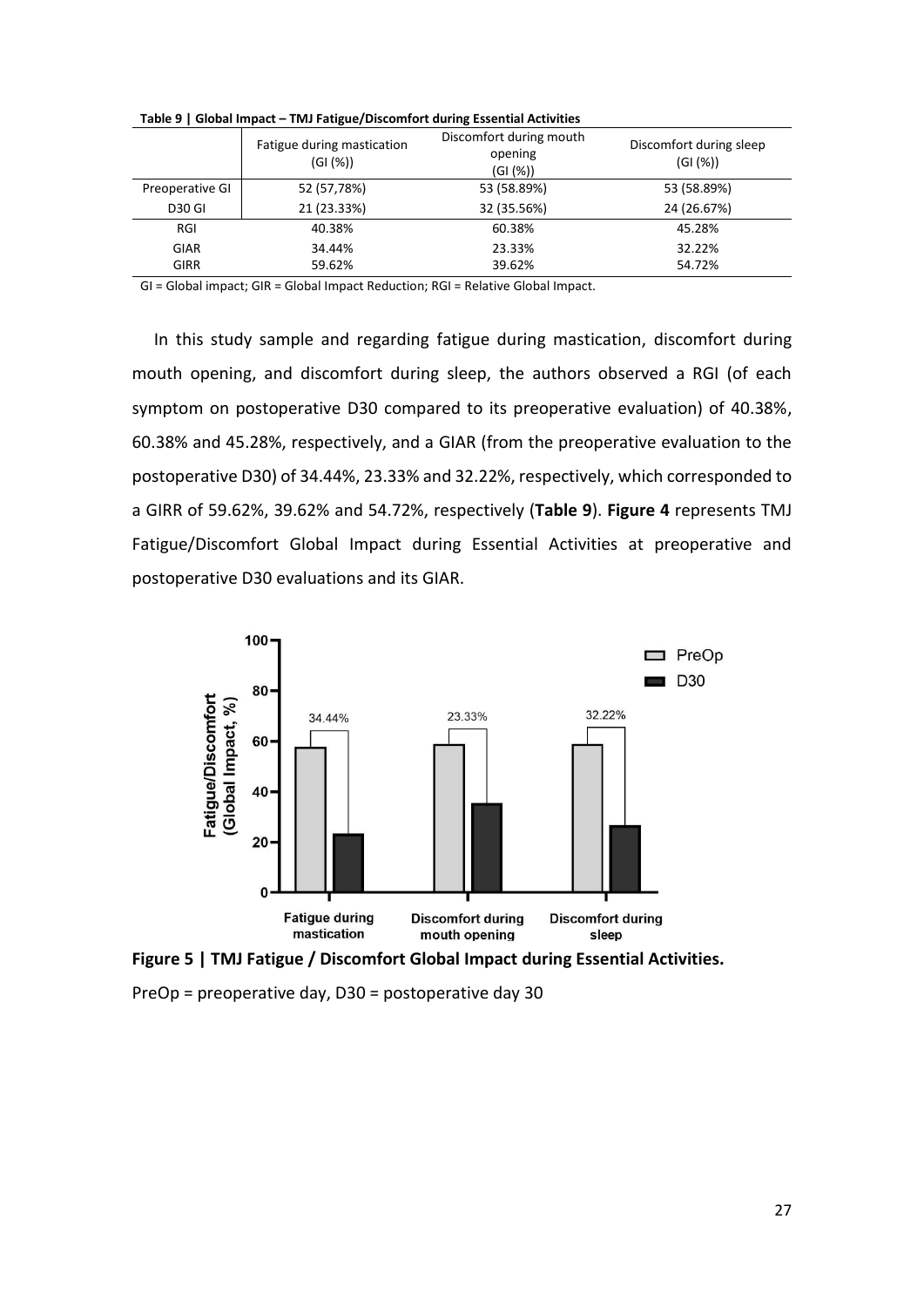<span id="page-27-0"></span>(3) DISCOMFORT FOR THE MASTICATION OF FOODS

|                 | Table 10   Descriptive Statistics |                 |                 |                 |                    |
|-----------------|-----------------------------------|-----------------|-----------------|-----------------|--------------------|
|                 | Discomfort for                    | Discomfort for  | Discomfort for  | Discomfort for  | Discomfort for the |
|                 | the mastication                   | the mastication | the mastication | the mastication | mastication of an  |
|                 | of a boiled                       | of a loaf bread | of a brioche    | of a "Maria"    | uncooked and       |
|                 | potato                            | slice           | bread           | cookie          | unpeeled almond    |
|                 | (Mean ± SD)                       | (Mean $\pm$ SD) | (Mean ± SD)     | $(Mean \pm SD)$ | (Mean $\pm$ SD)    |
| Preoperative    | $2.33 \pm 1.58$                   | $3.22 \pm 2.39$ | $4.78 \pm 2.53$ | $4.22 \pm 2.95$ | $7.78 \pm 2.44$    |
| D <sub>3</sub>  | $5.22 \pm 4.49$                   | $6.56 \pm 4.28$ | $7.11 \pm 3.52$ | $7.44 \pm 3.84$ | $10.00 \pm 0.00$   |
| D <sub>6</sub>  | $1.00 \pm 1.51$                   | $2.44 \pm 2.96$ | $4.11 \pm 3.10$ | $5.89 \pm 3.92$ | $10.00 \pm 0.00$   |
| D <sub>9</sub>  | $0.67 \pm 1.12$                   | $1.11 \pm 1.36$ | $2.78 \pm 2.17$ | $2.25 \pm 1.75$ | $10.00 \pm 0.00$   |
| D <sub>12</sub> | $0.44 \pm 0.88$                   | $0.67 \pm 1.12$ | $2.11 \pm 1.69$ | $1.25 \pm 1.83$ | $7.00 \pm 3.74$    |
| D <sub>15</sub> | $0.00 \pm 0.00$                   | $0.22 \pm 0.44$ | $1.44 \pm 1.74$ | $1.33 \pm 1.94$ | $4.56 \pm 4.07$    |
| D <sub>18</sub> | $0.00 \pm 0.00$                   | $0.13 \pm 0.35$ | $1.56 \pm 1.94$ | $1.56 \pm 1.81$ | $4.33 \pm 3.71$    |
| D <sub>21</sub> | $0.00 \pm 0.00$                   | $0.00 \pm 0.00$ | $1.11 \pm 1.83$ | $1.33 \pm 1.73$ | $3.78 \pm 4.02$    |
| D <sub>24</sub> | $0.00 \pm 0.00$                   | $0.00 \pm 0.00$ | $0.88 \pm 1.25$ | $1.00 \pm 1.41$ | $3.67 \pm 4.18$    |
| D30             | $0.00 \pm 0.00$                   | $0.00 \pm 0.00$ | $0.75 \pm 1.17$ | $0.50 \pm 1.07$ | $3.22 \pm 4.35$    |
| $X^2(9)$        | 32.72                             | 41.54           | 38.26           | 39.02           | 42.08              |
| р               | < 0.001                           | < 0.001         | < 0.001         | < 0.001         | < 0.001            |
| Kendall's W     | 0.52                              | 0.58            | 0.53            | 0.62            | 0.58               |

**Table 10 | Descriptive Statistics – Discomfort for the Mastication of Foods**

D = Postoperative days; SD = standard-deviation; Friedman ( $X^2(9)$ ) test of between subjects effects; scale 0-10.

The Friedman's non-parametric test  $(X<sup>2</sup>(9))$  was performed, taking as within-subject effects between preoperative and postoperative (D3 to D30) for Discomfort for the Mastication of Foods (**Table 10**). Significant effects across time were found for all foods, namely boiled potato, loaf bread slice, brioche bread, "Maria" cookie and uncooked and unpeeled almond-  $X^2(9) = 32.72, 41.54, 38.26, 39.02$  and 42.08,  $p < 0.001$ , Kendall's W = 0.52, 0.58, 0.53, 0.62 and 0.58, respectively. **Figure 5** represents Discomfort mean (± SD) impact for the Mastication of Foods from preoperative to postoperative D30.



**Figure 5 | Statistical results of the Discomfort for the Mastication of Foods.**

 $PreOp = preoperative day, D = postoperative days$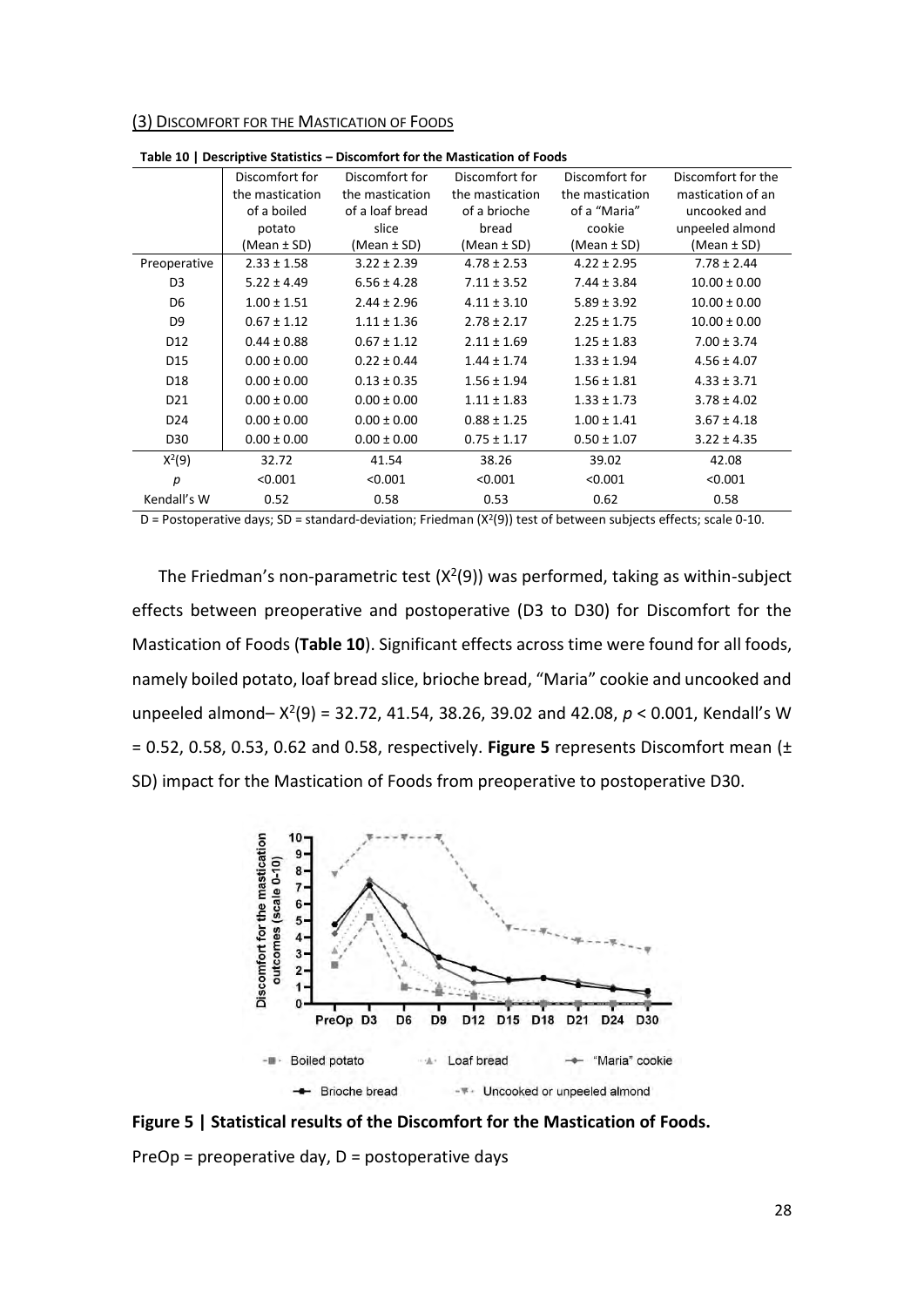|                 | Discomfort for<br>the mastication<br>of a boiled<br>potato<br>(GI (%)) | Discomfort for<br>the mastication<br>of a loaf bread<br>slice<br>(GI (%)) | Discomfort for<br>the mastication<br>of a brioche<br>bread<br>(GI(%)) | Discomfort for<br>the mastication<br>of a "Maria"<br>cookie<br>(GI(%)) | Discomfort for<br>the mastication<br>of an uncooked<br>and unpeeled<br>almond<br>(GI (%)) |
|-----------------|------------------------------------------------------------------------|---------------------------------------------------------------------------|-----------------------------------------------------------------------|------------------------------------------------------------------------|-------------------------------------------------------------------------------------------|
| Preoperative GI | 21 (23.33%)                                                            | 29 (32.22%)                                                               | 43 (47.78%)                                                           | 38 (42.22%)                                                            | 70 (77.78%)                                                                               |
| <b>D30 GI</b>   | $0(0.00\%)$                                                            | 4 (4.44%)                                                                 | 16 (17.78%)                                                           | 14 (15.56%)                                                            | 29 (32.22%)                                                                               |
| RGI             | 0.00%                                                                  | 13.79%                                                                    | 37.21%                                                                | 36.84%                                                                 | 41.43%                                                                                    |
| GIAR            | 23.33%                                                                 | 27.78%                                                                    | 30.00%                                                                | 26.67%                                                                 | 45.56%                                                                                    |
| <b>GIRR</b>     | 100.00%                                                                | 86.21%                                                                    | 62.79%                                                                | 63.16%                                                                 | 58.57%                                                                                    |

**Table 11 | Global Impact – Discomfort for the Mastication of Foods**

GI = Global impact; GIR = Global Impact Reduction; RGI = Relative Global Impact.

In this study sample and regarding Discomfort for the Mastication of various Foods, the authors observed a RGI of 0.00% for a boiled potato, 13.79% for a loaf bread slice, 37.21% for a brioche bread, 36.84% for a "Maria" cookie and 41.43% for an uncooked and unpeeled almond, at the end of the study when compared to the preoperative evaluation. They observed a GIAR of 23.33%, 27.78%, 30.00%, 26.67% and 45.56%, respectively, which corresponded to a GIRR of 100.00%, 86.21%, 62.79%, 63.16% and 58.57%, respectively (**Table 11**). **Figure 6** represents Discomfort Global Impact for the Mastication of Foods at preoperative and postoperative D30 evaluations and its GIAR.



**Figure 6 | Discomfort Global Impact for the Mastication of Foods.**

PreOp = preoperative day, D30 = postoperative day 30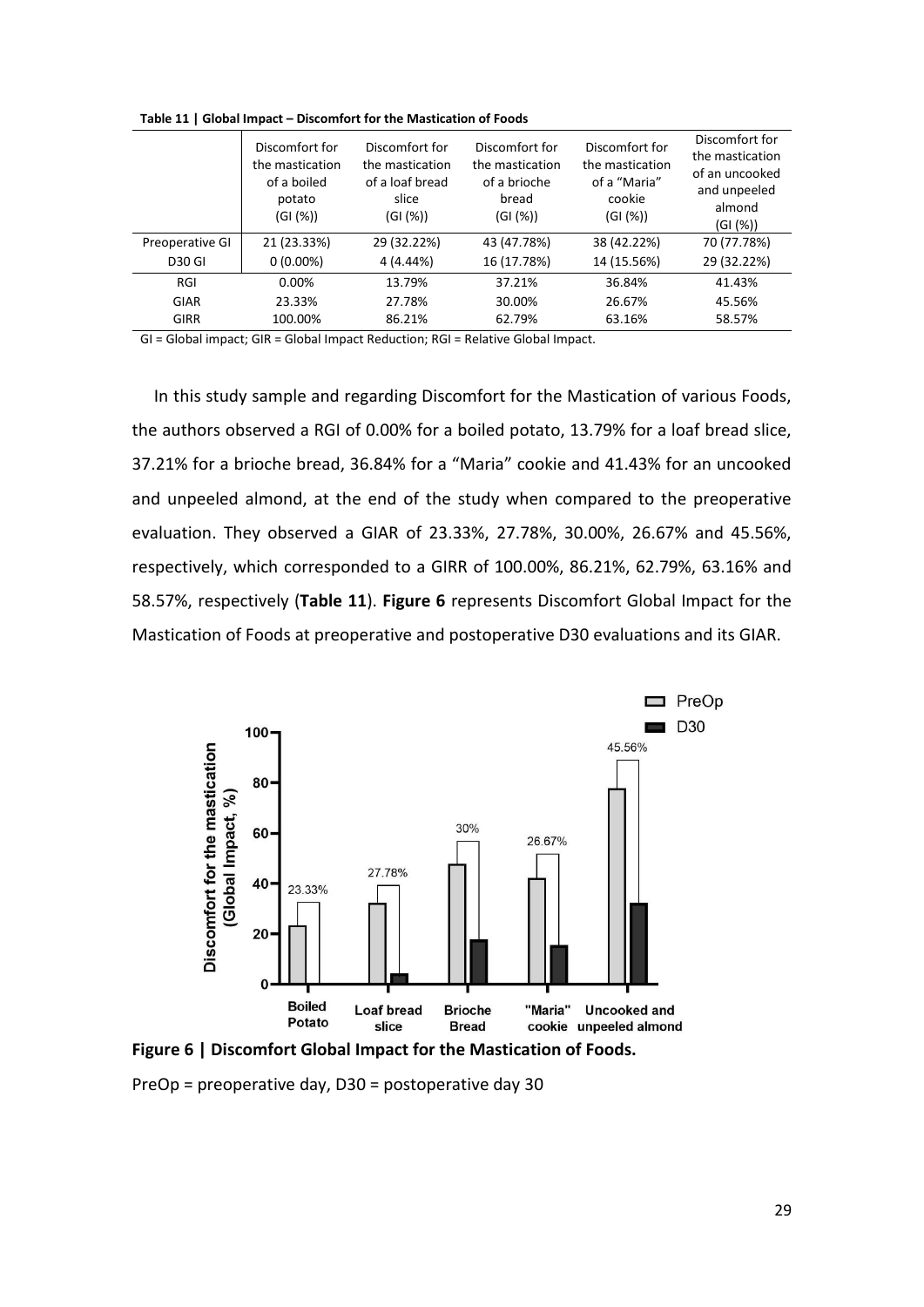#### <span id="page-29-0"></span>(4) DISCOMFORT TO RESUME NORMAL LIFESTYLE

|                 | Discomfort to restart professional activity<br>$(Mean \pm SD)$ | Discomfort to restart moderate to high<br>intensity physical activities<br>$(Mean \pm SD)$ |
|-----------------|----------------------------------------------------------------|--------------------------------------------------------------------------------------------|
| D <sub>3</sub>  | $6.78 \pm 2.68$                                                | $9.25 \pm 1.49$                                                                            |
| D6              | $5.22 \pm 3.31$                                                | $7.44 \pm 3.4$                                                                             |
| D <sub>9</sub>  | $3.11 \pm 3.55$                                                | $5.67 \pm 3.2$                                                                             |
| D <sub>12</sub> | $2.56 \pm 2.40$                                                | $4.11 \pm 3.2$                                                                             |
| D <sub>15</sub> | $0.75 \pm 1.39$                                                | $3.11 \pm 3.86$                                                                            |
| D <sub>18</sub> | $3.00 \pm 3.77$                                                | $2.89 \pm 3.98$                                                                            |
| D <sub>21</sub> | $2.89 \pm 3.98$                                                | $2.33 \pm 4.10$                                                                            |
| D <sub>24</sub> | $3.56 \pm 4.48$                                                | $2.22 \pm 4.15$                                                                            |
| D30             | $2.11 \pm 3.95$                                                | $2.22 \pm 4.15$                                                                            |
| $X^2(8)$        | 28.08                                                          | 28.38                                                                                      |
| р               | < 0.001                                                        | < 0.001                                                                                    |
| Kendall's W     | 0.44                                                           | 0.44                                                                                       |

**Table 12 | Descriptive Statistics – Discomfort to Resume Normal Lifestyle**

D = Postoperative days; SD = standard-deviation; Friedman (X<sup>2</sup> (9)) test of between subjects effects; scale 0-10.

The Friedman's non-parametric test  $(X^2(8))$  was performed, taking as within-subject effects between D3 to D30 postoperative for Discomfort to Resume Normal Lifestyle (**Table 12**). Significant effects across time were found for restart of professional activity and moderate to high intensity physical activities– $X^2(8) = 28.08$  and 28.38,  $p < 0.001$ , Kendall's W = 0.44 and 0.44, respectively. **Figure 7** represents Discomfort mean (± SD) impact to Resume to Normal Lifestyle from postoperative D3 to D30.



**Figure 7 | Statistical results of the Discomfort to Resume Normal Lifestyle.**

D = postoperative days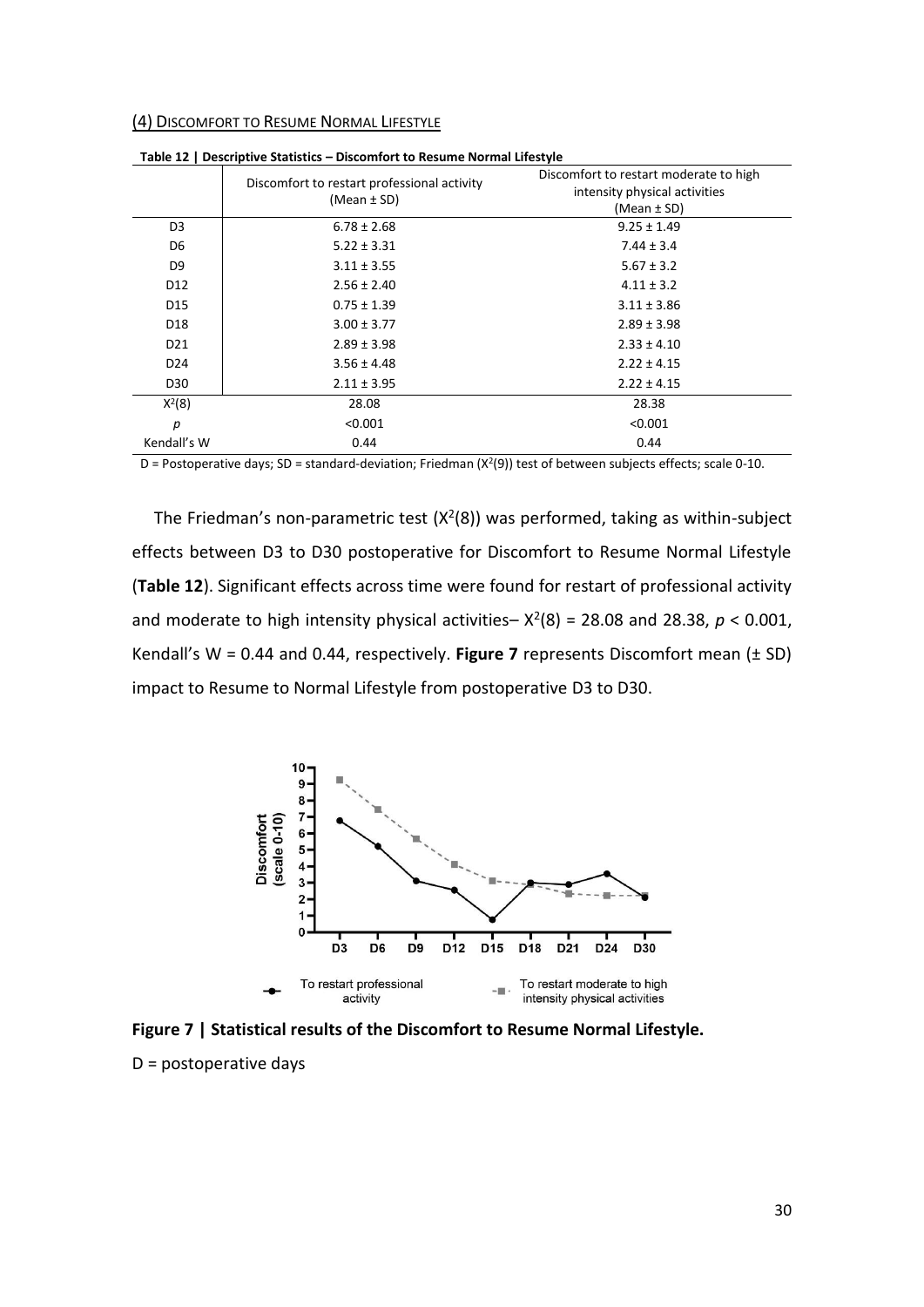#### <span id="page-30-0"></span>(5) NUMBER OF ANALGESICS NEEDED



**Figure 8 | Number of analgesic pills taken in the postoperative period, on average, by day (considering the previous three/six days).** D = postoperative days

Regarding the Number of Analgesics Needed (**Figure 8**), at postoperative D3 all the participants were taking 6 analgesic pills, by day, which decreased to an average of 0.22 pills, by day, on postoperative D6. Through postoperative D9 to D18, none of the participants referred need to take analgesics, considering the previous three days. On D21, on average, it was observed a need of 0.44 pills per day, considering the previous three days, which increased to 0.78, at postoperative D24. At postoperative D30, none of the participants reported the need for analgesia on the previous six days.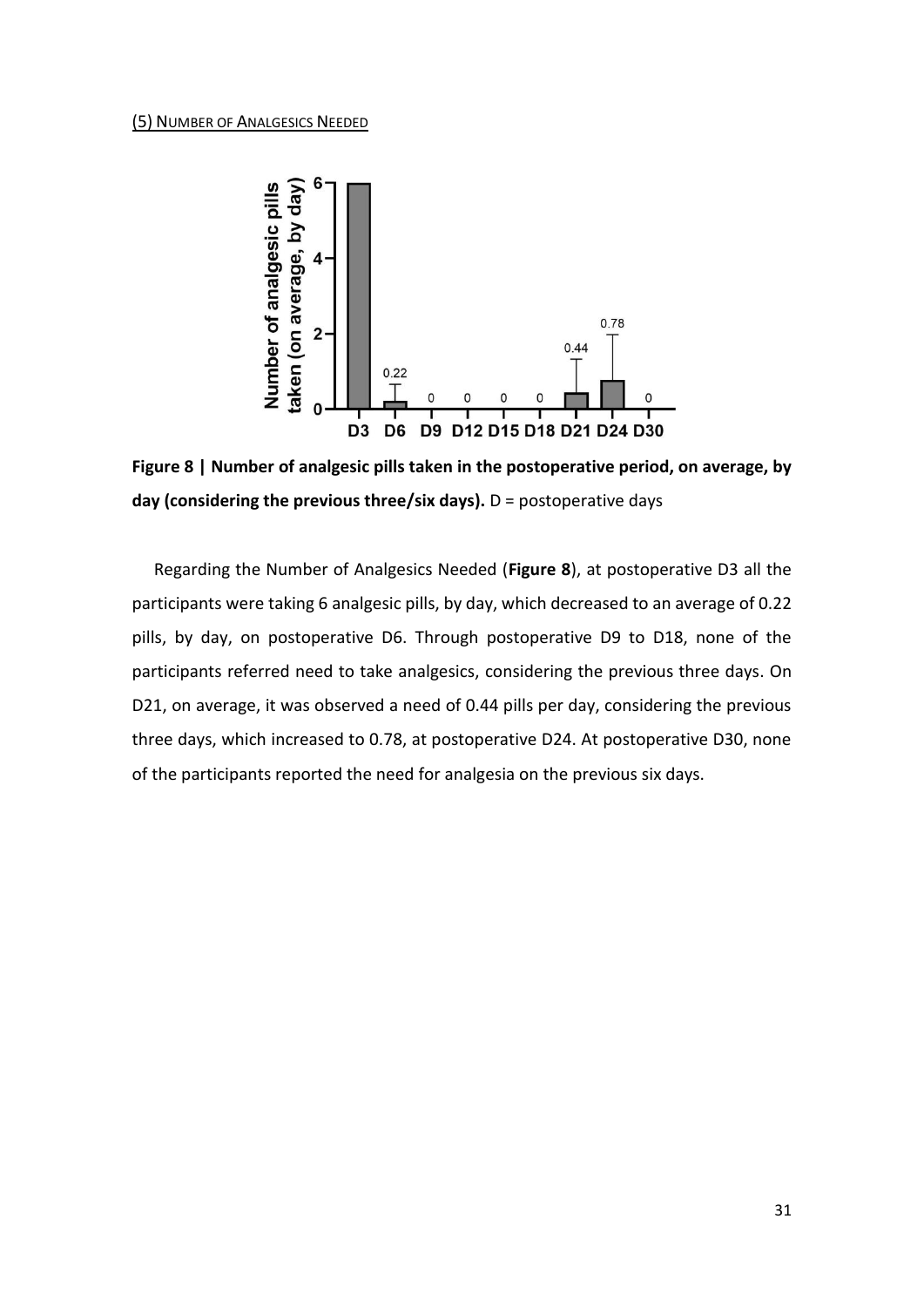## <span id="page-31-0"></span>(6) PARTICIPANTS' SATISFACTION



Regarding the Participants' Satisfaction at postoperative D30 (**Figure 9**), the authors differentiated three outcomes. At the end of the follow-up, it was observed a satisfaction of 7.78, on average, towards symptoms relief, 8.88 towards masticatory function, and 8.11 towards preoperative expectations.

**and preoperative expectations) on postoperative D30, on average.** PreOp = preoperative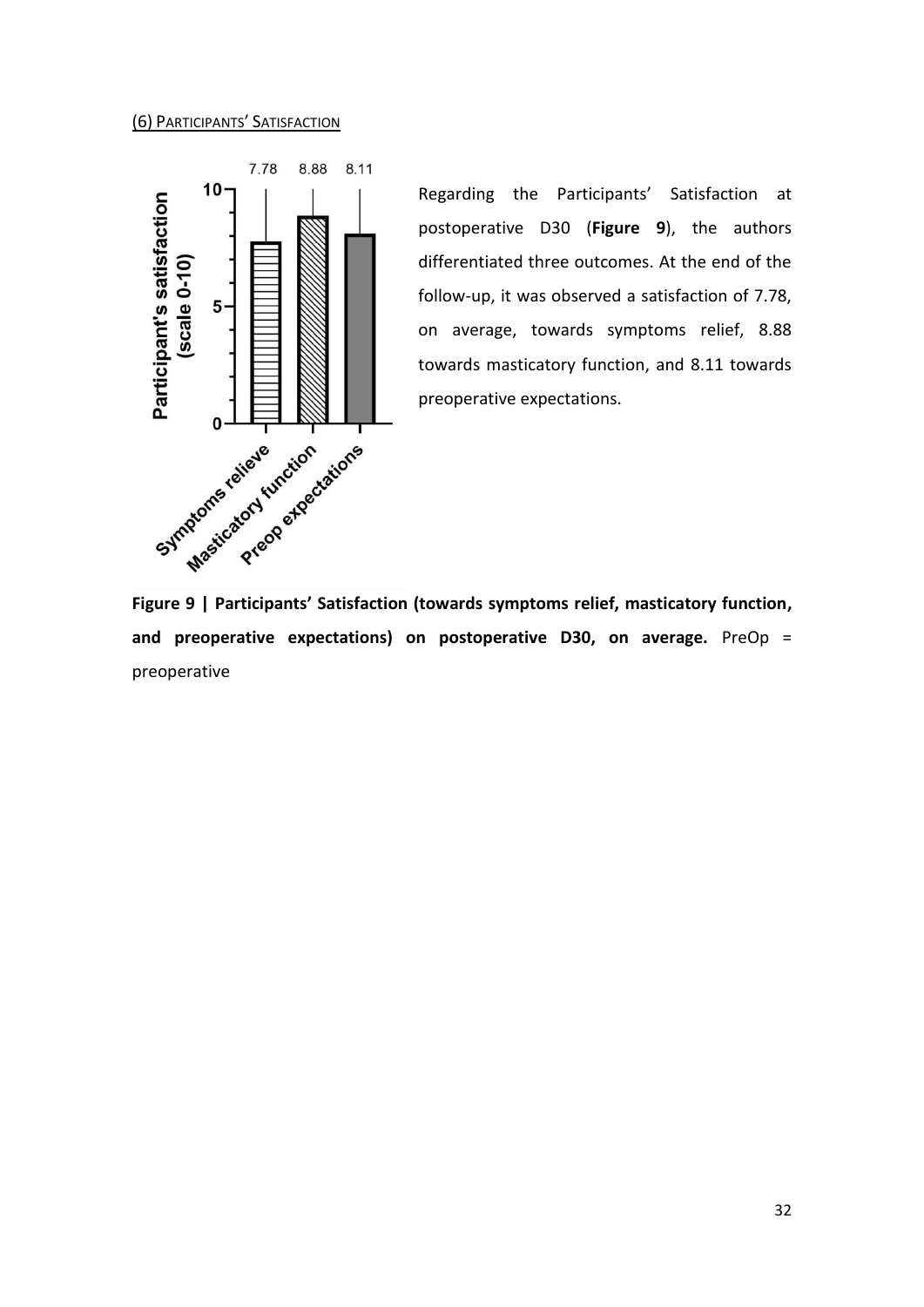#### <span id="page-32-0"></span>**DISCUSSION**

Most studies that evaluate the postoperative recovery after TMJ arthroscopy observed successful results, however, they mainly investigate two outcomes: pain and mouth opening (Liu & Steinkeler, 2013) (González-García, 2015) (Laskin, 2018) (Al-Moraissi, Wolford, Ellis III, & Neff, 2020). From our knowledge, few studies evaluate functional outcomes related to the mastication (Locker & Slade, 1988) (Nourallah & Johansson, 1995) or its impact on the patient's quality of life (Rantala, et al., 2003) (Yule, et al., 2015) (Su, Liu, Yang, Shen, & Wang, 2016) (Trize, Calabria, Franzolin, Cunha, & Marta, 2018).

Since there was a small study sample, the majority of the outcomes did not follow a normal distribution. However, two outcomes fulfilled the criteria to be analyzed through a one-way ANOVA test (fatigue during mastication and discomfort during mouth opening). The remaining outcomes were analyzed through a non-parametric test (Friedman's test) which, similarly, analyses and verifies if there is a statistically significant variance of the data over time.

Considering that previous studies report only the overall pain relief at 6-12 months after the surgical intervention to infer its overall success, the authors did not perform a comparison between those results and the ones found in this study. However, in this study, the authors observed for pain relief results in accordance with the evidence found by other authors (Liu & Steinkeler, 2013) (González-García, 2015) (Laskin, 2018), as it was observed a relative pain reduction of 72.34-83.33% at the end of the follow-up (postoperative D30), when compared to the preoperative evaluations.

The TMJ pain during essential functions started stabilizing at postoperative D9: on average, reports of TMJ pain became practically null at rest and during speech, and mild regarding mastication. In this study, TMJ pain during mastication only became, on average, practically null at D24.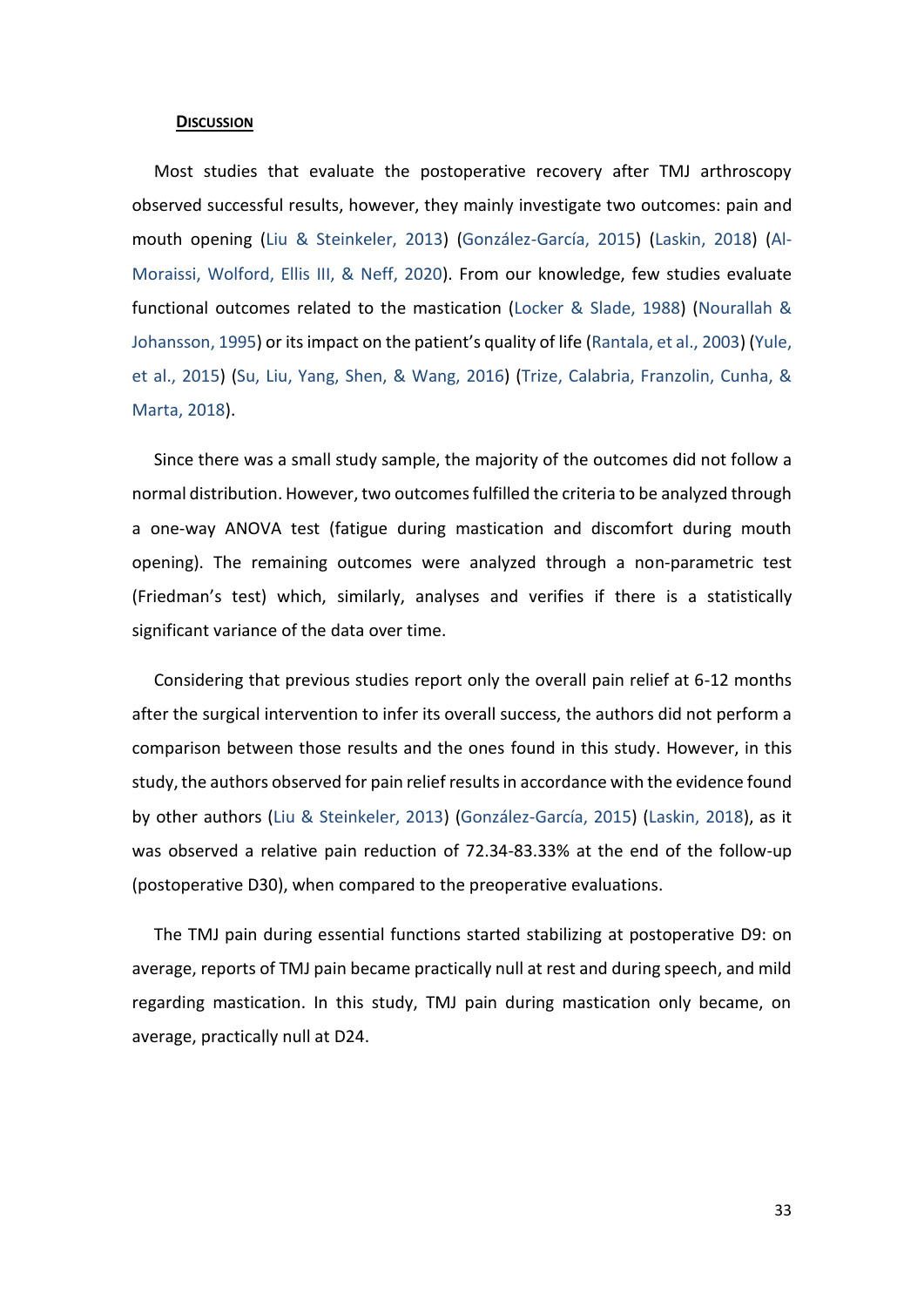Regarding fatigue and discomfort during essential activities, they presented a more gradual improvement over time of the symptoms' impact, when compared to the other clusters; the authors observed a very similar evolution of all three outcomes throughout the follow-up and, from D6-D9 forwards, the reports seem to have stabilized around the borderline that separates mild from moderate grades of fatigue/discomfort (2-4 out of 10).

The discomfort during mouth opening was the outcome that presented the lowest GIRR (39.62% vs 54.72-100.00%). Some evidence suggests that the maximum range of mouth opening at the end of the first postoperative month is still within abnormal values and that may take up to 12 months until it reaches "normal" mobility (Wilk, Stenback, & McCain, 1993) (Goudot, Jaquinet, Hugonnet, Haefliger, & Richter, 2000) (Zhao & Monahan, 2007) (Abboud, Nadel, Yarom, & Yahalom, 2016) (O'Connor, Fawthrop, Salha, & Sidebottom, 2017) (Davis, et al., 2020), which may explain why this outcome shows an inferior improvement when compared with the remaining.

Concerning discomfort for the mastication of different foods, as it was mentioned in the chapter **Material and Methods – Study Protocol**, participants should refer to 10/10 discomfort when they expected (even without attempting) that chewing certain foods would cause damage to the joint (Wilk, Stenback, & McCain, 1993). Consequently, because many participants were feeling joint tension, stiffness, and pain in the first 3 to 6 postoperative days, reports in postoperative D3 and D6 were, respectively, higher and equivalent to the preoperative reports, which was expected according to the evidence in the literature (Zhao & Monahan, 2007). Although these results do not allow to precise the timing when there is a significant statistical improvement, reports of discomfort were practically null for the mastication of a boiled potato, at D6, and for a slice of loaf bread, at D9; were mild for a "Maria" cookie and for a brioche bread, at D9; for an uncooked and unpeeled almond, reports stabilized at a moderate grade from D15 forwards.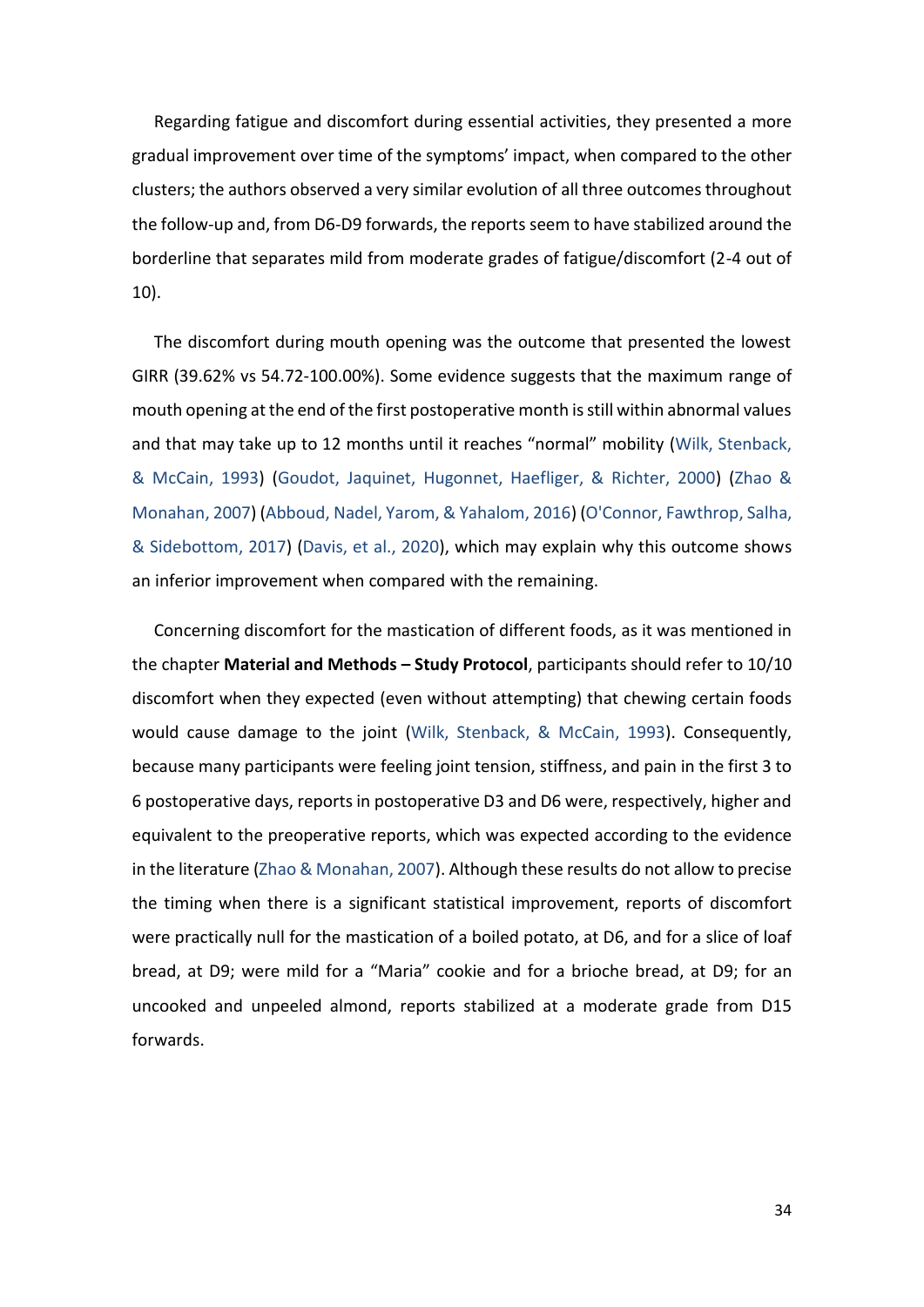If these results can be amplified in other studies that follow a similar protocol, the authors believe that they will be able to define a diet plan which patients would feel safe and comfortable to follow. Consequently, the exertion of an excessive force on the joint in the early phase of the recovery could become a less relevant risk factor for TMD relapse.

The authors believe that patients recovering from TMJ arthroscopy would feel comfortable and safe to introduce a soft diet (foods with a very low grade of hardness) around postoperative D6, foods with a low grade of hardness around D9, foods with a moderate grade of hardness around D12 and foods with a higher grade of hardness and/or with a higher caliber on D15.

Regarding the discomfort to return to the patients' normal lifestyle, the data related to the discomfort to restart professional activity looks conflicting. The authors attribute it to the fact that, in addition to two participants having relapsed, another was infected by SARS-CoV-2, which may be a source of "confusion" of the data. The authors believe most patients submitted to TMJ arthroscopy will feel comfortable to restart professional activity (which represent a major factor to the return to the patient's "normal" lifestyle) on D15. The authors also recommend the restart of moderate intensity physical activity after 3 weeks (D21).

In terms of the need for analgesics the authors observed that there was no need for extra analgesics (other than the ones prescribed in postoperative analgesia scheme) in the first days, totaling 6 analgesic pills, per day. In the remaining follow-up days, there was also little need for analgesic pills, averaging less than 1 *per* day.

Finally, at the end of this follow-up (only 30 days after TMJ arthroscopy), on average, the participants referred a high level of satisfaction towards the relief of their preoperative symptoms, the improvement of their masticatory function, and their preoperative expectations for the postoperative recovery. This reflects how this minimally invasive technique can achieve great results while having a lower impact on the patients' recovery.

35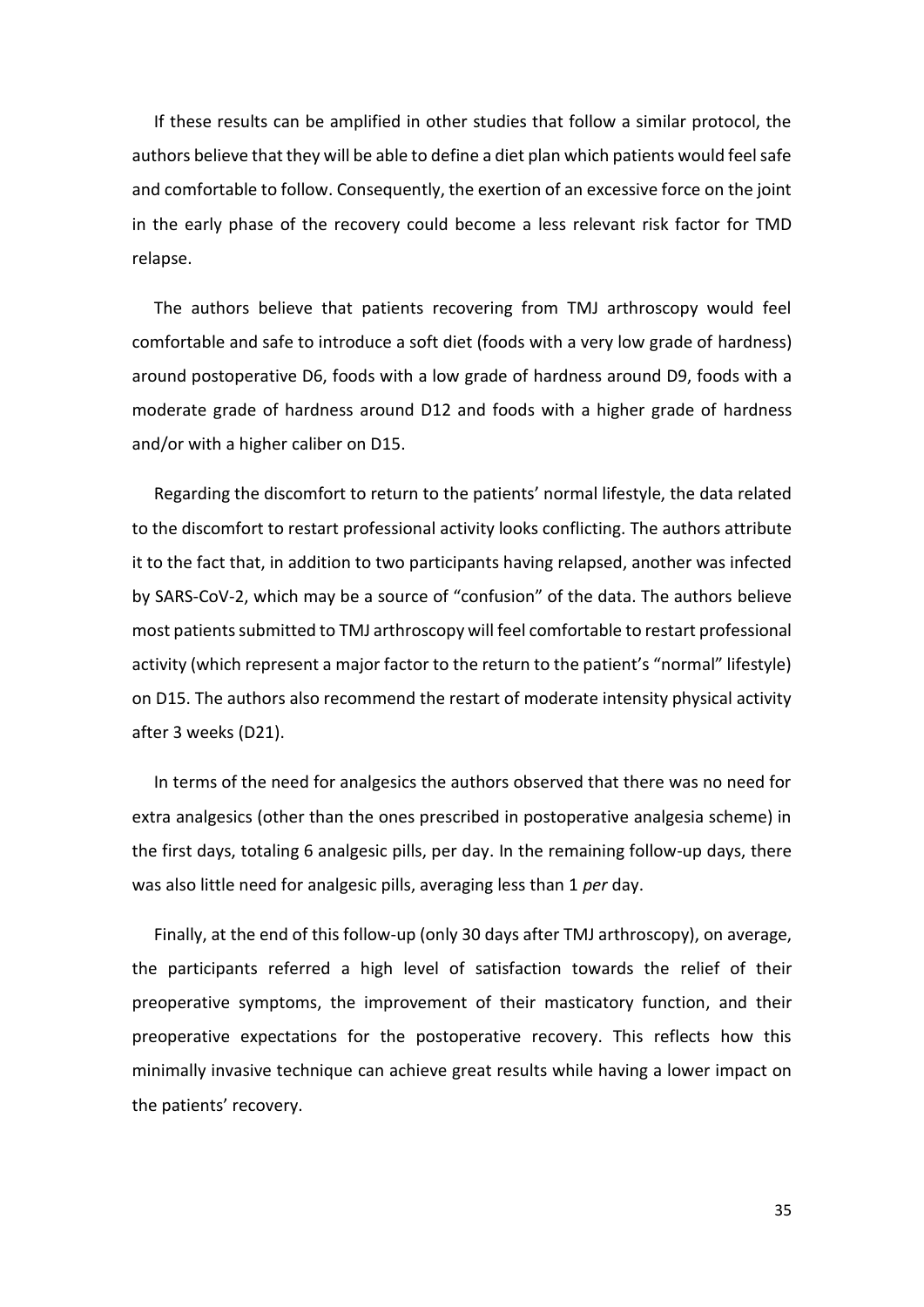#### <span id="page-35-0"></span>**LIMITATIONS**

Due to the SARS-CoV-2 pandemic, the authors were not able to gather a higher and more differentiated study sample, which may have affected some outcomes, as it was mentioned above. Although they achieved interesting results in this study, they are aware that the study must be reproduced and amplified so there is stronger evidence regarding these outcomes in TMJ arthroscopy.

#### <span id="page-35-1"></span>**CONCLUSIONS**

From the authors' knowledge, this is the first study evaluating the evolution of the masticatory function towards different foods, with different grades of hardness and calibers, and of the relief of symptoms, other than pain, that may, as well, impact the quality of life of patients suffering from TMD, over the postoperative recovery of TMJ arthroscopy.

Therefore, the authors of this study believe they used innovative outcomes for the evaluation of the postoperative recovery after TMJ surgery and, consequently, there are no other studies in the field of TMJ surgery that can be used to directly compare these results with.

In this study, TMJ arthroscopy, as a minimally invasive technique, appeared to be effective to reduce pain, and other related symptoms, in patients included in categories 2-4 of the Dimitroulis Classification, with reduced need of pain killers in the 30 days following this surgical intervention. Following the first 15 days, the masticatory capacity seems to be close to "normal" and patients seem to be able to return to "normal" activity. Overall, the patients referred to high levels of satisfaction.

Finally, the authors of this study believe these results will allow more detailed and rigorous information for patients submitted to TMJ arthroscopy, improving the surgical experience.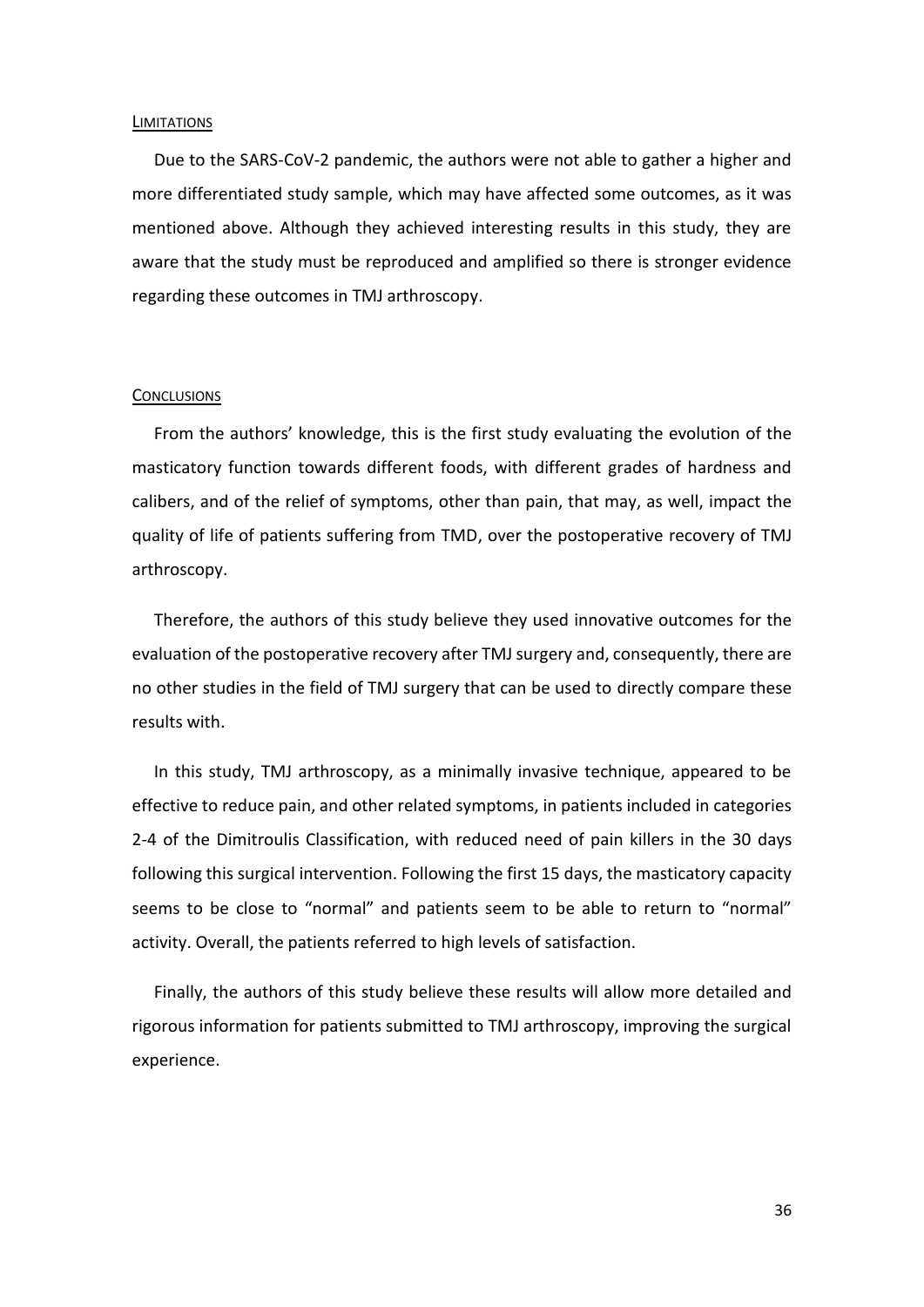## <span id="page-36-0"></span>**REFERENCES**

- Abboud, W., Nadel, S., Yarom, N., & Yahalom, R. (2016). Arthroscopy of the Temporomandibular Joint for the Treatment of Chronic Closed Lock. *The Israel Medical Association journal: IMAJ, 18*(7), 397–400.
- Al-Moraissi, E. A., Wolford, L. M., Ellis III, E., & Neff, A. (2020). The hierarchy of different treatments for arthrogenous temporomandibular disorders: A network meta-analysis of randomized clinical trials. *Journal of cranio-maxillo-facial surgery: official publication of the European Association for Cranio-Maxillo-Facial Surgery, 48*(1), 9-23. doi:10.1016/j.jcms.2019.10.004
- Ângelo, D. F. (2018). Morphofunctional analysis of temporomandibular joint after bilateral discectomy and discopexy. Preclinical study. *PhD thesis*.
- Ângelo, D. F., Araújo, R. A., & Sanz, D. (2021). Surgical complications related to temporomandibular joint arthroscopy: a prospective analysis of 39 single-portal versus 43 double-portal procedures. *International journal of oral and maxillofacial surgery, 50*(8), 1089-1094. doi:10.1016/j.ijom.2020.07.020
- Ângelo, D. F., Morouço, P., Alves, N., Viana, T., Santos, F., González, R., . . . Pinho, M. (2016). Choosing sheep (Ovis aries) as animal model for temporomandibular joint research: Morphological, histological and biomechanical characterization of the joint disc. *Morphologie: bulletin de l'Association des anatomistes, 100*(331), 223-233. doi:10.1016/j.morpho.2016.06.002
- Bae, Y., & Park, Y. (2013). The Effect of Relaxation Exercises for the Masticator Muscles on Temporomandibular Joint Dysfunction (TMD). *Journal of physical therapy science, 25*(5), 583-586. doi:10.1589/jpts.25.583
- Bhatka, R., Throckmorton, G. S., Wintergerst, A. M., Hutchins, B., & Buschang, P. H. (2004). Bolus size and unilateral chewing cycle kinematics. *Archives of oral biology, 49*(7), 559– 566. doi:10.1016/j.archoralbio.2004.01.014
- Bronstein, S., & Merrill, R. (1992). Clinical staging for TMJ internal derangement: Application to arthroscopy. *Journal of craniomandibular disorders: facial & oral pain, 6*, 7-16.
- Chowdhury, S., Saxena, V., Rajkumar, K., & Shadamarshan, R. A. (2019). Evaluation of Total Alloplastic Temporomandibular Joint Replacement in TMJ Ankylosis. *Journal of Maxillofacial and Oral Surgery, 18*(2), 293-298. doi:10.1007/s12663-018-1136-x
- Davis, C. M., Hakim, M., Choi, D. D., Behrman, D. A., Israel, H., & McCain, J. P. (2020). Early Clinical Outcomes of Arthroscopic Management of the Failing Alloplastic Temporomandibular Joint Prosthesis. *Journal of oral and maxillofacial surgery: official journal of the American Association of Oral and Maxillofacial Surgeons, 78*(6), 903– 907. doi:10.1016/j.joms.2020.01.005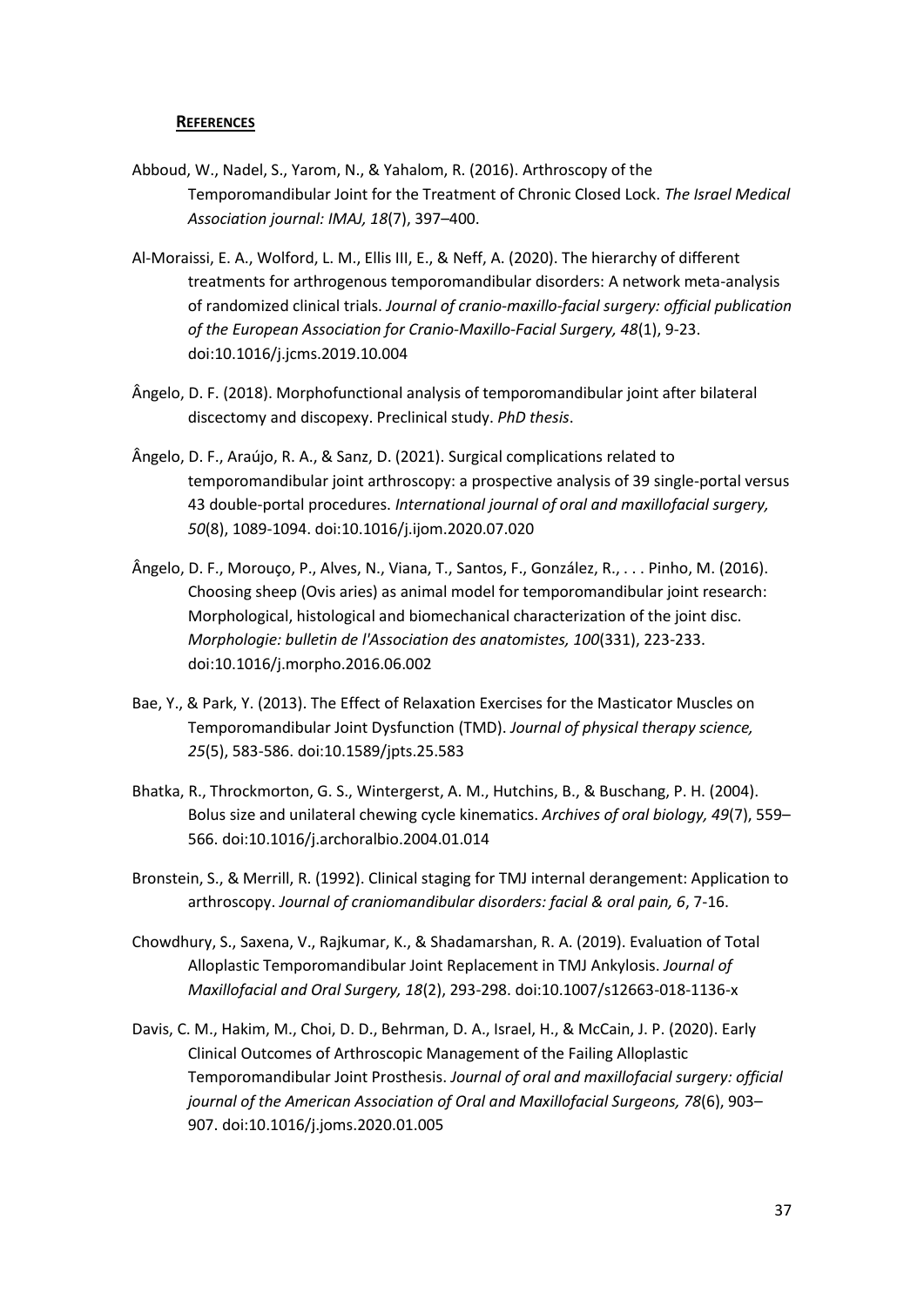- De Rossi, S., Greenberg, M., Liu, F., & Steinkeler, A. (2014). Temporomandibular disorders: evaluation and management. *The Medical clinics of North America, 98*(6), 1353–1384. doi:10.1016/j.mcna.2014.08.009
- Dimitroulis, G. (2013). A new surgical classification for temporomandibular joint disorders. *International journal of oral and maxillofacial surgery, 42*(2), 218-222. doi:10.1016/j.ijom.2012.11.004
- Drake, R. L., Vogl, A. W., & Mitchell, A. W. (2009). *Gray's Anatomy for Students* (2nd ed.). Churchill Livingstone.
- Dworkin, S. F., & LeResche, L. (1992). Research diagnostic criteria for temporomandibular disorders: review, criteria, examinations and specifications, critique. *Journal of craniomandibular disorders: facial & oral pain, 6*(4), 301–355.
- Fricton, J. R. (1995). Management of masticatory myofascial pain. *Seminars in orthodontics, 1*(4), 229–243. doi:10.1016/s1073-8746(95)80054-9
- González-García, R. (2015). The current role and the future of minimally invasive temporomandibular joint surgery. *Oral and maxillofacial surgery clinics of North America, 27*(1), 69-84. doi:10.1016/j.coms.2014.09.006
- Goudot, P., Jaquinet, A. R., Hugonnet, S., Haefliger, W., & Richter, M. (2000). Improvement of pain and function after arthroscopy and arthrocentesis of the temporomandibular joint: a comparative study. *Journal of cranio-maxillo-facial surgery: official publication of the European Association for Cranio-Maxillo-Facial Surgery, 28*(1), 39-43. doi:10.1054/jcms.1999.0103
- Kinard, B. E., Bouloux, G. F., Prahalad, S., Vogler, L., & Abramowicz, S. (2016). Arthroscopy of the Temporomandibular Joint in Patients With Juvenile Idiopathic Arthritis. *Journal of oral and maxillofacial surgery: official journal of the American Association of Oral and Maxillofacial Surgeons, 74*(7), 1330-1335. doi:10.1016/j.joms.2016.01.028
- Laskin, D. M. (2018). Arthroscopy Versus Arthrocentesis for Treating Internal Derangements of the Temporomandibular Joint. *Oral and maxillofacial surgery clinics of North America, 30*(3), 325–328. doi:10.1016/j.coms.2018.04.008
- Liu, F., & Steinkeler, A. (2013). Epidemiology, diagnosis, and treatment of temporomandibular disorders. *Dental clinics of North America, 57*(3), 465–479. doi:10.1016/j.cden.2013.04.006
- Locker, D., & Slade, G. (1988). Prevalence of symptoms associated with temporomandibular disorders in a Canadian population. *Community dentistry and oral epidemiology, 16*(5), 310-313. doi:10.1111/j.1600-0528.1988.tb01783.x
- McCain, J. P. (1988). Arthroscopy of the human temporomandibular joint. *Journal of oral and maxillofacial surgery: official journal of the American Association of Oral and Maxillofacial Surgeons, 46*(8), 648-655. doi:10.1016/0278-2391(88)90107-3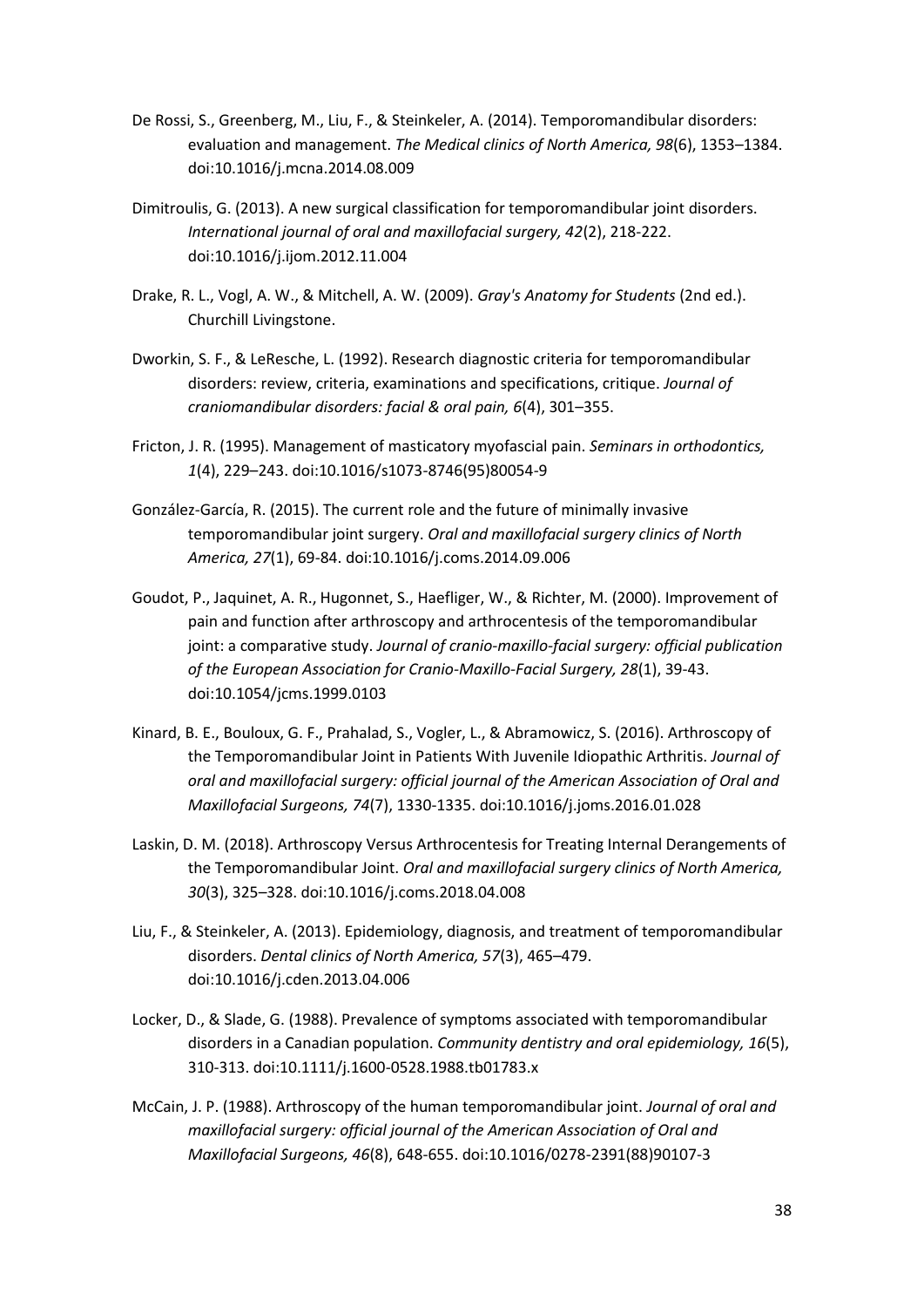- McCain, J. P., Hossameldin, R. H., Srouji, S., & Maher, A. (2015). Arthroscopic discopexy is effective in managing temporomandibular joint internal derangement in patients with Wilkes stage II and III. *Journal of oral and maxillofacial surgery: official journal of the American Association of Oral and Maxillofacial Surgeons, 73*(3), 391–401. doi:10.1016/j.joms.2014.09.004
- Murakami, K.-I. (2021). Current role of arthrocentesis, arthroscopy and open surgery for temporomandibular joint internal derangement with inflammatory/degenerative disease; -Pitfall and Pearl-. *Journal of Oral and Maxillofacial Surgery, Medicine, and Pathology*, xxx-xxx. doi:10.1016/j.ajoms.2021.03.006
- Nascimento, G. (2017). A mastigação nos diferentes ciclos de vida. *PhD thesis*.
- Nourallah, H., & Johansson, A. (1995). Prevalence of signs and symptoms of temporomandibular disorders in a young male Saudi population. *Journal of oral rehabilitation, 22*(5), 343-347. doi:10.1111/j.1365-2842.1995.tb00783.x
- O'Connor, R. C., Fawthrop, F., Salha, R., & Sidebottom, A. J. (2017). Management of the temporomandibular joint in inflammatory arthritis: Involvement of surgical procedures. *European journal of rheumatology, 4*(2), 151–156. doi:10.5152/eurjrheum.2016.035
- Peyron, M. A., Blanc, O., Lund, J. P., & Woda, A. (2004). Influence of age on adaptability of human mastication. *Journal of neurophysiology, 92*(2), 773-779. doi:10.1152/jn.01122.2003
- Peyron, M. A., Lassauzay, C., & Woda, A. (2002). Effects of increased hardness on jaw movement and muscle activity during chewing of visco-elastic model food. *Experimental brain research, 142*(1), 41-51. doi:10.1007/s00221-001-0916-5
- Peyron, M. A., Woda, A., Bourdiol, P., & Hennequin, M. (2017). Age-related changes in mastication. *Journal of oral rehabilitation, 44*(4), 299-312. doi:10.1111/joor.12478
- Rantala, M. A., Ahlberg, J., Suvinen, T. I., Nissinen, M., Lindholm, H., Savolainen, A., & Könönen, M. (2003). Temporomandibular joint related painless symptoms, orofacial pain, neck pain, headache, and psychosocial factors among non-patients. *Acta odontologica Scandinavica, 61*(4), 217-222. doi:10.1080/00016350310004089
- Roberts, W. E., & Goodacre, C. J. (2020). The Temporomandibular Joint: A Critical Review of Life-Support Functions, Development, Articular Surfaces, Biomechanics and Degeneration. *Journal of prosthodontics: official journal of the American College of Prosthodontists, 29*(9), 772-779. doi:10.1111/jopr.13203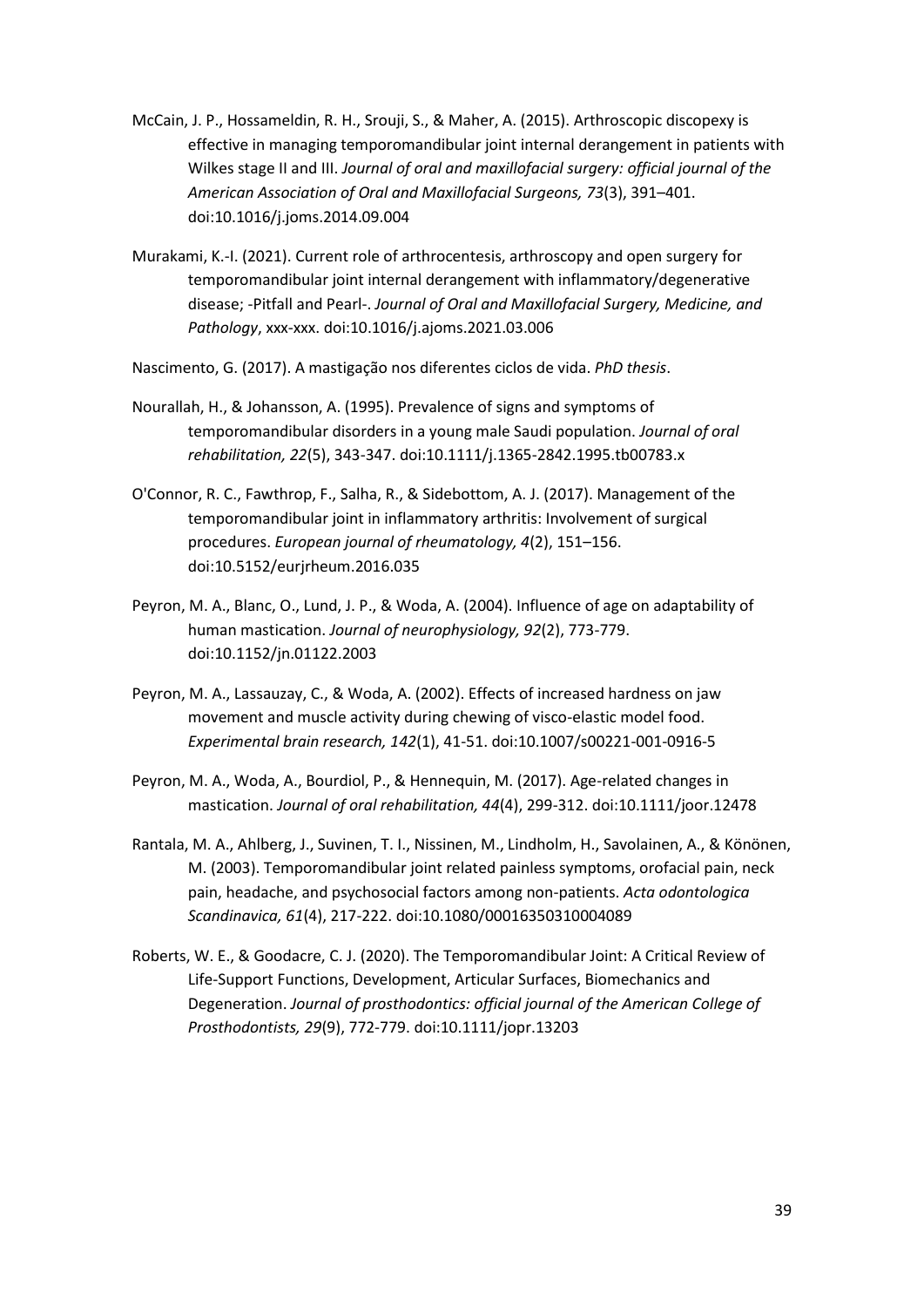- Schiffman, E., Ohrbach, R., Truelove, E., Look, J., Anderson, G., Goulet, J.-P., . . . Orofacial Pain Special Interest Group, I. (2014). iagnostic Criteria for Temporomandibular Disorders (DC/TMD) for Clinical and Research Applications: recommendations of the International RDC/TMD Consortium Network\* and Orofacial Pain Special Interest Group†. *Journal of oral & facial pain and headache, 28*(1), 6–27. doi:10.11607/jop.1151
- Schwartz, G., Enomoto, S., Valiquette, C., & Lund, J. P. (1989). Mastication in the rabbit: a description of movement and muscle activity. *Journal of neurophysiology, 62*(1), 273– 287. doi:10.1152/jn.1989.62.1.273
- Standring, S. (2016). *Gray's Anatomy, The Anatomical Basis of Clinical Practice* (41st ed.). Elsevier.
- Su, N., Liu, Y., Yang, X., Shen, J., & Wang, H. (2016). Correlation between oral health-related quality of life and clinical dysfunction index in patients with temporomandibular joint osteoarthritis. *Journal of oral science, 58*(4), 483-490. doi:10.2334/josnusd.16-0224
- Suvinen, T. I., Reade, P. C., Kemppainen, P., Könönen, M., & Dworkin, S. F. (2005). Review of aetiological concepts of temporomandibular pain disorders: towards a biopsychosocial model for integration of physical disorder factors with psychological and psychosocial illness impact factors. *European journal of pain (London, England), 9*(6), 613-633. doi:10.1016/j.ejpain.2005.01.012
- Tewksbury, C. D., Callaghan, K. X., Fulks, B. A., & Gerstner, G. E. (2018). Individuality of masticatory performance and of masticatory muscle temporal parameters. *Archives of oral biology, 90*, 113–124. doi:10.1016/j.archoralbio.2018.03.007
- Tonni, I., Riccardi, G., Piancino, M. G., Stretti, C., Costantinides, F., & Paganelli, C. (2020). The influence of food hardness on the physiological parameters of mastication: A systematic review. *Archives of oral biology, 120*, 104903. doi:10.1016/j.archoralbio.2020.104903
- Trawitzki, L. V., Silva, J. B., Regalo, S. C., & Mello-Filho, F. V. (2011). Effect of class II and class III dentofacial deformities under orthodontic treatment on maximal isometric bite force. *Archives of oral biology, 56*(10), 972–976. doi:10.1016/j.archoralbio.2011.02.018
- Trize, D., Calabria, M., Franzolin, S., Cunha, C., & Marta, S. (2018). Is quality of life affected by temporomandibular disorders? *Einstein (Sao Paulo, Brazil), 16*(4), eAO4339. doi:10.31744/einstein\_journal/2018AO4339
- van der Bilt, A. (2011). Assessment of mastication with implications for oral rehabilitation: a review. *Journal of oral rehabilitation, 38*(10), 754–780. doi:10.1111/j.1365- 2842.2010.02197.x

White, S. E. (2020). *Basic & Clinical Biostatistics* (5e ed.). McGraw Hill.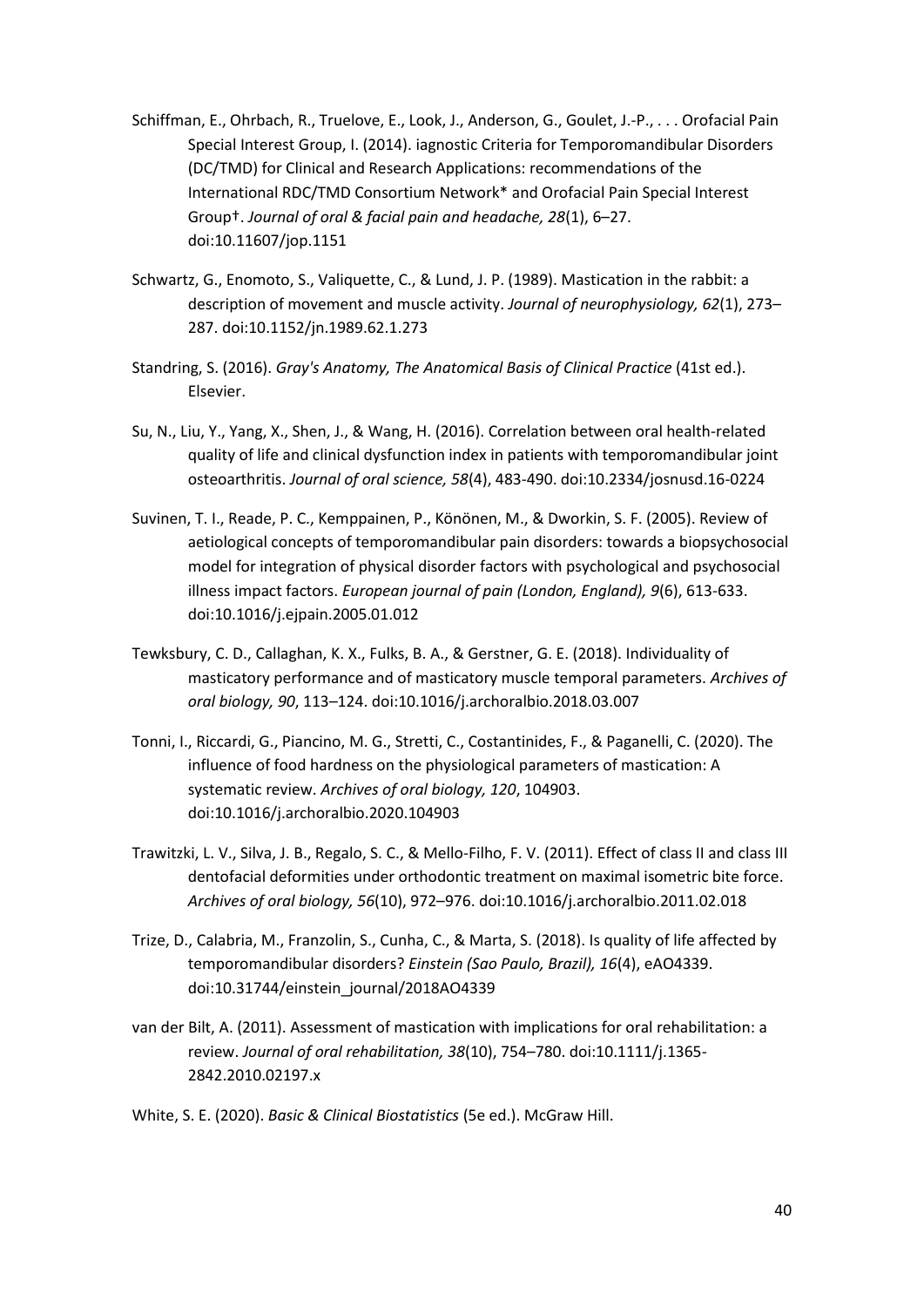- Wilk, B. R., Stenback, J. T., & McCain, J. P. (1993). Postarthroscopy physical therapy management of a patient with temporomandibular joint dysfunction. *The Journal of orthopaedic and sports physical therapy*, 473–478. doi:10.2519/jospt.1993.18.3.473
- Wilkes, C. H. (1989). Internal derangements of the temporomandibular joint. Pathological variations. *Archives of otolaryngology: head & neck surgery, 115*(4), 469–477. doi:10.1001/archotol.1989.01860280067019
- Woda, A., Foster, K., Mishellany, A., & Peyron, M. A. (2006). Adaptation of healthy mastication to factors pertaining to the individual or to the food. *Physiology & behavior, 89*(1), 28- 35. doi:10.1016/j.physbeh.2006.02.013
- Yule, P. L., Durham, J., Playford, H., Moufti, M. A., Steele, J., Steen, N., . . . Ohrbach, R. (2015). OHIP-TMDs: a patient-reported outcome measure for temporomandibular disorders. *Community dentistry and oral epidemiology, 43*(5), 461-470. doi:10.1111/cdoe.12171
- Zhang, C., Wu, J.-Y., Deng, D.-L., He, B.-Y., Tao, Y., Niu, Y.-M., & Deng, M.-H. (2016). Efficacy of splint therapy for the management of temporomandibular disorders: a meta-analysis. *Oncotarget, 7*(51), 84043–84053. doi:10.18632/oncotarget.13059
- Zhao, L., & Monahan, R. (2007). Functional assessment of the stomatognathic system. *Clinics in plastic surgery, 34*(3), e1-e9. doi:10.1016/j.cps.2007.04.003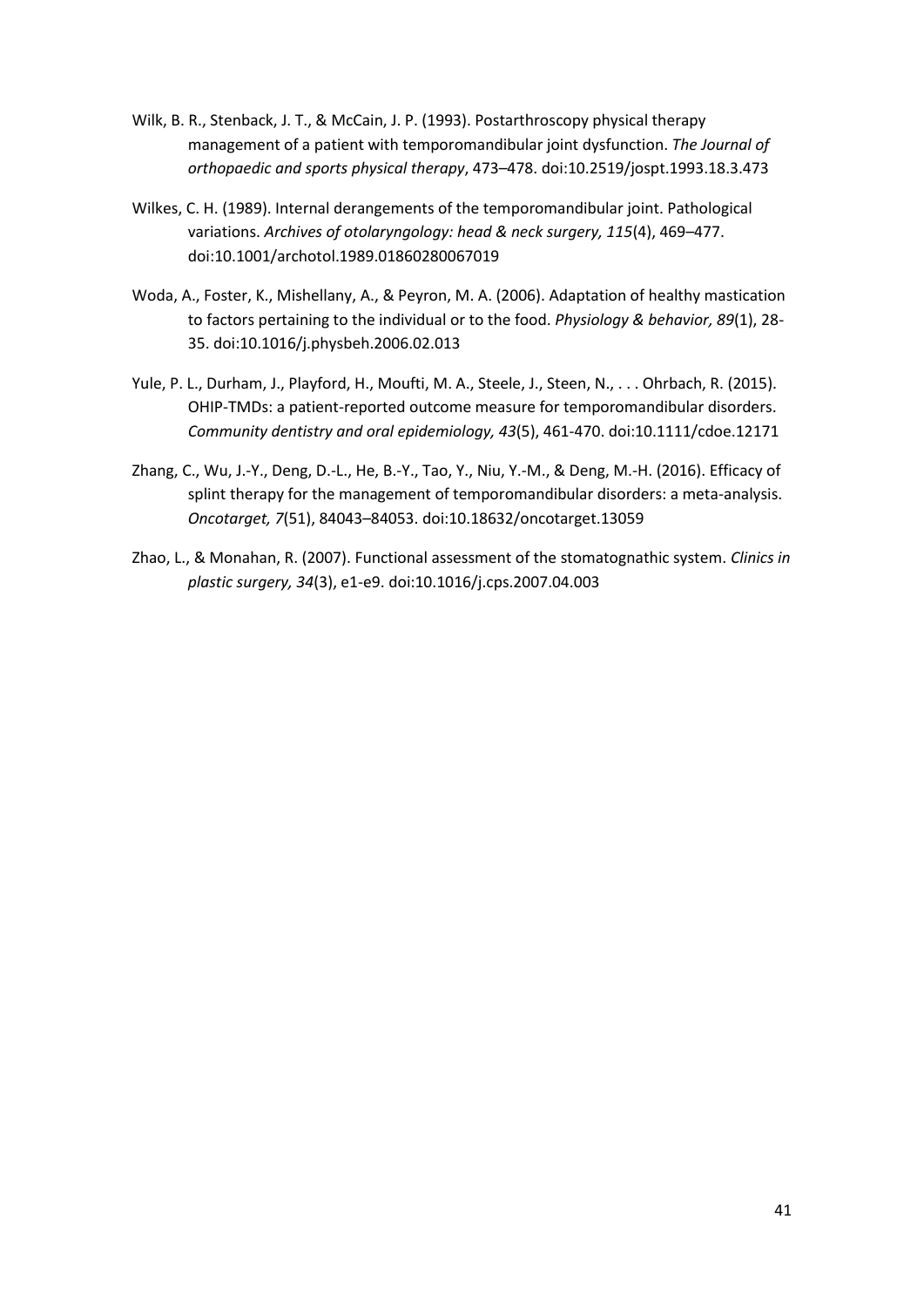#### **APPENDIX 1 – APPROVAL BY THE ETHICS COMMITTEE OF** *CAML*

<span id="page-41-0"></span>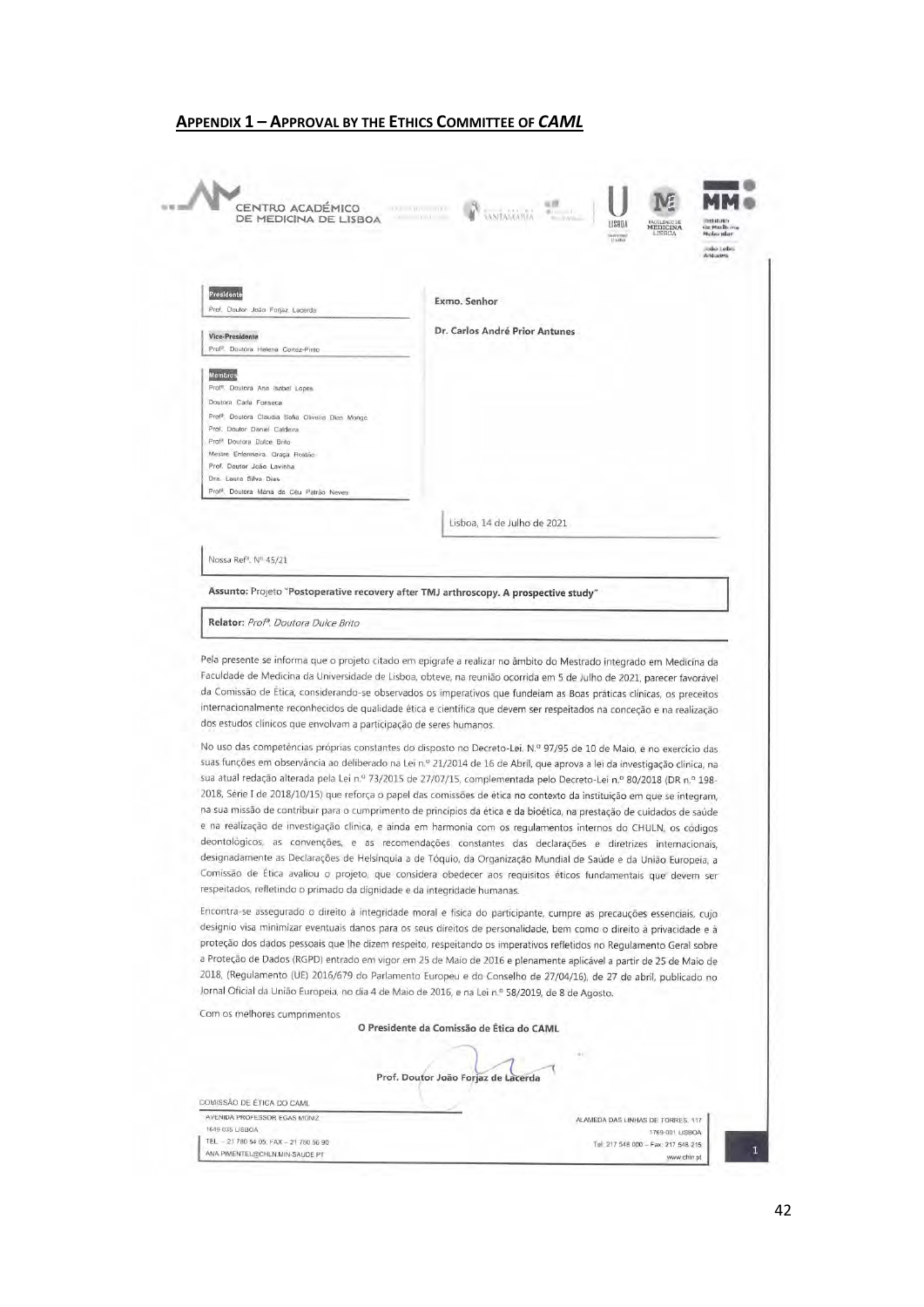# <span id="page-42-0"></span>**APPENDIX 2 – OUTPATIENT INDICATIONS AFTER ORAL AND MAXILLOFACIAL SURGERY**

[The following information was adapted and translated from the Portuguese (version handed to the participants) to English]

## **MEDICATION**

| <b>Medication / Drug</b>                                            | <b>Dosage</b>                 | <b>Duration</b>                                                                  |  |
|---------------------------------------------------------------------|-------------------------------|----------------------------------------------------------------------------------|--|
| Amoxicillin + Clavulanate<br>$(875 \text{ mg} + 125 \text{ mg})$    | 1 pill $\rightarrow$ 12/12 h  | 8 days                                                                           |  |
| Clonixin<br>(300 mg)                                                | 1 capsule $\rightarrow$ 8/8 h | 5 days                                                                           |  |
| Paracetamol + Thiocolchicoside<br>$(500 \text{ mg} + 2 \text{ mg})$ | 2 pills $\rightarrow$ 8/8 h   | 5 days                                                                           |  |
| Esomeprazole<br>$(20 \text{ mg})$                                   | 1 pill $\rightarrow$ 24/24h   | 5 days                                                                           |  |
| Tramadol<br>(50 mg)                                                 | 1 pill $\rightarrow$ 12/12 h  | $SOS \rightarrow$ If pain persists.<br>Take Ondansetron and<br>Tramadol together |  |
| Ondansetron<br>$(4 \text{ mg})$                                     | 1 pill $\rightarrow$ 12/12 h  |                                                                                  |  |

Note: If there is a reported allergy to Amoxicillin and/or Clavulanate, you must substitute for Clarithromycin (Dosage: 500 mg; 1 pill | Frequency: 12/12 h | Duration: 8 days).

| Methylprednisolone | <b>Breakfast</b> | Lunch | <b>Dinner</b> |
|--------------------|------------------|-------|---------------|
| Postoperative D1   | 8 mg             | 8 mg  | 8 mg          |
| Postoperative D2   | 8 mg             | 8 mg  | 4 mg          |
| Postoperative D3   | 8 mg             | 4 mg  | 4 mg          |
| Postoperative D4   | 4 mg             | 4 mg  | 4 mg          |
| Postoperative D5   | 4 mg             | 4 mg  | 4 mg          |

# **GENERAL RECOMMENDATIONS**

- 1. Ice must be applied to the surgical site for 20-minute periods, with 20-minute periods apart of rest.
- 2. You should sleep with the headboard elevated at 45º, for a duration of 3 days.
- 3. You should maintain a liquid, soft and cold diet in the first 3-5 postoperative days.
- 4. You should maintain rigorous oral hygiene with the kit given to you by the *IPFACE*: soft brush, alcohol-free mouthwash (4/4h), and Elugel<sup>®</sup>.
- 5. Tramadol and Ondansetron should be taken together (SOS pain).
- 6. In case of doubts, please contact *IPFACE* nurse, whom is directly in contact with your assistant surgeon.
- 7. *IPFACE* nurse should only be contacted if needed, after hospital stay.
- 8. In case of pain persistence, contact the anesthesiologist.